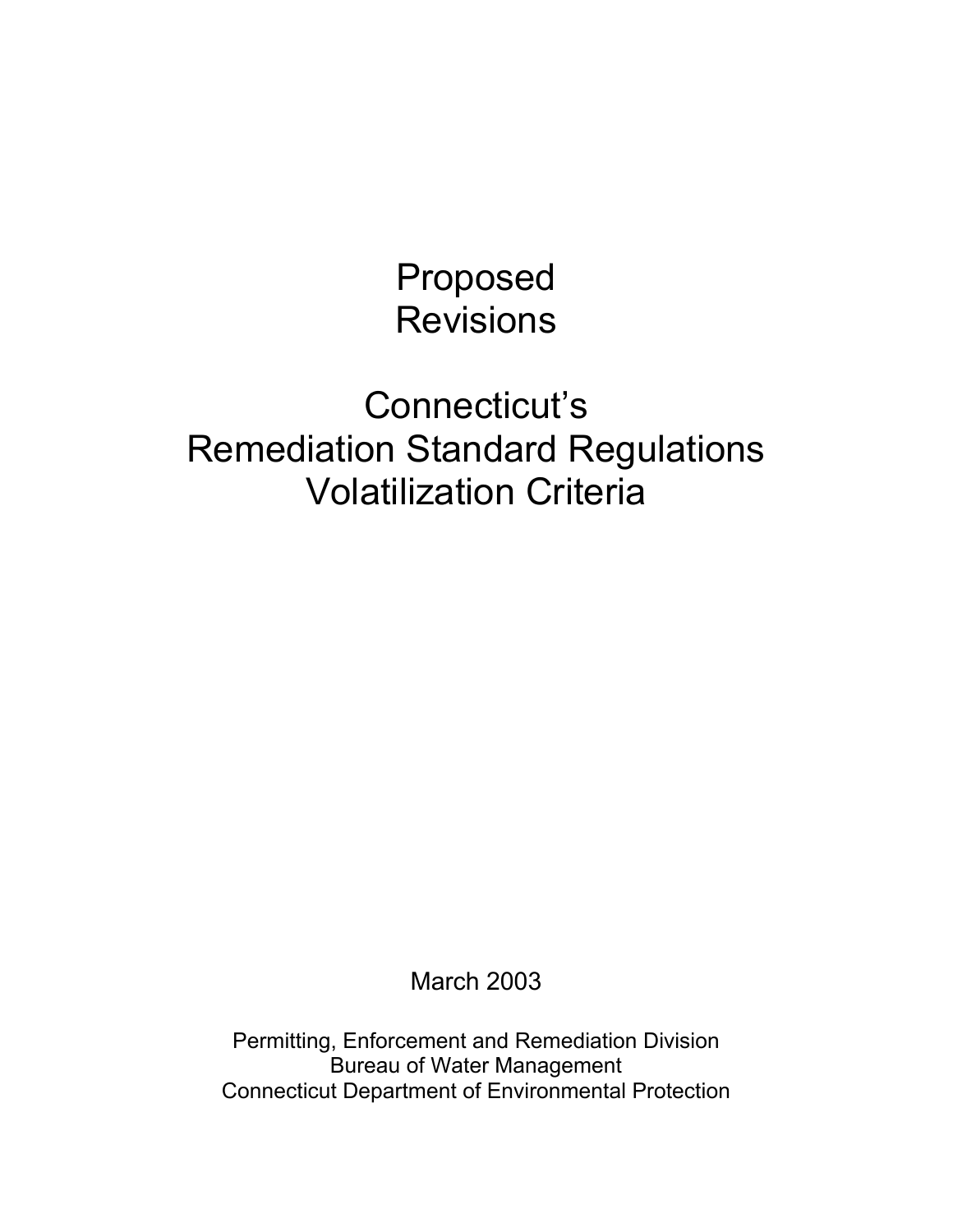Comments regarding this document may be sent to:

Ruth Lepley Parks Permitting, Enforcement and Remediation Division Connecticut Department of Environmental Protection 79 Elm Street Hartford, CT 06106 ruth.lepley@po.state.ct.us

> before June 30, 2003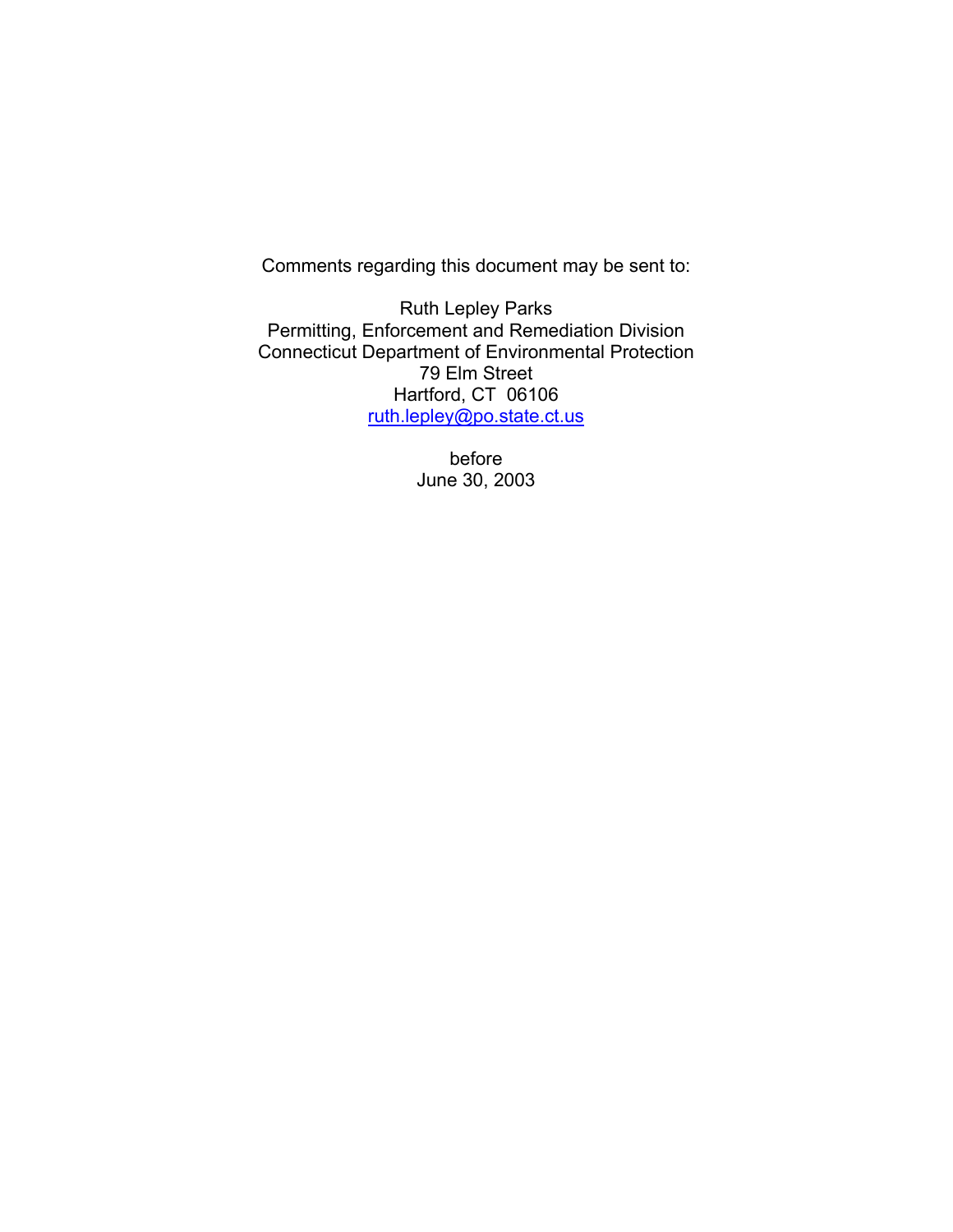## **Table of Contents**

#### **INTRODUCTION**

#### BASIS FOR DEVELOPMENT OF ORIGINAL VOLATILIZATION CRITERIA

- Original Transport Model
- **Original Target Indoor Air Concentrations**
- Ceiling Value for Groundwater Volatilization Criteria
- Quantification Limits

#### PROPOSED REVISIONS TO THE VOLATILIZATION CRITERIA

- Revised Transport Model
- Revised and Updated Target Indoor Air Concentrations
	- o Toxicity Values
	- o Exposure Assumptions
	- o Increased Exposure and Susceptibility of Children to Carcinogens
	- o Background Concentrations in Indoor Air
	- o TAC Ceiling Value
- **Current Quantification Limits**
- **EXECT** Criteria for New Chemicals

#### APPLICATION OF THE VOLATILIZATION CRITIERIA

**SUMMARY** 

#### REFERENCES

#### **TABLES**

Table 1 – Proposed Target Indoor Air Concentrations

Table 2 – Proposed Ground Water Volatilization Criteria

Table 3 – Proposed Soil Vapor Volatilization Criteria

#### **APPENDICES**

Appendix A -- Johnson and Ettinger Model

- **Table A1 Definition of Variables**
- Table A2 Calculated Variables
- **Table A3 Default Input Values**
- **Table A4 Henry's Law Constants and Molecular Weights**

Appendix B – Development of Target Indoor Air Concentrations

- Table B1 Target Air Concentrations (TACs) for Residential Scenario
- Table B2 -- Target Air Concentrations (TACs) for Industrial/Commercial Scenario

Appendix C – Comparison to 1996 Volatilization Criteria

- Table C1 -- Comparison of Target Indoor Air Concentrations
- Table C2 -- Comparison of Ground Water Volatilization Criteria
- Table C3 -- Comparison of Soil Vapor Volatilization Criteria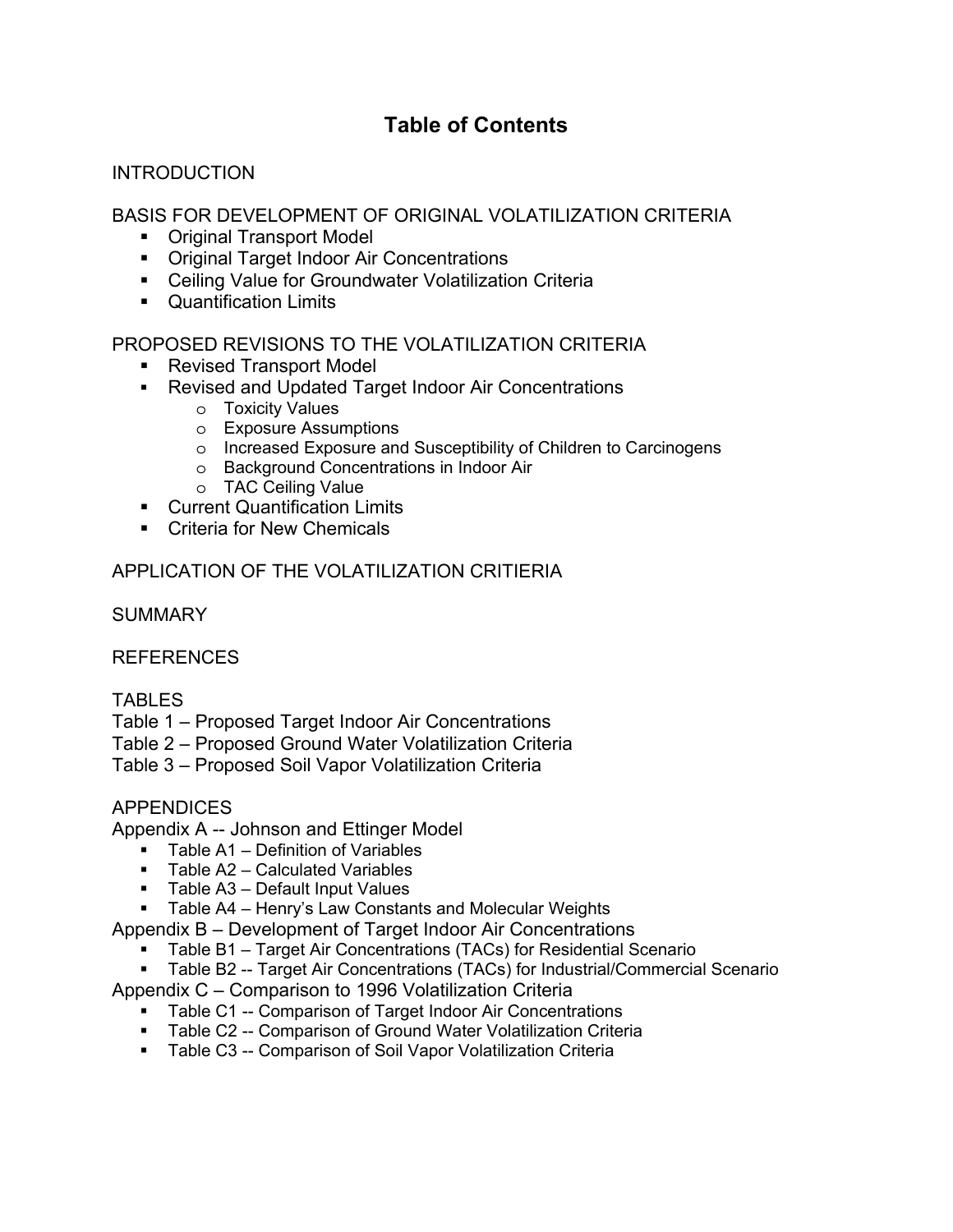#### **INTRODUCTION**

The volatilization criteria were developed to identify situations where contaminants in groundwater and soil vapor volatilize, travel into an overlying building and result in the potential risk to human health from the inhalation of the contaminants by occupants of the building. Since the development and adoption of the volatilization criteria in the Remediation Standard Regulations (RSRs) in 1996, the Department of Environmental Protection (DEP), the Department of Public Health (DPH), the U.S. Environmental Protection Agency (USEPA), other state agencies and researchers across the country have collected additional laboratory and field information regarding the volatilization of contaminants. This work has resulted in a better understanding of the vapor migration pathway and the associated risk to public health posed by volatile organic compounds present in the subsurface. Consequently, DEP, with the assistance and input of DPH, is proposing revisions to the volatilization criteria. This document describes the basis for the proposed criteria, as well as the basis for the original criteria issued in 1996 for comparison.

The proposed revisions reflect new toxicological information, a revised transport model and additional information and understanding of this potential pathway of exposure that have all become available since the RSRs were formally adopted in 1996. The proposed revised target indoor air concentrations, groundwater volatilization criteria and soil vapor volatilization criteria are presented in Tables 1, 2 and 3, respectively.

The CTDEP is proposing revisions to the volatilization criteria at this time as part of the Department's application to the USEPA for authorization of the RCRA Corrective Action Program. These proposed changes make Connecticut's criteria more consistent with the EPA Draft Guidance "Evaluating the Vapor Intrusion to Indoor Air Pathway from Groundwater and Soil" that was issued in November 2002.

#### **BASIS FOR DEVELOPMENT OF ORIGINAL VOALTLIZATION CRITERIA**

The numerical volatilization criteria adopted in 1996 are listed in Appendices E and F of the RSRs and also in Tables C1, C2 and C3 in Appendix C of this document. These numerical criteria were developed using the transport model presented in ASTM ES 38-94 "Emergency Standard Guide for Risk Based Corrective Action Applied at Petroleum Release Sites" and toxicity information that was available in 1995.

#### Original Transport Model

The original transport model presented in the ASTM ES 38-94 was based on a model developed by Johnson and Ettinger and utilized a simplified approach for simulating the transport of volatiles from groundwater, through the soil media and building foundations, and into building structures as airborne contaminants. That model was based on the assumption that diffusion is the sole method of transport from subsurface contamination into the indoor air environment. Diffusion is the process resulting from random motion of molecules by which there is a net flow of matter from a region of high concentration to a region of low concentration. Equations used to develop the original volatilization criteria are shown in Appendix G of the RSRs and in Tables X2.1, X2.2, and X2.3 of ASTM ES 38-94.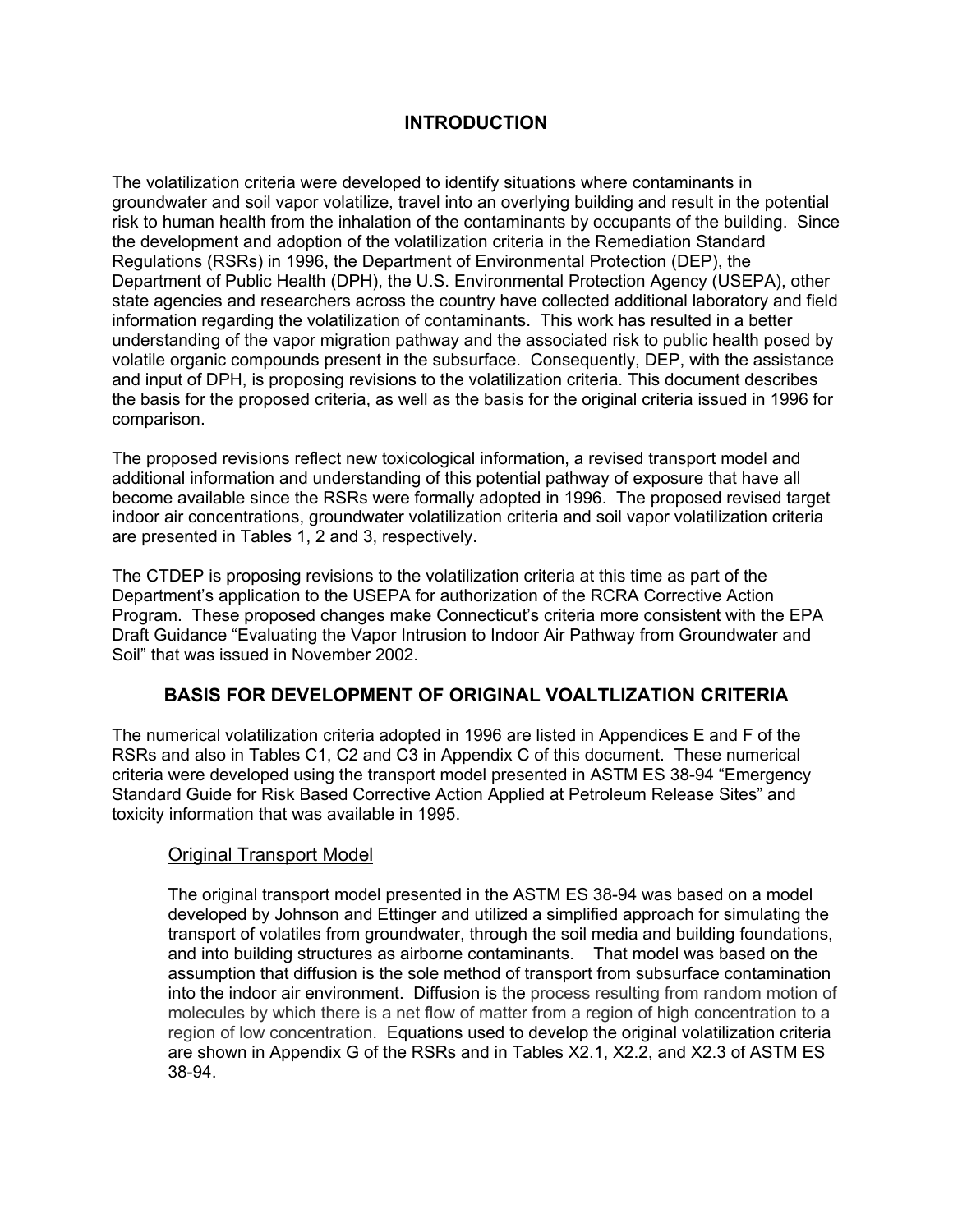The original transport model required the input of a variety of parameters to define the subsurface conditions, the building foundation and the interior environment of the building. Since these parameters are widely variable depending on site-specific conditions, default values were developed. Default values for the various parameters used in the model are presented in Appendix G of the RSRs and are the default values recommended in Tables X2.4 and X2.5 of ASTM ES 38-94. In general, these input parameters describe a conservative scenario in an effort to best protect human health and the environment in the generic or broad application of these criteria.

#### Original Target Indoor Air Concentrations

The volatilization criteria were developed by calculating a target indoor air concentration (TAC) for each chemical using risk assessment algorithms and toxicity values recommended by USEPA in 1995 and exposure assumptions recommended in ASTM ES 39-94. Background concentrations for certain chemicals were also taken into consideration when establishing the TACs. The background concentrations were described in Table 4 of ASTM ES 38-94 and in Table 3-1 of Massachusetts DEP's "Background Documentation for the Development of the MCP Numerical Standards". For some chemicals, the background concentrations were greater than the calculated risk-based concentrations. For these chemicals, the TACs were set at the background concentrations.

#### Ceiling Value for Groundwater Volatilization Criteria

A ceiling value of 50,000 micrograms per liter ("µg/L") was applied to all of the groundwater volatilization criteria for which the risked-based criteria were greater than 50,000 µg/L. The purpose of the ceiling value was to prevent gross contamination from being overlooked and to ensure that remediation in accordance with these criteria would address potential odor problems.

#### Quantification Limits

In general, if the risk-based criteria for a contaminant in soil, groundwater or soil vapor was a concentration lower than that which could be reasonably quantified, the RSR criteria was adjusted upward to a level that could be quantified by laboratories in Connecticut. In 1996, the soil vapor volatilization criteria were adjusted such that any risk-based soil vapor volatilization criteria that was determined to be less than one part per million ("ppm") was adjusted up to 1 ppm.

#### **PROPOSED REVISIONS TO THE VOLATILIZATION CRITERIA**

The proposed volatilization criteria are based on:

- 1) The Johnson and Ettinger (1991) model, incorporating its extensions developed in 1998 and 1999 (Johnson et al. 1998 and Johnson et al. 1999),
- 2) New toxicity information,
- 3) New exposure assumptions,
- 4) Ceiling values for target indoor air concentrations, and
- 5) Updated quantification limits.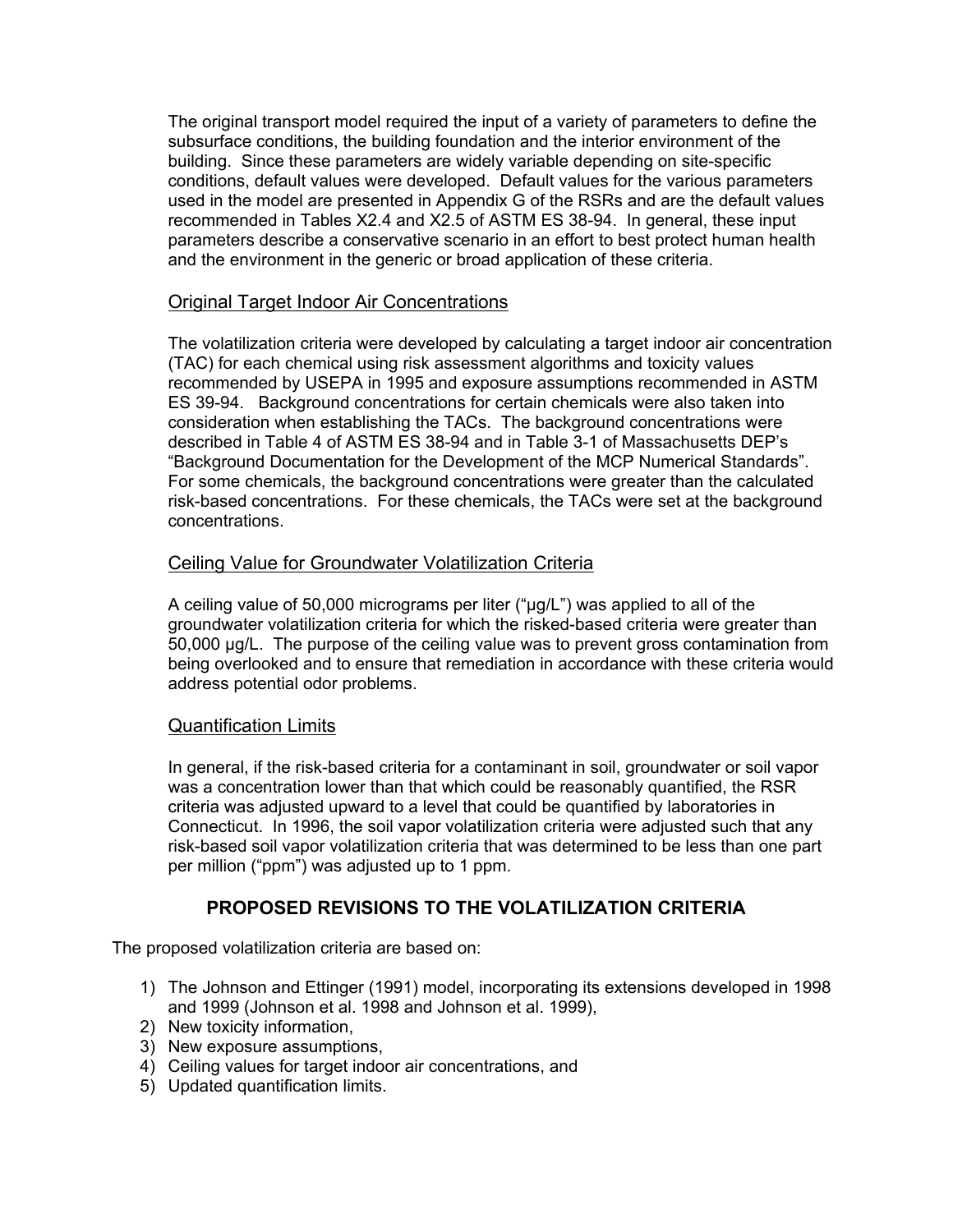Proposed revised target indoor air concentrations, groundwater volatilization criteria and soil vapor volatilization criteria are shown in Tables 1, 2 and 3 of this document.

#### Revised Transport Model

The revised Johnson and Ettinger model incorporates both diffusion and advection as the mechanisms of transport of subsurface contamination into the indoor air environment. While diffusion is a passive process, advection is an active process brought about by pressure gradients. Gases will move from areas of high pressure to areas of low pressure. Buildings, particularly under wintertime conditions, are depressurized due to warmed air constantly rising towards the roof. This allows influx of air from the soil gas, which follows the pressure gradient from soil gas into the basement. The greater the depressurization of the building, the greater the zone of influence will be. The zone of influence is the depth from which soil gas can be drawn into the building.

Since the revised model incorporates both diffusion and advection as transport mechanisms, the total amount of transport is greater than that calculated using the original model. Sampling at sites in Connecticut show that the original model underpredicted indoor air concentrations based on groundwater and soil vapor sample results. Therefore, the revised model provides a more accurate and realistic representation of volatile transport. USEPA is also currently using the revised Johnson and Ettinger model to develop their "Guidance for Evaluating the Vapor Intrusion into Indoor Air". In addition, many states including Massachusetts, Michigan, Pennsylvania, Virginia, West Virginia and California are also using this model to develop criteria for this exposure pathway. Appendix A describes the revised model in detail.

The default input values used in the revised model are the same as those used in the 1996 model with one exception,  $Q_{\rm soil}/Q_{\rm B}$ .  $Q_{\rm soil}/Q_{\rm B}$  is the ratio of soil gas intrusion rate to building ventilation rate and was not part of the original model. The default input value used for  $Q<sub>soil</sub>/Q<sub>B</sub>$  is taken from USEPA's "Guidance for Evaluating the Vapor Intrusion into Indoor Air". All variables used in the revised model are listed and defined in Tables A1 and A2. Table A3 shows the typical values or range of values for these parameters as well as the default values used to calculate the proposed volatilization criteria.

#### Revised and Updated Target Indoor Air Concentrations

The target indoor air concentrations (TACs) were again derived by CT DPH for each chemical using risk-based calculations recommended by USEPA, the chemical-specific reference concentrations (RfCs) and cancer unit risks currently available. Appendix B presents these risk-based equations. The following issues were addressed in the TAC revisions:

- 1) Updated toxicity values,
- 2) Revised exposure assumptions for industrial/commercial settings,
- 3) Increased exposure and susceptibility for children for residential settings,
- 4) Updated background concentrations, and
- 5) Ceiling value for TACs.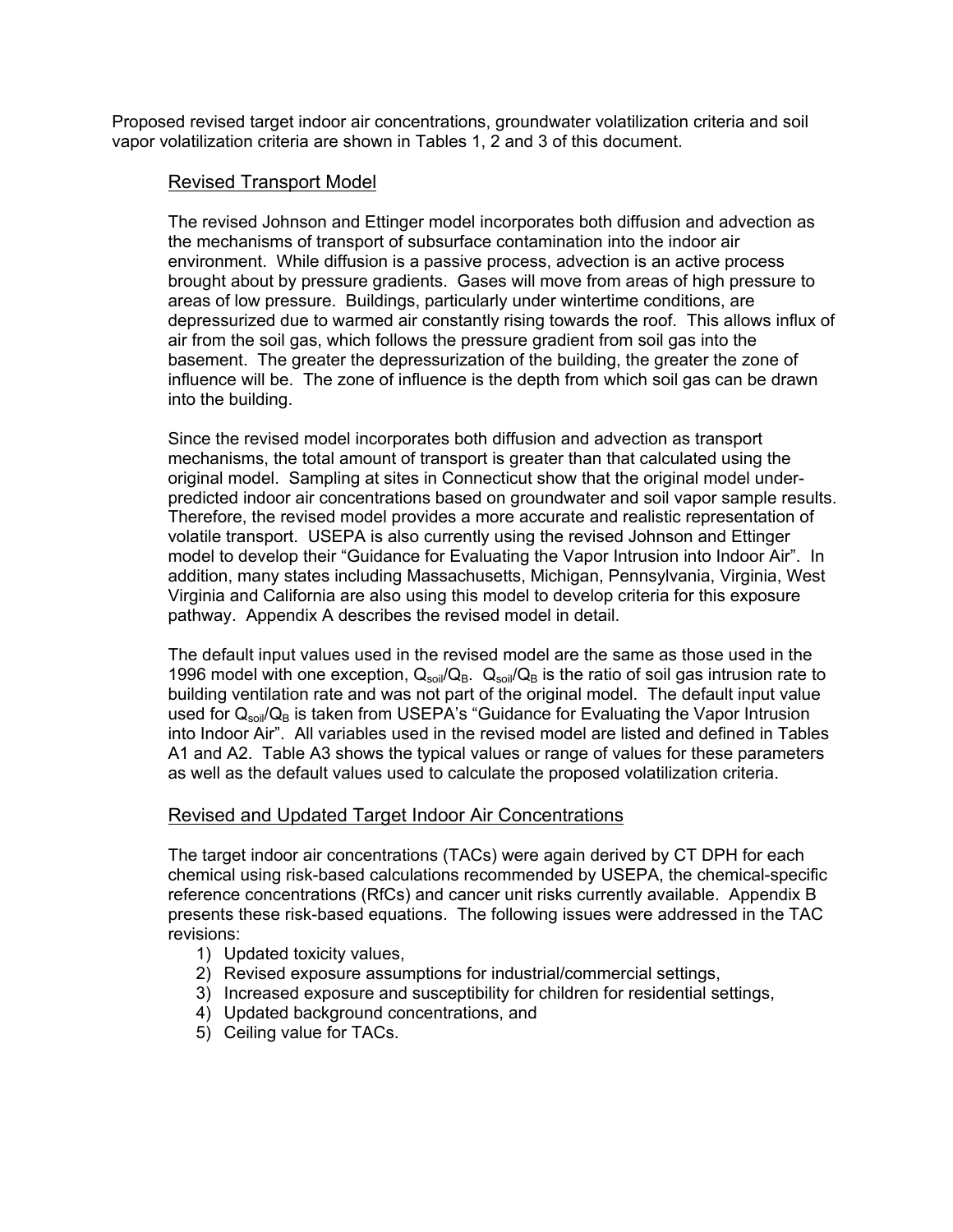#### *Toxicity Values*

All of the toxicity values have been reviewed and revised to reflect up-to-date toxicity values. The most significant changes are the toxicity values for several chlorinated hydrocarbons including 1,1-dichloroethylene ("DCE"), trichloroethylene ("TCE"), and vinyl chloride. 1,1-Dichloroethylene is no longer regulated as a low dose linear carcinogen; although, there remains considerable uncertainty regarding its potential carcinogenicity, which is reflected in the new TAC. The net result of this is an increase in the 1,1-DCE TAC by 200 fold over the former value. The evidence for the carcinogenicity of trichloroethylene in humans has become strengthened with an associated increase in USEPA's estimate of its cancer potency (Cogliano, et al., 2001). This change would have led to a considerable lowering of the TCE TAC, if not for the fact that TCE is a background indoor air contaminant. Setting the TAC for TCE at its background concentration leads to a 5 fold lowering of the TAC, relative to the 1996 value. USEPA's carcinogenicity reassessment of vinyl chloride has led to a decrease in its potency estimate by 10 fold, leading to a commensurate increase in the TAC for vinyl chloride.

While USEPA's Integrated Risk Information System (IRIS) database was relied upon as the primary source of toxicity values, other federal and state risk assessment databases (USEPA's Health Effects Assessment Summary Tables – HEAST, ATSDR's Chronic Minimum Risk Levels – MRLs, California EPA's Chronic RELs) were reviewed to determine the consistency of toxicity values across agencies. These other data sources were used in derivation of TACs in cases where USEPA did not have a value listed on IRIS. Appendix B presents all of the new toxicity values and how they were used in deriving TACs for both residential and industrial/commercial scenarios.

#### *Exposure Assumptions*

Exposure assumptions for the residential scenario have not changed: 30 year residence at the affected location, daily exposure for 350 days/year, with an inhalation rate of 20 m<sup>3</sup>/day for a 70 kg adult. The exposure assumptions for the industrial/commercial scenario are revised to better reflect likely workplace exposures. The inhalation rate per day has been reduced by one half to 10  $m^3$ /day to reflect a shorter exposure time in the industrial/commercial exposure scenario. The other exposure assumptions for this scenario have not changed (25 years exposure, 250 days/year, 70 kg body weight).

#### *Increased Exposure and Susceptibility of Children to Carcinogens*

Increased exposure and susceptibility of children in a residential scenario to carcinogens was taken into consideration during these revisions. The residential scenario involves young children, which is a receptor group that is likely to be at elevated risk relative to adults due to several factors: 1) their greater respiratory rate per body weight and lung surface area (Child-Specific Exposure Factors Handbook, USEPA, 2000; Thurlbeck, 1982); and 2) due to the likelihood that they have increased sensitivity to carcinogens (Ginsberg, 2003; USEPA, 2003; USEPA, 2000). TACs based on adult exposure parameters and sensitivity may not be adequately protective of children.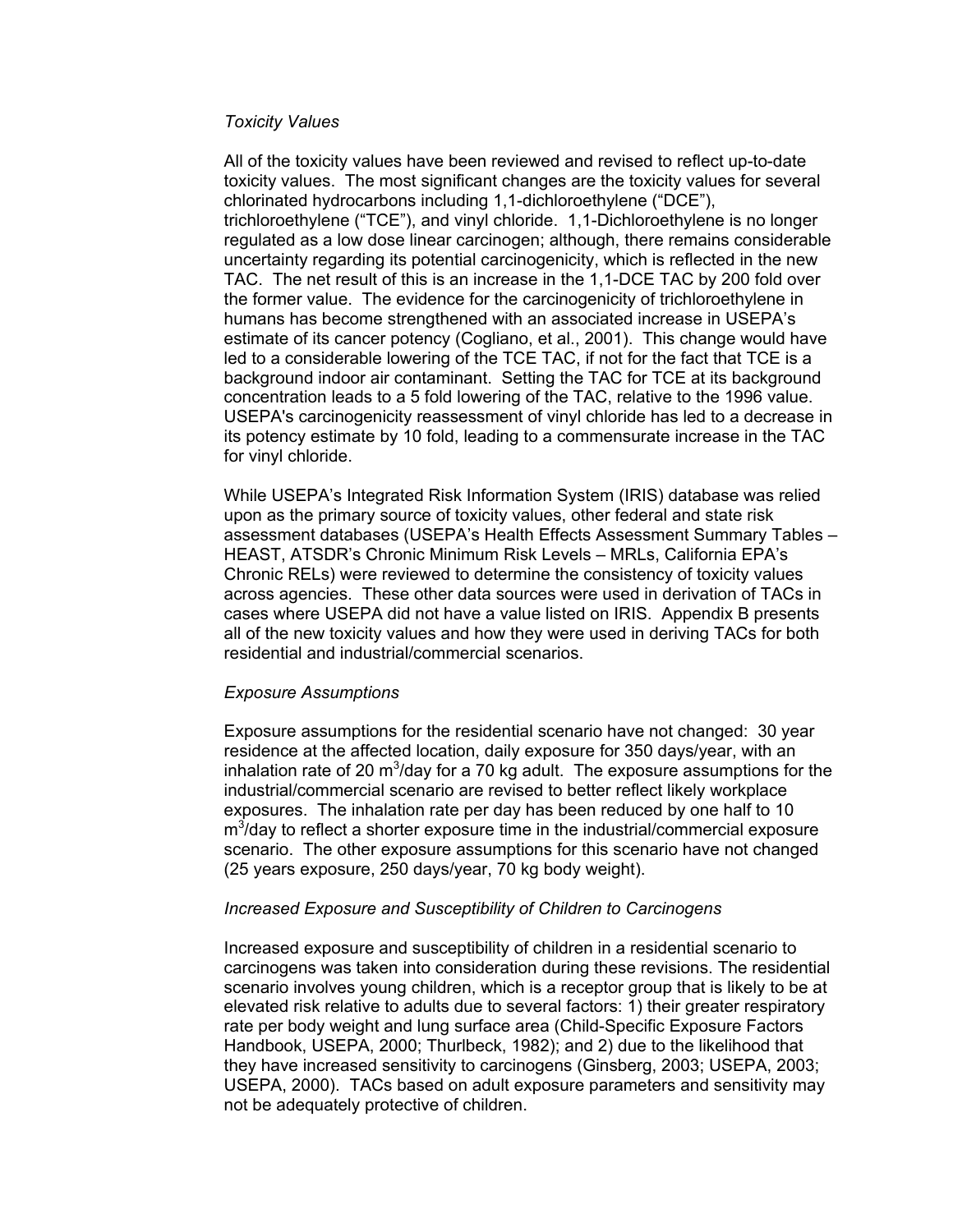The first factor, children's increased inhalation rate, is the basis for a 2-fold adjustment of the TAC to ensure protection of children.

The second factor, increased sensitivity to carcinogens, was the rationale for an additional 2-fold adjustment factor, but in this case it is applied only for genotoxic carcinogens. Juvenile animal studies indicate that even very brief exposures in early life can lead to substantial cancer risk (Vessinovitch, 1979; Toth, 1968). However, the standard rodent cancer bioassay upon which unit risks are derived starts dosing after this period of development. For these reasons, the development of TACs for the residential scenario incorporates a children's carcinogen sensitivity factor. This factor is applied to genotoxicants, a type of carcinogen whose effects in early life are most clearly documented at the present time. The adjustment factor is 2 fold based upon the vinyl chloride example on IRIS (USEPA, 2000). The underlying principle is that the risk from short-term early life exposure can be equal to the risk stemming from much longer exposure beginning later in life, and that risks must be additive across these age groups (Ginsberg, 2003). This approach is consistent with USEPA's IRIS file for vinyl chloride and draft Cancer Risk Assessment Guidelines (USEPA, 2000; USEPA, 2003).

#### *Background Concentrations in Indoor Air*

Since 1996, there has been an increased focus around the United States on measuring indoor air quality in impacted and non-impacted (or "background") homes, offices, schools and other environments. This had led to an enhanced database for background indoor air data (Foster, et al., 2002; Kurtz and Folkes, 2002; NYSDOH, 1997; Clayton, et al., 1999; Shields, et al., 1996; USEPA/BASE Study, 1999). These datasets, along with the pre-existing indoor air datasets (Stolwick, 1990; Vermont DOH, 1992; Brown, et al., 1994; Daisey, et al., 1994; Sheldon, et al., 1992; Shah and Singh, 1988) have been reviewed while giving particular attention to those volatile oraganic compounds (VOCs) (typically carcinogens) with risk-based TACs that approach or are below what can be considered background. VOC indoor air measurements are typically lognormally distributed; therefore, the central tendency background concentration (the median) was chosen to represent background. While higher concentrations may be found in certain background locations, the central tendency was used because of the way it would be applied: 1) to replace a risk-based TAC such that the background concentration would already be above a risk target; and 2) to back-calculate the allowable contribution from subsurface VOC contamination, such that the amount that is from background sources plus the amount allowed from subsurface sources would still be within the range of the background data distribution.

VOC background concentrations and how they are used in the derivation of TACs are shown chemical-by-chemical in Appendix B.

#### *TAC Ceiling Value*

A ceiling value of 500 ug/m<sup>3</sup> was applied to both the residential and industrial/commercial scenarios for those VOCs with risk-based TACs exceeding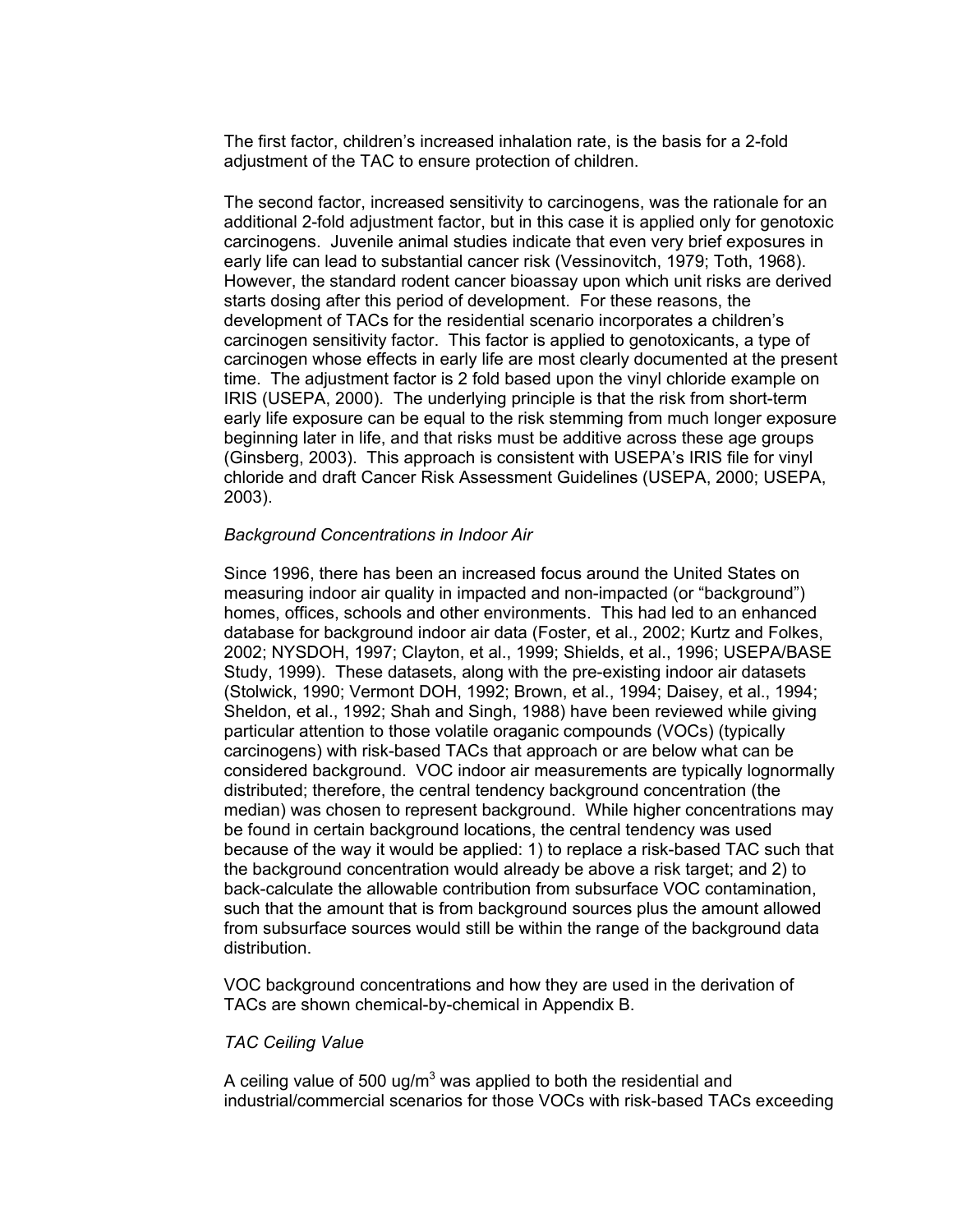this ceiling value. This ceiling value was derived as an upper bound concentration that signals the presence of an unusual indoor air source for an individual VOC. It is prudent to keep the concentration of individual VOCs below this level to avoid odor complaints, degraded air quality, or non-specific health complaints. VOC odor thresholds were separately considered but only in isolated cases where the odor threshold is the key factor in setting a TAC. Appendix B provides a detailed discussion of this topic.

#### Current Quantification Limits

Based on the use of current analytical methods, concentrations in soil vapor can be reliably quantified at a level significantly lower than 1ppm. Therefore, the soil vapor volatilization criteria were adjusted such that any risk-based soil vapor volatilization criteria that are determined to be less than 0.5 ppb, are adjusted up to 0.5 ppb. The only criteria adjusted up to 0.5 ppb, is the residential soil vapor volatilization criteria for ethylene dibromide (EDB).

#### Criteria for New Chemicals

Since 1996, the DEP has approved volatilization criteria for a number of compounds for which criteria had not been established in the original regulations. Based on all of the requests for additional criteria for additional chemicals submitted since 1996, the following compounds have been added to the list of volatilization criteria: trichlorofluoromethane, chloroethane, chloromethane, dichlorodiflouromethane, isopropylbenzene (cumene), cis-1,2-dichloroethene, trans-1,2-dichloroethene, bromodichloromethane, n-butylbenzene, sec-butylbenzene, 1,2,4-trimethylbenzene, 1,3,5-trimethylbenzene and 4-isopropyltoluene (4-cymene).

#### **APPLICATION OF THE VOLATILIZATION CRITERIA**

Under the current regulations, the groundwater volatilization criteria are applicable to "all ground water polluted with a volatile organic substance within 15 feet of the ground surface or a building". However, research since 1996 has demonstrated that volatiles in groundwater at depths much deeper than 15 feet have been the source of vapor intrusion into overlying structures at concentrations that pose a risk to public health. The USEPA in their "Guidance for Evaluating the Vapor Intrusion into Indoor Air" is recommending applying criteria up to buildings up to 100 feet from the contamination source. Other states including Michigan and Pennsylvania require that volatilization issues be addressed when polluted ground water is within 30 feet of the surface. After evaluating geology and hydrogeology in Connecticut, DEP is proposing that the volatilization criteria should be applied to groundwater within 30 feet of the ground surface or a building.

The RSRs adopted in 1996 provide baseline numeric criteria that can be used to demonstrate compliance or that can be used as a screening level. The regulations also provide the option of developing a site-specific criteria by calculating an attenuation factor using input parameters that are appropriate for the circumstances at a specific site. The site-specific option will also be retained in the proposed revisions to the regulations. However, the revised Johnson and Ettinger model should be used for such calculations. Further, the option to take measures that would prevent the migration of volatiles into indoor air rather than remediate the ground water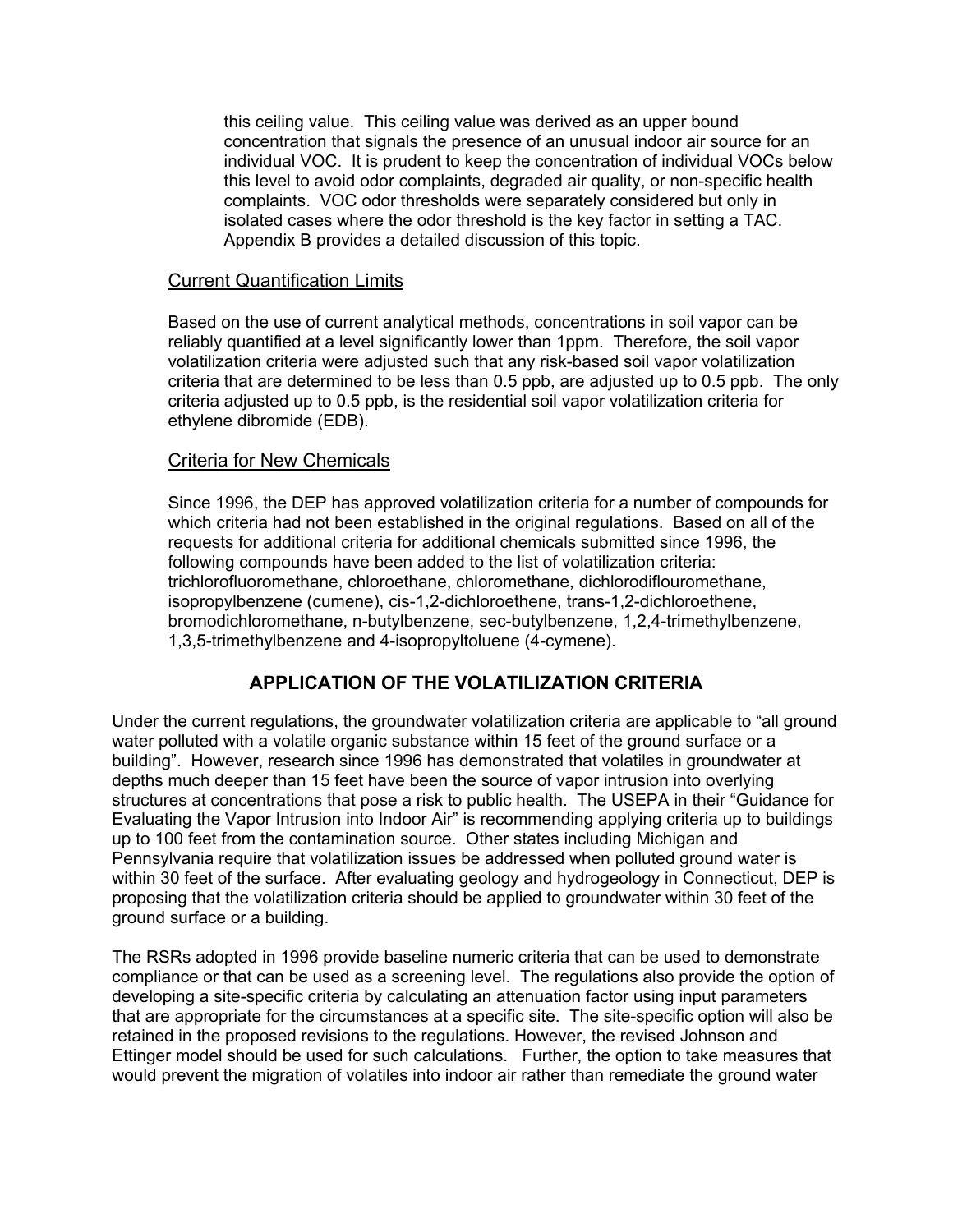and the option to record a land use restriction that would prohibit the construction of a building over ground water polluted by VOCs will be retained in the revised regulations.

#### **SUMMARY**

DEP is proposing to revise the volatilization criteria to better protect human health and to remain consistent with federal programs. The revisions proposed in this document are in keeping with the following objectives:

- The proposed revised volatilization criteria are similar to those used by USEPA and other states.
- **The revised transport model more accurately predicts indoor air concentrations.**
- **The toxicity information has been updated to current toxicity values.**
- The exposure assumptions have been refined to be both protective and realistic.
- The depth to groundwater to which these criteria should be applied has been increased to 30 feet based on new research that demonstrates indoor exposures resulting from the migration of volatiles from a ground water source significantly deeper than 15 feet.

A comparison of 1996 TACs and volatilization criteria to proposed revised TACs and volatilization criteria is presented in the three tables in Appendix C.

DEP is seeking comments from the public on these revisions before proposing revised regulations in July 2003. Please send you comments to:

> Ruth Lepley Parks Permitting, Enforcement and Remediation Division Connecticut Department of Environmental Protection 79 Elm Street Hartford, Ct 06106

> > before June 30, 2003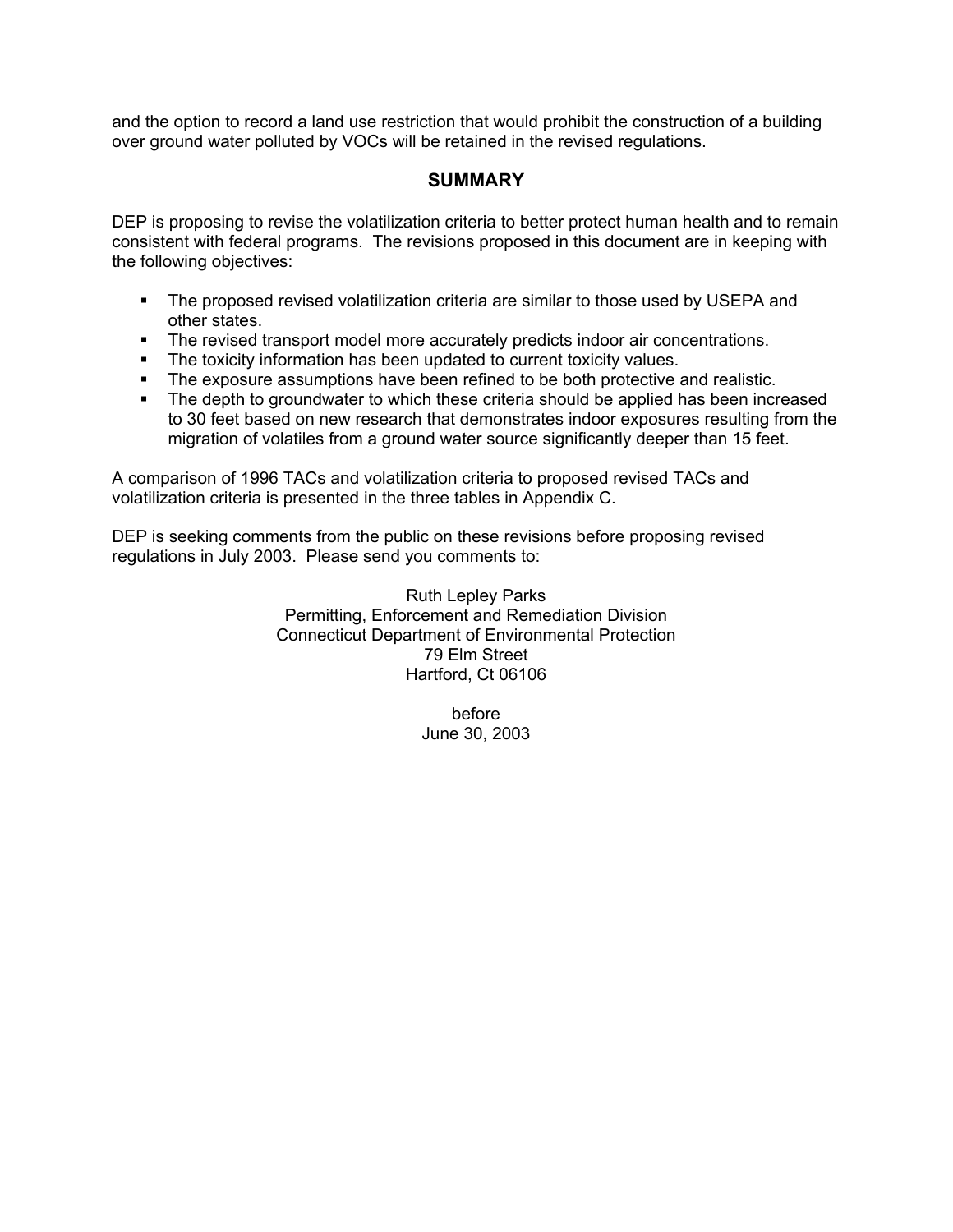#### **REFERENCES**

- Anderson, L.M., Diwan, B.A., Fear, N.T., and Roman, E. (2000) Critical windows of exposure for children's health: cancer in human epidemiological studies and neoplasms in experimental animal models. Environ. Health Persp. 108, Suppl. 3: 573-594.
- ASTM ES 38-94 "Emergency Standard Guide for Risk Based Corrective Action Applied at Petroleum Release Sites." Available (for purchase) from ASTM at http://www.techstreet.com/cgi-bin/detail?product\_id=2692
- Brown, S.K., Sim, M.R., Abramson, M.J. and Gray, C.N. (1994) Concentrations of volatile organic compounds in indoor air – a review. Indoor Air 4: 123-134.
- Clayton, C.A., Pellizzari, E.D., Whitmore, R.W., Perritt, R.L. and Quackenboss, J.J. (1999) National human exposure assessment survey (NHEXAS): distributions and associations of lead, aresenic, and volatile organic compounds in EPA Region 5. J.Exp.Anal.Environ.Epidemiol. 9: 381-392.
- Connecticut Remediation Standard Regulations, Sections 22a-133k(1) through (3) of the Regualtions of Connecticut State Agencies, January 30, 1996. Available from http://www.dep.state.ct.us/wtr/regs/remediationregs.htm
- Cogliano, J., C. S. Scott and J. C. Caldwell. 2001. TRICHLOROETHYLENE HEALTH RISK ASSESSMENT: SYNTHESIS AND CHARACTERIZATION (EXTERNAL REVIEW DRAFT). USEPA EPA/600/P-01/002A. 01 AUGUST 2001. U.S. Environmental Protection Agency, Office of Research and Development, National Center for Environmental Assessment, Washington Office, Washington, DC.
- Daisey, J.M., Hodgson, A.T., Fisk, W.J. et al., (1994) Volatile organic compounds in twelve California office buildings: classes, concentrations and sources. Atmospheric Environ. 28: 3557-3562.
- "Diffusion." Encyclopædia Britannica. (2003) Encyclopædia Britannica Premium Service. 12 Mar, 2003 <http://search.britannica.com/eb/article?eu=30916>.
- Faustman, E.M., Silbernagel, S.M., Fenske, R.A., et al. (2000) Mechanisms underlying children's susceptibility to environmental toxicants. Env. Health Persp. 108, Suppl. 1: 13- 21.
- Foster, S.J., Kurtz, J.P. and Woodland, A.K. (2002) Background indoor air risks at selected residences in Denver, CO. Proceedings: International Conference on Indoor Air, Monterey, California.
- Ginsberg, G.L. (2003) Assessing cancer risks from short-term exposures in children. Risk Anal. 23: 19-34.
- Girman, J.R., Hadwen, G.E., Burton, L.E., Womble., S.E. and McCarthy, J.F. (1999) Individual volatile organic compound prevalence and concentrations in 56 buildings of the building assessment survey and evaluation (BASE) study. Presented at the International Conf. on Indoor Air, Edinberg.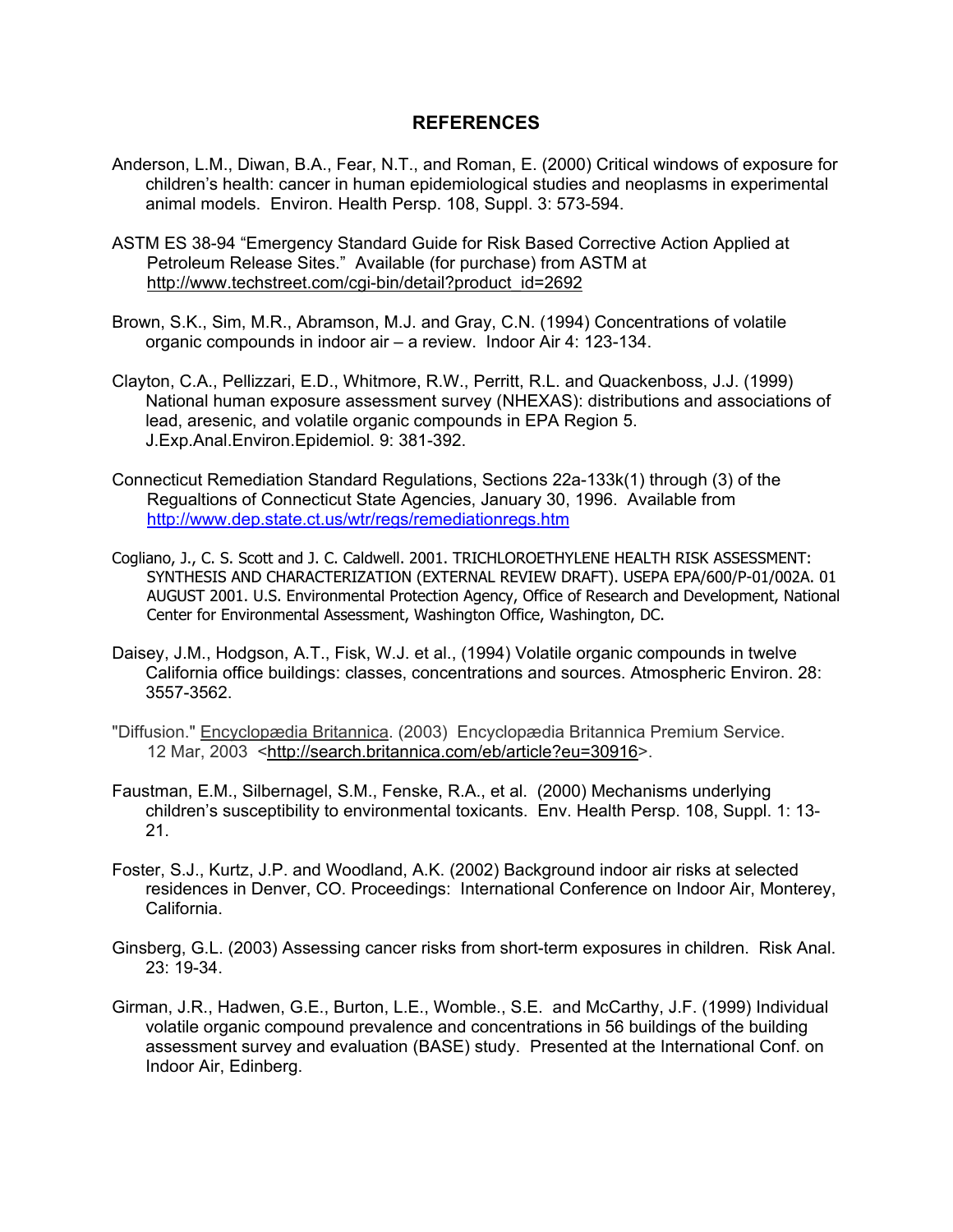- Johnson, P.C. 2002. Identification of Critical Parameters for the Johnson and Ettinger (1991) Vapor Intrusion Model. American Petroleum Institute Bulletin No. 17. May. Available from http://api-ep.api.org/filelibrary/Bulletin17.pdf
- Kurtz, J.P. and Folkes, D.J. (2002) Background concentrations of selected chlorinated hydrocarbons in residential indoor air. Proceedings: International Conference on Indoor Air, Monterey, California.
- Laib, R.J., Klein, H.M., and Bolt, H.M. (1985) The rat liver foci bioassay. 1. Age-dependence of induction by vinyl chloride of ATPase-deficient foci. Carcinogenesis 6: 65-68.
- Maltoni, C., Lefemine, G., Ciliberti, A., et al. (1981) Carcinogenicity bioassays of vinyl chloride monomer: a model or risk assessment on an experimental basis. Environ. Health Persp. 41: 3-29.
- Massachusetts Department of Environmental Protection. Background Documentation for the Development of the MCP Numerical Standards. April 1994.
- NYSDOH (1997) Background indoor/outdoor air levels of volatile organic compounds in homes sampled by the New York State Dept. of Health, 1989-1996. Internal report - August, 1997.
- Otto, D. Molhave, L., Rose, G., Hudnell, H.K., and House, D. (1990) Neurobehavioral and sensory irritant effects of controlled exposure to a complex mixture of volatile organic compounds. Neurotoxicol. Teratol. 12: 649-652.
- Shah, J.J. and Singh, H.B. (1988) Distribution of volatile organic chemicals in outdoor and indoor air. Environ. Sci. Technol. 22: 1381-1388.
- Shields, H.C., Fleischer, D.M. and Weschler, C.J. (1996) Comparisons among VOCs measured in three types of commercial buildings with different occupant densities. Indoor Air 6: 2-17.
- Sheldon, et al. (1992) California Air Review Board (CARB) Report No. A833-156.
- Stolwijk, J. (1990) Assessment of population exposure and carcinogenic risk posed by volatile organic compounds in indoor air. Risk Anal. 10: 49-57.
- Thurlbeck, W.M. (1982) Postnatal human lung growth. Thorax 37: 564-571.
- Toth, B. (1968) A critical review of experiments in chemical carcinogenesis using newborn animals. Cancer Res. 28: 727-738.
- Vesselinovitch, S.D., Rao, K.V.N., and Mihailovich, N. (1979) Neoplastic response of mouse tissues during perinatal age periods. NCI Mongraph 51: 239-250.
- USEPA (1997) User's Guide for the Johnson and Ettinger (1991) Model for Subsurface Vapor Intrusion Into Buildings. Prepared by Environmental Quality Management, Inc. Contract No. 68-D30035. September 1997. Available from http://www.epa.gov/superfund/programs/risk/airmodel/johnson\_ettinger.htm
- USEPA (2000) IRIS file for Vinyl Chloride and Toxicology Review of Vinyl Chloride in Support of Summary Information on IRIS. EPA/635R-00/004.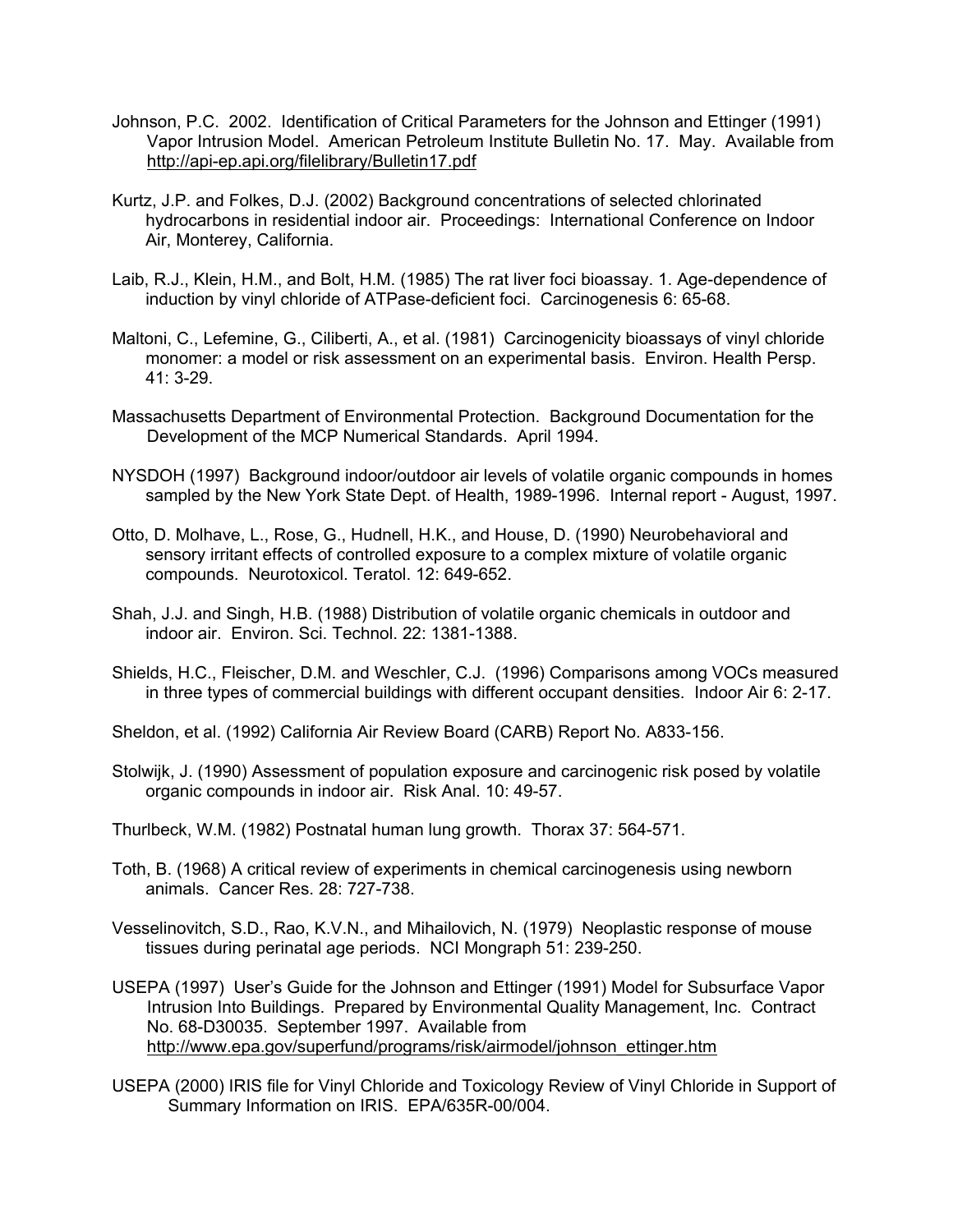USEPA (2000) Child-specific Exposure Factors Handbook. External Review Draft, June 2000

- USEPA (2002) 530-F-02-052, Evaluating the Vapor Intrusion into Indoor Air, November 2002. Available from http://www.epa.gov/epaoswer/hazwaste/ca/eis/vapor.htm
- USEPA (2003) Draft Final Guidelines for Carcinogen Risk Assessment. Supplemental Guidance for Assessing Cancer Susceptibility from Early Life Exposure to Carcinogens (External Review Draft).
- Vermont DOH (1992) Indoor Ambient Air Survey Results, Yearly Sampling 12/21/91-12/20/92. Internal Report.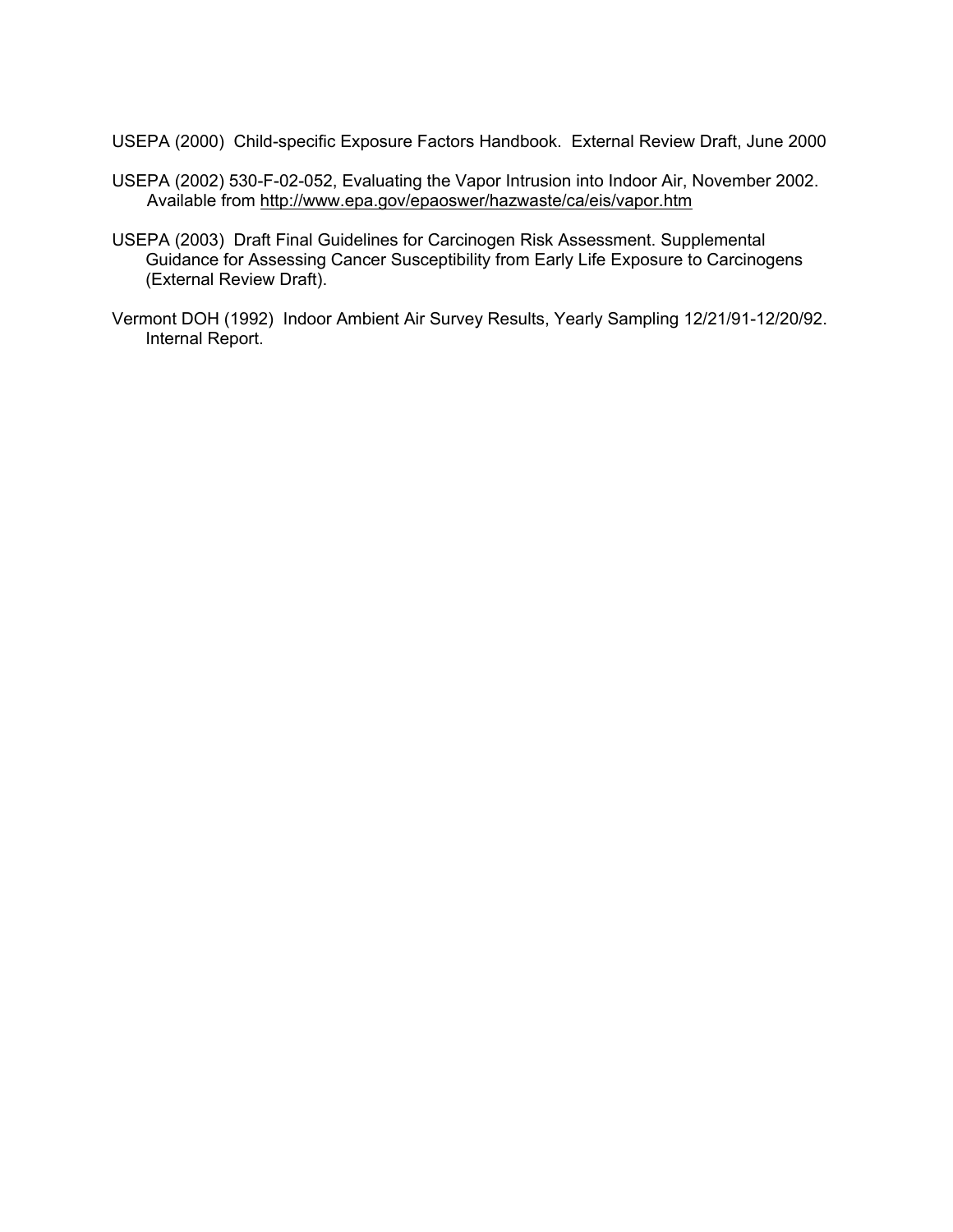| Compound                   | <b>CAS</b><br><b>Number</b> | <b>Residential</b><br><b>TAC</b><br>(ug/m <sup>3</sup> ) | <b>Industrial/Commercial</b><br><b>TAC</b><br>(ug/m <sup>3</sup> ) |
|----------------------------|-----------------------------|----------------------------------------------------------|--------------------------------------------------------------------|
| Acetone                    | 67641                       | 180                                                      | $500^{(1)}$                                                        |
| Acrylonitrile              | 107131                      | NA                                                       | <b>NA</b>                                                          |
| <b>Benzene</b>             | 71432                       | $3.3^{(2)}$                                              | $3.3^{(2)}$                                                        |
| <b>Bromoform</b>           | 75252                       | 0.55                                                     | 7.3                                                                |
| 2-Butanone (MEK)           | 78933                       | $500^{(1)}$                                              | $500^{(1)}$                                                        |
| Carbon tetrachloride       | 56235                       | $0.5^{(2)}$                                              | 0.54                                                               |
| Chlorobenzene              | 108907                      | 37                                                       | 200                                                                |
| Chloroform                 | 67663                       | $0.5^{(2)}$                                              | $0.5^{(2)}$                                                        |
| Dibromochloromethane       | 124481                      | <b>NA</b>                                                | <b>NA</b>                                                          |
| 1,2-Dichlorobenzene        | 95501                       | 73                                                       | 410                                                                |
| 1,3-Dichlorobenzene        | 541731                      | 73                                                       | 410                                                                |
| 1,4-Dichlorobenzene        | 106467                      | 24                                                       | 24                                                                 |
| 1,1-Dichloroethane         | 75343                       | 77                                                       | 430                                                                |
| 1,2-Dichloroethane         | 107062                      | 0.07                                                     | 0.31                                                               |
| 1,1-Dichloroethylene       | 75354                       | 10                                                       | 20                                                                 |
| cis-1,2-Dichlroethylene    |                             | 156592 See New Criteria below                            | See New Criteria below                                             |
| trans-1,2-Dichloroethylene |                             | 156605 See New Criteria below                            | See New Criteria below                                             |
| 1,2-Dichloropropane        | 78875                       | 0.13                                                     | 0.42                                                               |
| 1,3-Dichloropropene        | 542756                      | 0.21                                                     | 2.9                                                                |
| Ethyl benzene              | 100414                      | 53                                                       | 290                                                                |
| Ethylene dibromide (EDB)   | 106934                      | 0.0028                                                   | 0.038                                                              |
| Methyl-tert-butyl-ether    | 1634044                     | 160                                                      | $190^{(3)}$                                                        |
| Methyl isobutyl ketone     | 108101                      | 37                                                       | 200                                                                |
| Methylene chloride         | 75092                       | $3^{(2)}$                                                | 17                                                                 |
| <b>Styrene</b>             | 100425                      | 52                                                       | 290                                                                |

## **Proposed Target Indoor Air Concentrations**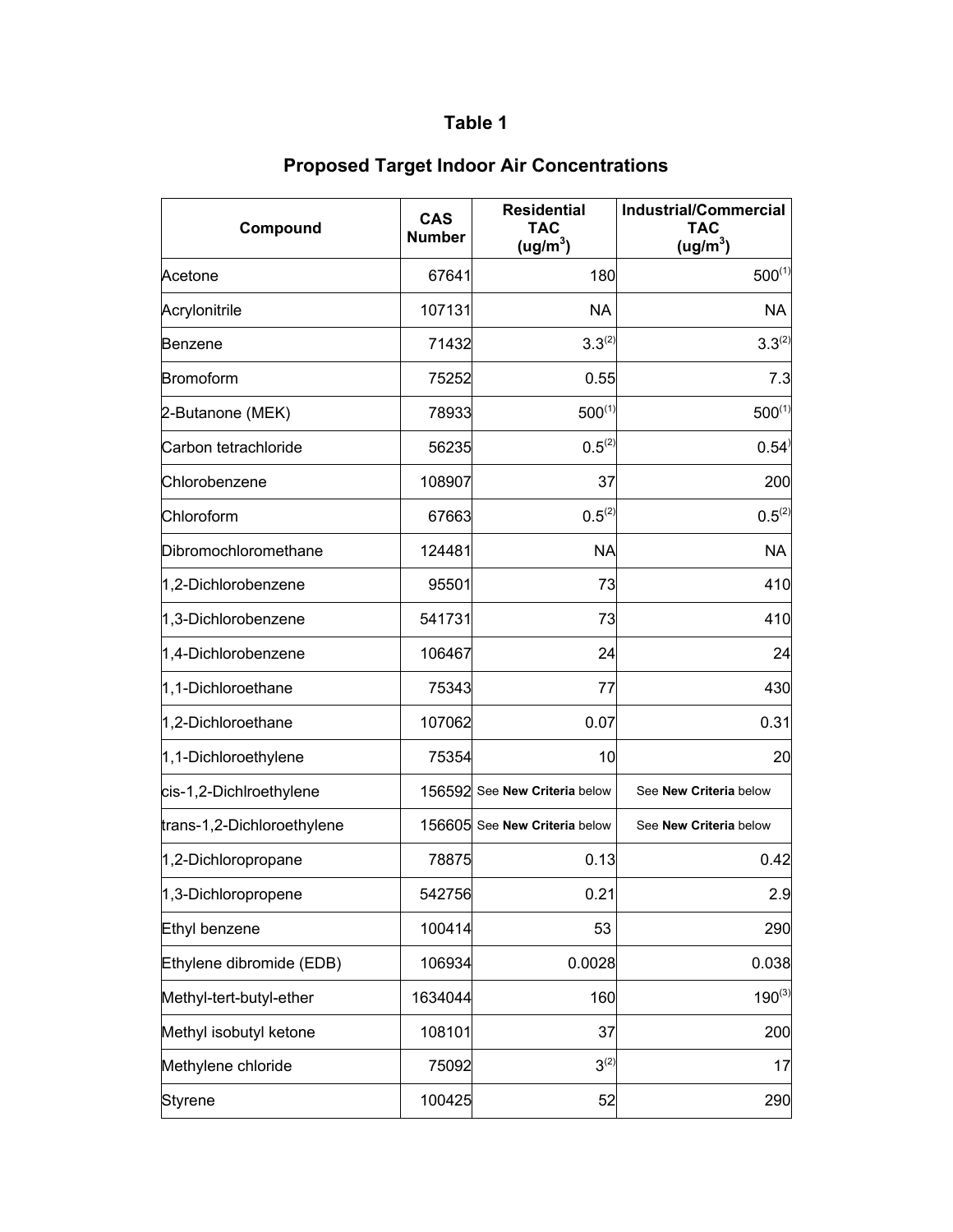#### **Table 1** (Continued)

| Compound                      | <b>CAS</b><br><b>Number</b> | <b>TAC</b><br>(ug/m <sup>3</sup> ) | Residential   Industrial/Commercial<br><b>TAC</b><br>(ug/m <sup>3</sup> ) |
|-------------------------------|-----------------------------|------------------------------------|---------------------------------------------------------------------------|
| 1,1,1,2-Tetrachloroethane     | 630206                      | 0.082                              | 1.1                                                                       |
| 1,1,2,2-Tetrachloroethane     | 79345                       | 0.011                              | 0.14                                                                      |
| Tetrachloroethylene           | 127184                      | $5^{(2)}$                          | $5^{(2)}$                                                                 |
| Toluene                       | 108883                      | 210                                | $500^{(1)}$                                                               |
| 1,1,1 Trichloroethane         | 71556                       | 500                                | $500^{(1)}$                                                               |
| 1,1,2-Trichloroethane         | 79005                       | 2.2                                | 12                                                                        |
| Trichloroethylene             | 79016                       | $1^{(2)}$                          | $1^{(2)}$                                                                 |
| Vinyl chloride                | 75014                       | 0.14                               | 1.9                                                                       |
| <b>Xylenes</b>                | 1330207                     | 220                                | $500^{(1)}$                                                               |
| <b>New Criteria</b>           |                             |                                    |                                                                           |
| Trichlorofluoromethane        | 75694                       | 370                                | $500^{(1)}$                                                               |
| Chloroethane                  | 75003                       | $500^{(1)}$                        | $500^{(1)}$                                                               |
| Chloromethane                 | 74873                       | 14                                 | 80                                                                        |
| Dichlorodiflouromethane       | 75718                       | 91                                 | $500^{(1)}$                                                               |
| Isopropylbenzene (Cumene)     | 98828                       | $120^{(3)}$                        | $120^{(3)}$                                                               |
| cis-1,2-dichloroethene        | 156592                      | 18                                 | 100                                                                       |
| trans-1,2-dichloroethene      | 156605                      | 37                                 | 200                                                                       |
| Bromodichloromethane          | 75274                       | 0.034                              | 0.46                                                                      |
| N-butylbenzene                | 104518                      | 73                                 | 410                                                                       |
| Sec-butylbenzene              | 135988                      | 73                                 | 410                                                                       |
| 1,2,4-trimethylbenzene        | 95636                       | 9.3                                | 52                                                                        |
| 1,3,5-trimethylbenzene        | 108678                      | 9.3                                | 52                                                                        |
| 4-isopropyltoluene (4-cymene) | 99876                       | 67                                 | 370                                                                       |

## **Proposed Target Indoor Air Concentrations**

 $(1)$  Based on a ceiling value.  $(2)$  Based on a background concentration.  $<sup>(3)</sup>$  Based on an odor threshold concentration.</sup>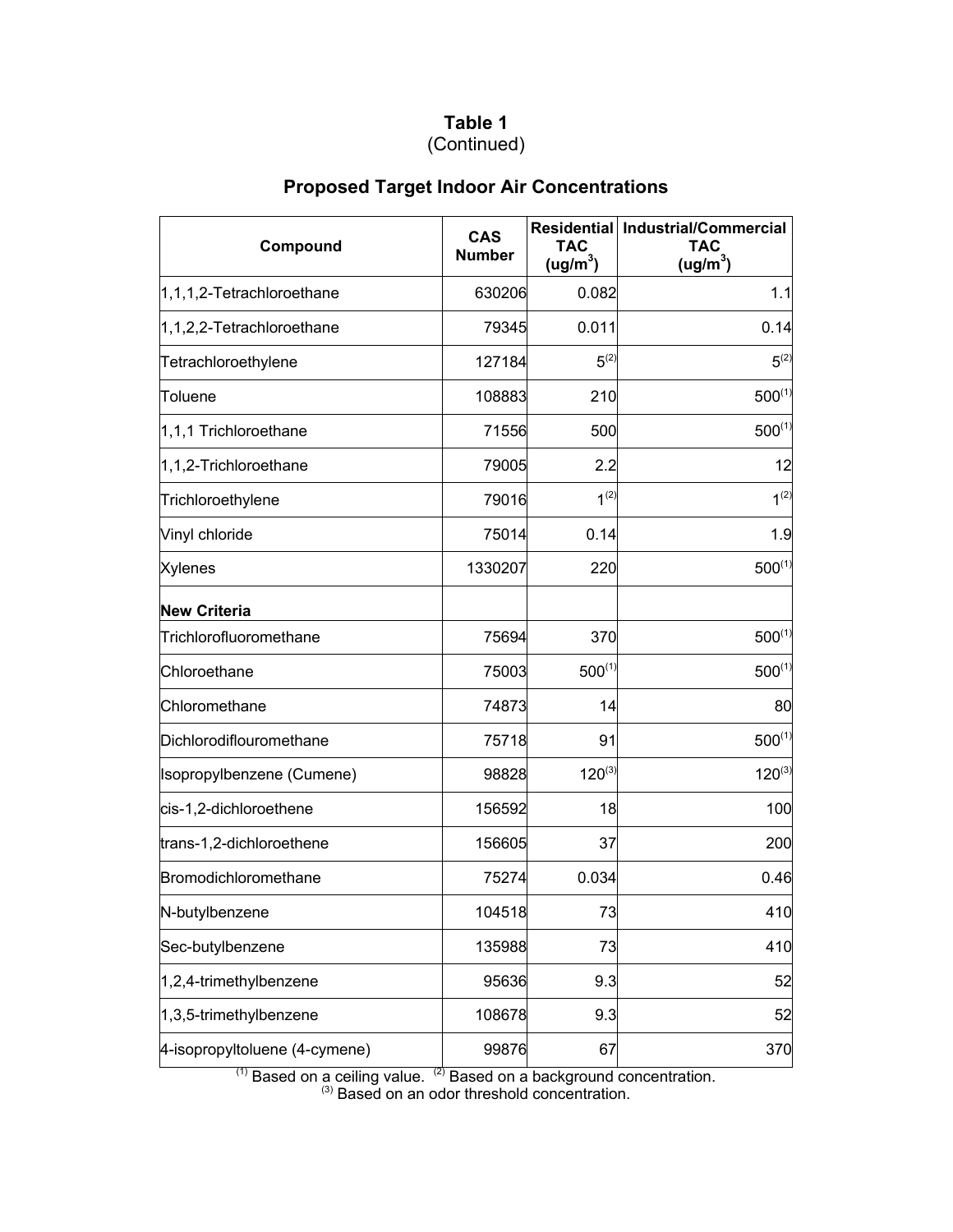| Compound                   | <b>CAS</b><br><b>Number</b> | <b>Residential</b><br><b>GWVC</b><br>(ug/L) | <b>Industrial/Commercial</b><br><b>GWVC</b><br>(ug/L) |
|----------------------------|-----------------------------|---------------------------------------------|-------------------------------------------------------|
| Acetone                    | 67641                       | 50000                                       | 50000                                                 |
| Acrylonitrile              | 107131                      | <b>NA</b>                                   | <b>NA</b>                                             |
| Benzene                    | 71432                       | 130                                         | 310                                                   |
| Bromoform                  | 75252                       | 75                                          | 2300                                                  |
| 2-Butanone (MEK)           | 78933                       | 50000                                       | 50000                                                 |
| Carbon tetrachloride       | 56235                       | 5.3                                         | 14                                                    |
| Chlorobenzene              | 108907                      | 1800                                        | 23000                                                 |
| Chloroform                 | 67663                       | 26                                          | 62                                                    |
| Dibromochloromethane       | 124481                      | <b>NA</b>                                   | <b>NA</b>                                             |
| 1,2-Dichlorobenzene        | 95501                       | 5100                                        | 50000                                                 |
| 1,3-Dichlorobenzene        | 541731                      | 4300                                        | 50000                                                 |
| 1,4-Dichlorobenzene        | 106467                      | 1400                                        | 3400                                                  |
| 1,1-Dichloroethane         | 75343                       | 3000                                        | 41000                                                 |
| 1,2-Dichloroethane         | 107062                      | 6.5                                         | 68                                                    |
| 1,1-Dichloroethylene       | 75354                       | 190                                         | 920                                                   |
| cis-1,2-Dichlroethylene    |                             | 156592 See New Criteria below               | See New Criteria below                                |
| trans-1,2-Dichloroethylene |                             | 156605 See New Criteria below               | See New Criteria below                                |
| 1,2-Dichloropropane        | 78875                       | 7.4                                         | 58                                                    |
| 1,3-Dichloropropene        | 542756                      | 11                                          | 360                                                   |
| Ethyl benzene              | 100414                      | 2700                                        | 36000                                                 |
| Ethylene dibromide (EDB)   | 106934                      | 0.3                                         | 11                                                    |
| Methyl-tert-butyl-ether    | 1634044                     | 21000                                       | 50000                                                 |
| Methyl isobutyl ketone     | 108101                      | 13000                                       | 50000                                                 |
| Methylene chloride         | 75092                       | 160                                         | 2200                                                  |
| <b>Styrene</b>             | 100425                      | 3100                                        | 42000                                                 |

# **Proposed Ground Water Volatilization Criteria**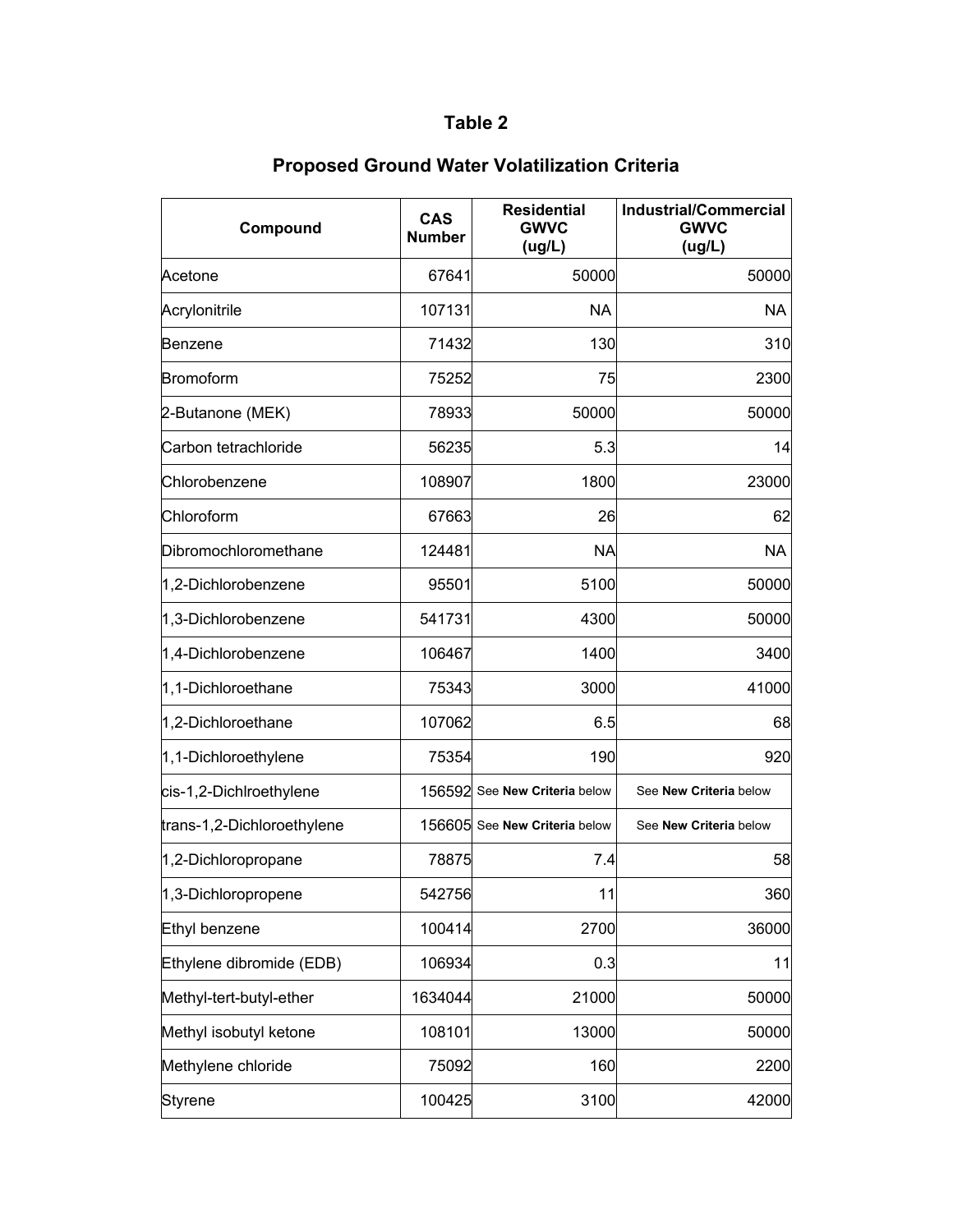## (Continued)

# **Proposed Ground Water Volatilization Criteria**

| Compound                      | <b>CAS</b><br><b>Number</b> | <b>Residential</b><br><b>GWVC</b><br>(ug/L) | <b>Industrial/Commercial</b><br><b>GWVC</b><br>(ug/L) |
|-------------------------------|-----------------------------|---------------------------------------------|-------------------------------------------------------|
| $1,1,1,2$ -Tetrachloroethane  | 630206                      | 2                                           | 64                                                    |
| 1,1,2,2-Tetrachloroethane     | 79345                       | 1.8                                         | 54                                                    |
| Tetrachloroethylene           | 127184                      | 340                                         | 810                                                   |
| <b>Toluene</b>                | 108883                      | 7100                                        | 41000                                                 |
| 1,1,1 Trichloroethane         | 71556                       | 6500                                        | 16000                                                 |
| 1,1,2-Trichloroethane         | 79005                       | 220                                         | 2900                                                  |
| Trichloroethylene             | 79016                       | 27                                          | 67                                                    |
| Vinyl chloride                | 75014                       | 1.6                                         | 52                                                    |
| <b>Xylenes</b>                | 1330207                     | 8700                                        | 48000                                                 |
| <b>New Criteria</b>           |                             |                                             |                                                       |
| Trichlorofluoromethane        | 75694                       | 1300                                        | 4200                                                  |
| Chloroethane                  | 75003                       | 12000                                       | 29000                                                 |
| Chloromethane                 | 74873                       | 390                                         | 5500                                                  |
| Dichlorodiflouromethane       | 75718                       | 93                                          | 1200                                                  |
| Isopropylbenzene (Cumene)     | 98828                       | 2800                                        | 6800                                                  |
| Cis-1,2-dichloroethene        | 156592                      | 830                                         | 11000                                                 |
| trans-1,2-dichloroethene      | 156605                      | 1000                                        | 13000                                                 |
| Bromodichloromethane          | 75274                       | 2.3                                         | 73                                                    |
| N-butylbenzene                | 104518                      | 1500                                        | 21000                                                 |
| Sec-butylbenzene              | 135988                      | 1500                                        | 20000                                                 |
| 1,2,4-trimethylbenzene        | 95636                       | 360                                         | 4800                                                  |
| 1,3,5-trimethylbenzene        | 108678                      | 280                                         | 3900                                                  |
| 4-isopropyltoluene (4-cymene) | 99876                       | 1600                                        | 22000                                                 |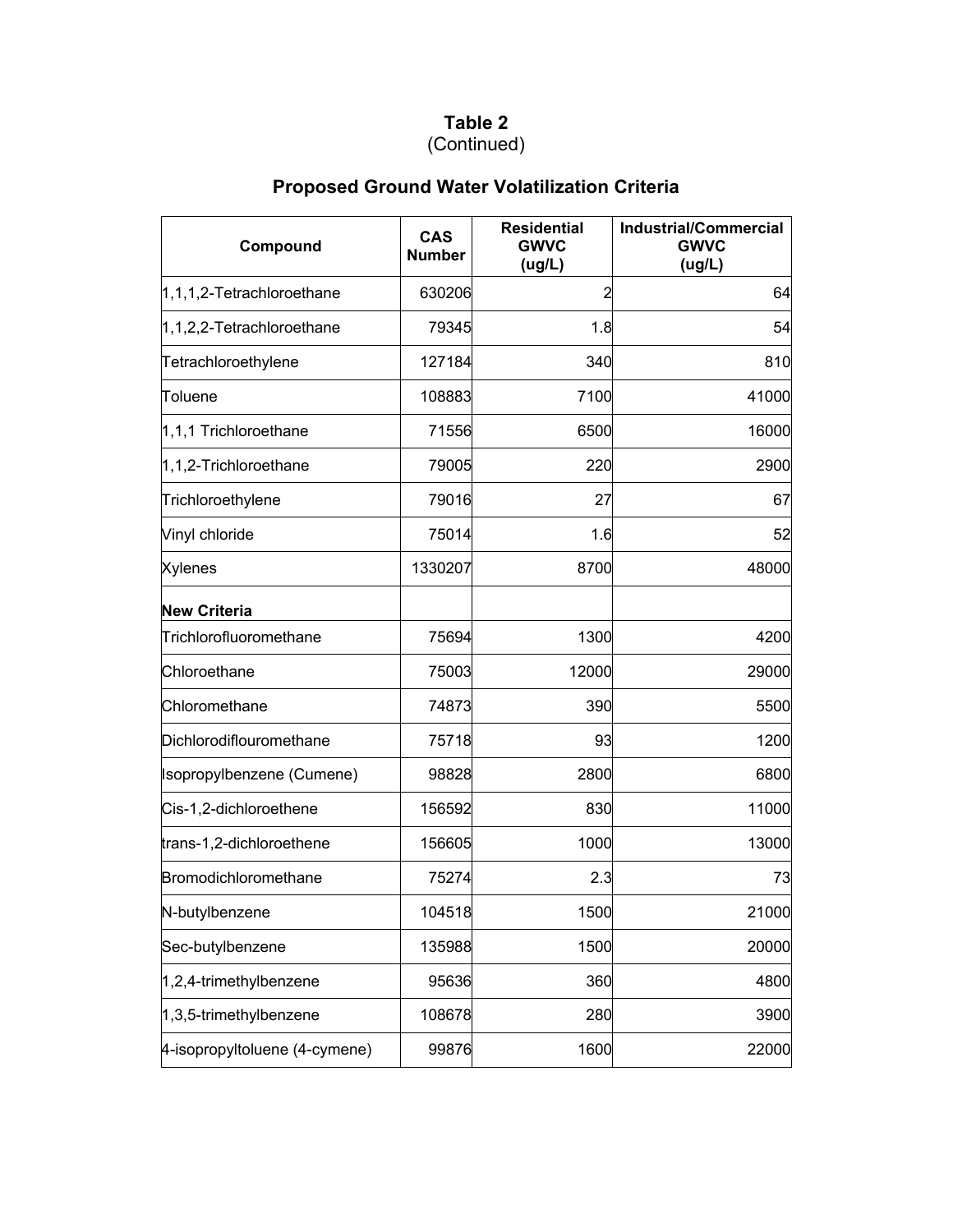| Compound                   | <b>CAS</b><br><b>Number</b> | <b>Residential</b><br><b>SVVC</b><br>(ppm) | <b>Industrial/Commercial</b><br><b>SVVC</b><br>(ppm) |
|----------------------------|-----------------------------|--------------------------------------------|------------------------------------------------------|
| Acetone                    | 67641                       | 57                                         | 290                                                  |
| Acrylonitrile              | 107131                      | <b>NA</b>                                  | <b>NA</b>                                            |
| Benzene                    | 71432                       | 0.78                                       | 1.4                                                  |
| <b>Bromoform</b>           | 75252                       | 0.04                                       | 0.98                                                 |
| 2-Butanone (MEK)           | 78933                       | 130                                        | 230                                                  |
| Carbon tetrachloride       | 56235                       | 0.06                                       | 0.12                                                 |
| Chlorobenzene              | 108907                      | 6.1                                        | 60                                                   |
| Chloroform                 | 67663                       | 0.078                                      | 0.14                                                 |
| Dibromochloromethane       | 124481                      | <b>NA</b>                                  | <b>NA</b>                                            |
| 1,2-Dichlorobenzene        | 95501                       | 9.2                                        | 95                                                   |
| 1,3-Dichlorobenzene        | 541731                      | 9.2                                        | 95                                                   |
| 1,4-Dichlorobenzene        | 106467                      | 3                                          | 5.5                                                  |
| 1,1-Dichloroethane         | 75343                       | 14                                         | 150                                                  |
| 1,2-Dichloroethane         | 107062                      | 0.013                                      | 0.11                                                 |
| 1,1-Dichloroethylene       | 75354                       | 1.9                                        | 7                                                    |
| cis-1,2-Dichlroethylene    |                             | 156592 See New Criteria below              | See New Criteria below                               |
| trans-1,2-Dichloroethylene |                             | 156605 See New Criteria below              | See New Criteria below                               |
| 1,2-Dichloropropane        | 78875                       | 0.021                                      | 0.13                                                 |
| 1,3-Dichloropropene        | 542756                      | 0.035                                      | 0.89                                                 |
| Ethyl benzene              | 100414                      | 9.3                                        | 93                                                   |
| Ethylene dibromide (EDB)   | 106934                      | 0.0005                                     | 0.007                                                |
| Methyl-tert-butyl-ether    | 1634044                     | 34                                         | 73                                                   |
| Methyl isobutyl ketone     | 108101                      | 6.8                                        | 68                                                   |
| Methylene chloride         | 75092                       | 0.65                                       | 6.8                                                  |
| <b>Styrene</b>             | 100425                      | 9.3                                        | 95                                                   |

## **Proposed Soil Vapor Volatilization Criteria**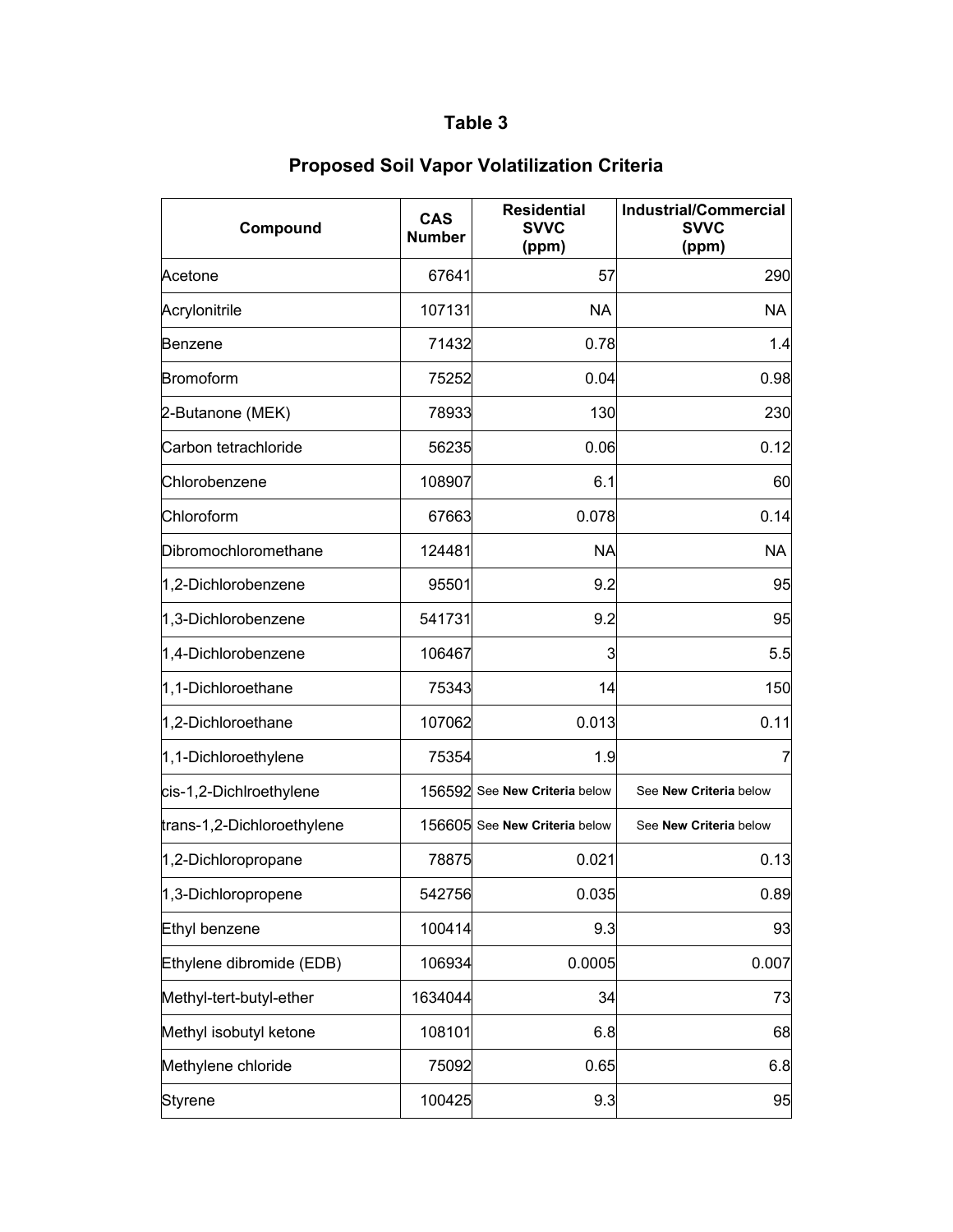#### **Table 3** (Continued)

# **Proposed Soil Vapor Volatilization Criteria**

| Compound                      | <b>CAS</b><br><b>Number</b> | <b>Residential</b><br><b>SVVC</b><br>(ppm) | <b>Industrial/Commercial</b><br><b>SVVC</b><br>(ppm) |
|-------------------------------|-----------------------------|--------------------------------------------|------------------------------------------------------|
| $1,1,1,2$ -Tetrachloroethane  | 630206                      | 0.009                                      | 0.22                                                 |
| 1,1,2,2-Tetrachloroethane     | 79345                       | 0.0012                                     | 0.028                                                |
| Tetrachloroethylene           | 127184                      | 0.56                                       |                                                      |
| Toluene                       | 108883                      | 42                                         | 180                                                  |
| 1,1,1 Trichloroethane         | 71556                       | 70                                         | 130                                                  |
| 1,1,2-Trichloroethane         | 79005                       | 0.31                                       | 3.1                                                  |
| Trichloroethylene             | 79016                       | 0.14                                       | 0.26                                                 |
| Vinyl chloride                | 75014                       | 0.041                                      |                                                      |
| <b>Xylenes</b>                | 1330207                     | 38                                         | 160                                                  |
| <b>New Criteria</b>           |                             |                                            |                                                      |
| Trichlorofluoromethane        | 75694                       | 50                                         | 120                                                  |
| Chloroethane                  | 75003                       | 140                                        | 260                                                  |
| Chloromethane                 | 74873                       | 5.1                                        | 53                                                   |
| Dichlorodiflouromethane       | 75718                       | 14                                         | 140                                                  |
| Isopropylbenzene (Cumene)     | 98828                       | 19                                         | 34                                                   |
| Cis-1,2-dichloroethene        | 156592                      | 3.4                                        | 35                                                   |
| trans-1,2-dichloroethene      | 156605                      | 7.1                                        | 70                                                   |
| Bromodichloromethane          | 75274                       | 0.0038                                     | 0.095                                                |
| N-butylbenzene                | 104518                      | 10                                         | 100                                                  |
| Sec-butylbenzene              | 135988                      | 10                                         | 100                                                  |
| 1,2,4-trimethylbenzene        | 95636                       | 1.4                                        | 15                                                   |
| 1,3,5-trimethylbenzene        | 108678                      | 1.4                                        | 15                                                   |
| 4-isopropyltoluene (4-cymene) | 99876                       | 9.3                                        | 94                                                   |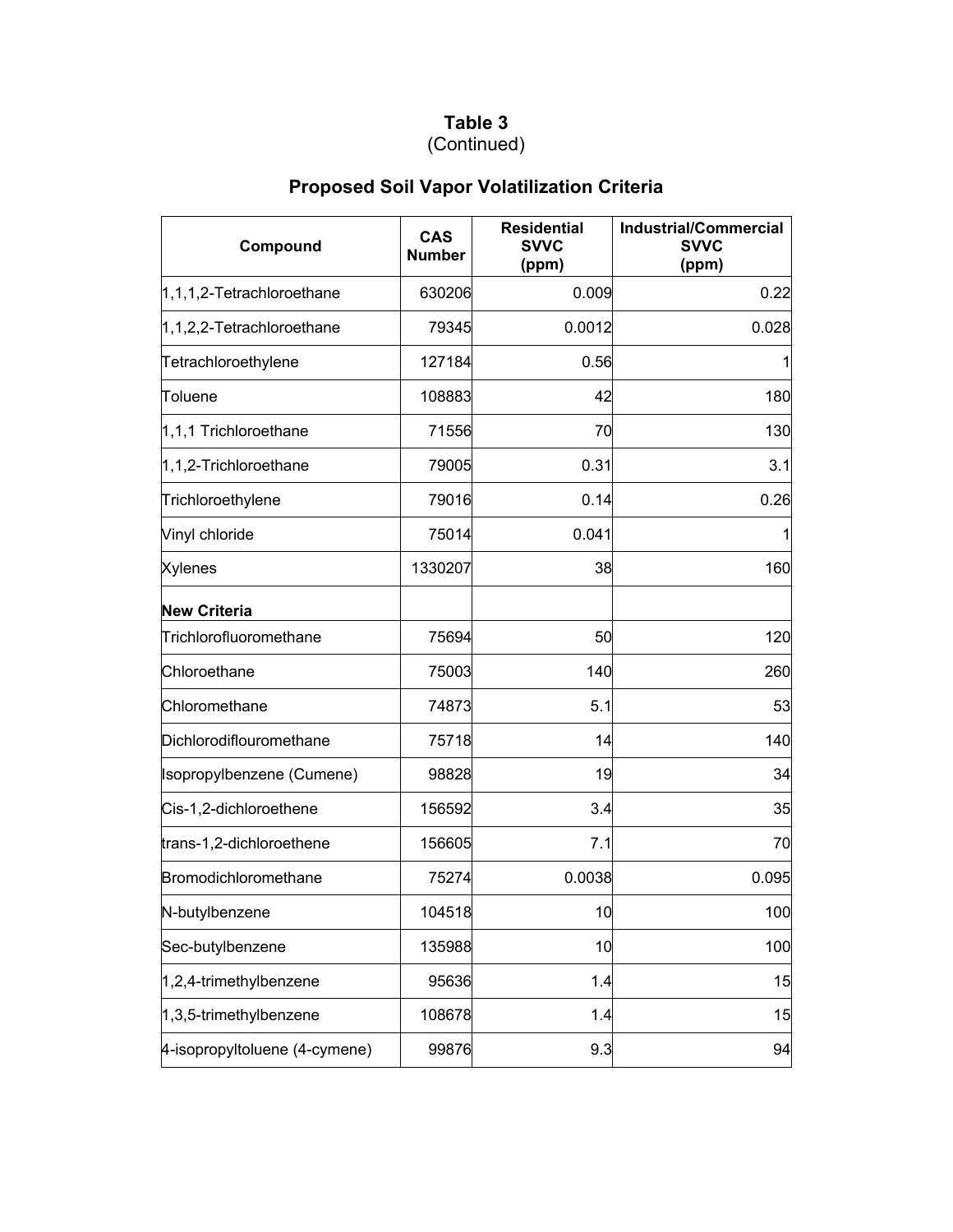# Appendix A

# Johnson and Ettinger Model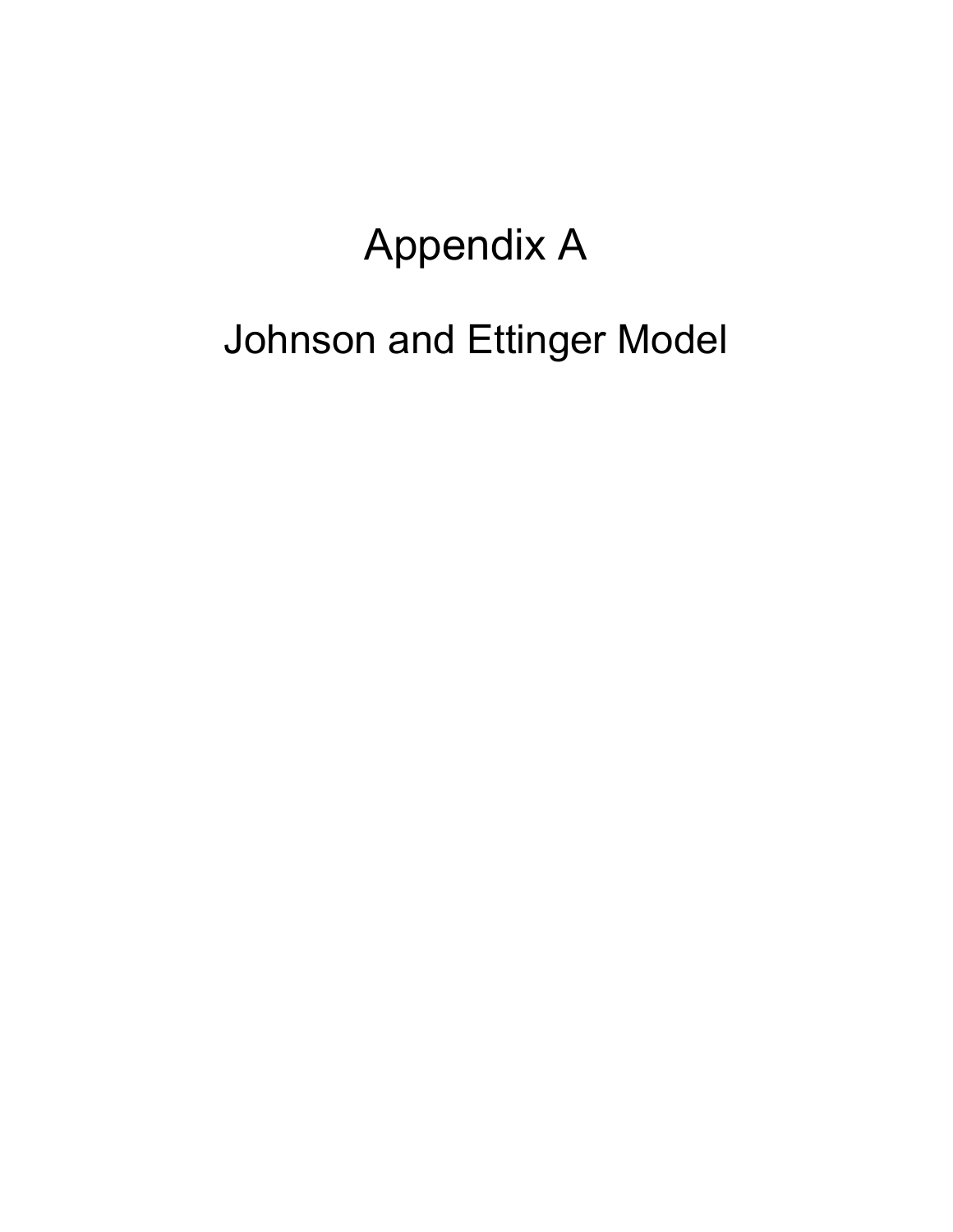#### APPENDIX A

#### JOHNSON AND ETTINGER MODEL

The revised Johnson and Ettinger model incorporates both diffusion and advection as mechanisms of transport of subsurface contamination into indoor air environment. Diffusion is the mechanism by which vapor moves from a region of higher concentration to a region of lower concentration. Diffusion is typically the vertical component of transport in this model. Advection is the transport mechanism by which vapor moves to a region where there is a difference in pressure, temperature or other factor. This Johnson and Ettinger model is the most widely used vapor transport model across the United States.

The Johnson and Ettinger model uses the conservation of mass principle and makes the following assumptions:

- **Steady state conditions exist**
- An infinite source of contamination exists
- The subsurface is homogeneous
- **Air mixing in the building is uniform**
- **Preferential pathways do not exist**
- Biodegradation (or any other transformation process) does not occur
- **•** Contaminants are homogeneously distributed
- Contaminant vapors enter a building primarily through cracks and other openings in the foundation and walls
- Ventilation rates and pressure differences are assumed to remain constant

The output of the Johnson and Ettinger model is the dimensionless attenuation factor  $(\alpha)$  that represents the ratio of the indoor air concentration to the vapor concentration at a subsurface source. Using the attenuation factor and the recommended target indoor air concentrations, allowable soil vapor and ground water concentrations were back calculated. These concentrations are the recommended volatilization criteria. The Connecticut Department of Public Health recommended appropriate target indoor air concentrations for residential and industrial/commercial scenarios.

**For ground water volatilization criteria:** 

GWVC (ug/L) = Target Indoor Air Concentration (μg/m<sup>3</sup>) / (1000 L/m<sup>3</sup> x α x H)

where H = Henry's Law Constant (unitless)

**For soil vapor volatlization criteria:** 

SVVC (mg/m<sup>3</sup>) = Target Indoor Air Concentration (μg/m<sup>3</sup>) / (1000 μg/mg x α)

SVVC (ppm) = SVVC (mg/m<sup>3</sup>) x 24.45 / Molecular Weight

where 24.45 = molar volume in liters at 760 torr barometric pressure at 25 ° C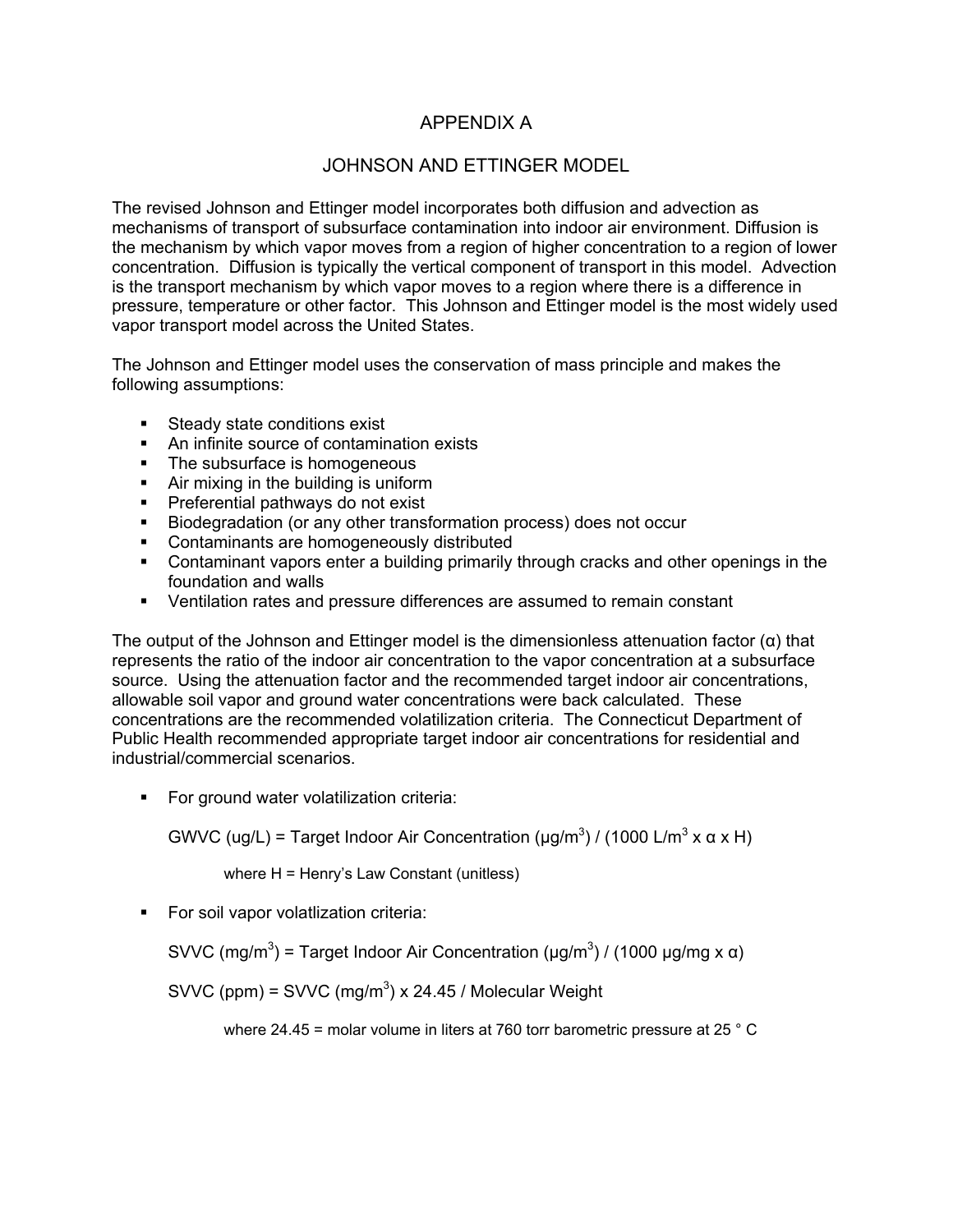The Johnson and Ettinger model calculates the attenuation factor as follows:

Attenuation Factor for Diffusion and Advection –

$$
\alpha = (A \times e^{B}) / [e^{B} + A + (A/C)(e^{B} - 1)]
$$

where:

$$
A = (D^{\text{eff}}_{T} A_{B}) / (Q_{B} L_{T}) \text{ or } (D^{\text{eff}}_{T}) / (E_{B} (V_{B} / A_{B}) L_{T})
$$
  
\n
$$
B = (Q_{\text{soil}} L_{\text{crack}}) / (D^{\text{eff}}_{\text{crack}} \eta A_{B}) \text{ or } [(Q_{\text{soil}} / Q_{b}) E_{B} (V_{B} / A_{B}) L_{\text{crack}}] / [D^{\text{eff}}_{\text{crack}} \eta]
$$
  
\n
$$
C = Q_{\text{soil}} / Q_{B}
$$

where:

$$
D^{\text{eff}}_{T} = L_{T} / [(L_{\text{vadose}}/D^{\text{eff}}_{\text{vadose}}) + (L_{\text{cap}}/D^{\text{eff}}_{\text{cap}})
$$
  

$$
D^{\text{eff}}_{\text{crack}} = D^{\text{air}}(\theta_{\text{V-crack}}^{3.33}/\theta_{\text{T-crack}}^{2}) + (D^{\text{water}}/H)(\theta_{\text{m-crack}}^{3.33}/\theta_{\text{T-crack}}^{2})
$$

where:

$$
D^{\text{eff}}{}_{\text{vadose}} = D^{\text{air}}(\theta_{\text{V-vadose}}^{3.33}/\theta_{\text{T-vadose}}^{2}) + (D^{\text{water}}/H)(\theta_{\text{m-vadose}}^{3.33}/\theta_{\text{T-vadose}}^{2})
$$
  

$$
D^{\text{eff}}{}_{\text{cap}} = D^{\text{air}}(\theta_{\text{V-cap}}^{3.33}/\theta_{\text{T-cap}}^{2}) + (D^{\text{water}}/H)(\theta_{\text{m-cap}}^{3.33}/\theta_{\text{T-cap}}^{2})
$$

The input values for these equations are defined in Tables A1 and A2 of this Appendix. Conservative default values for each input variable were used to calculate the generic volatilization criteria listed in Tables 2 and 3. The acceptable ranges for these default values are presented in Table A3 along with the default input values used by CTDEP to calculate the generic criteria. In addition, Table A4 presents molecular weights and Henry's Law Constants (H) used by CTDEP.

Basically the input values describe the vapor transport pathway including the

- subsurface soils and stratigraphy;
- **foundation of the structure:**
- **EXEC** interior environment of the structure; and
- **transport properties of the contaminants.**

The subsurface soils are assumed to be sand and the stratigraphy is assumed to be homogeneous. The default input values for the moisture content ( $\theta_m$ ) and vapor content ( $\theta_v$ ) of the soils in both the vadose zone and the capillary fringe were chosen to represent sandy soils in the subsurface. The thickness of the capillary fringe  $(L_{cap})$  is also based on an estimated thickness of capillary fringe for a typical sand. The default input values used for the total depth  $(L_T)$  to groundwater and the total depth to a soil vapor sample are 3 meters and 1 meter, respectively.

The default values used to describe the foundation of the building are the thickness of the foundation (L<sub>crack</sub>) assumed at 0.15 meters and the areal fraction of cracks in foundation (η) assumed at 0.01 (worst case value). Also, the soil properties of the soil in the cracks ( $\theta_m$  and  $\theta_V$ ) are estimated based on a sand soil type. The default values used to describe the indoor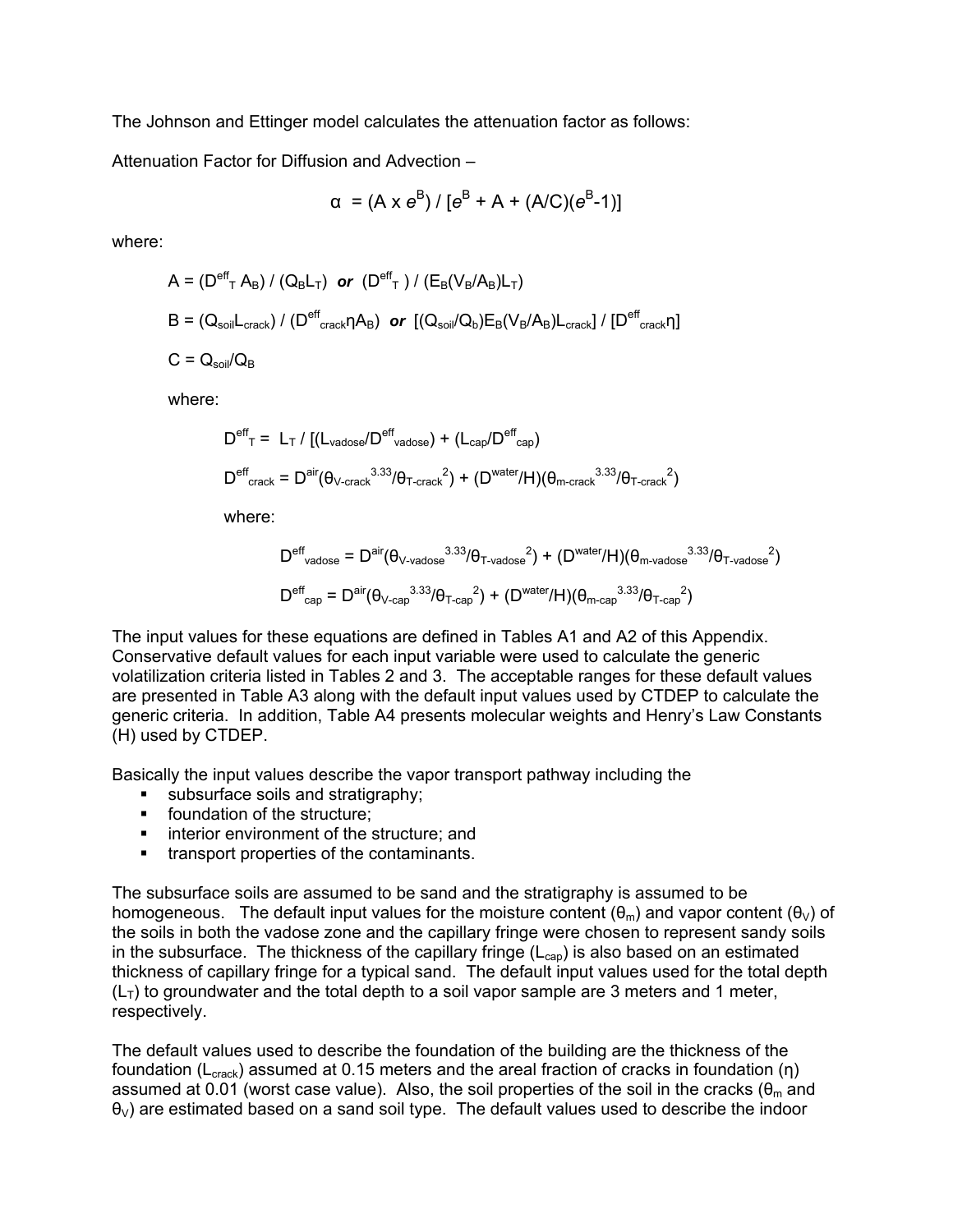environment are the enclosed space air exchange rate  $(E_B)$ , the volume of the building divided by the area of the building (or just the height of the building) ( $V_B/A_B$ ) and the ratio of soil gas intrusion rate to the building ventilation rate  $(Q_{sol}/Q_B)$ . These values differ for the residential scenario and the industrial commercial scenario.

The default values used describe the transport properties of the contaminants are Henry's Law Constants (H) listed for specific chemical on Table A4, and the diffusion in water ( $D<sup>water</sup>$ ) and the diffusion in air  $(D^{air})$ . Though the diffusion rates can be chemical-specific, a general diffusion rates in air (8.64 x 10<sup>-5</sup> M<sup>2</sup>/d) and in water (7.26 x 10<sup>-1</sup> M<sup>2</sup>/d) were used for all of the chemicals.

All of the default input values used in this current model were also used in the original model with the exception of the ratio  $Q_{\text{soil}}/Q_{\text{B}}$ . This ratio was not part of the original model. The default input value used for  $Q_{soli}/Q_B$  is also the default value used in USEPA's "Guidance of revaluating the Vapor Intrusion into Indoor Air" dated November 2002. The default input values used in the original model remain unchanged. The default values are those recommended by ASTM 38-94 in Tables X2.4 and X2.5.

The article written by Johnson titled "Identification of Critical Parameters for the Johnson and Ettinger (1991) Vapor Intrusion Model" dated May 2002 provides additional information regarding the input values and the sensitivity of the final attenuation factor to various input values.

The attenuation factors used to calculate the proposed revised criteria are based on the default input values listed in Table A3 and the revised Johnson and Ettinger model. In general, the attenuation factors used to calculate the proposed revised criteria are greater than the attenuation factors used to calculate the original criteria in 1996. For the ground water scenario, the attenuation factor increased by a multiple of approximately 2.5, from about 8 x 10<sup>-5</sup> to 2 x 10<sup>-4</sup> for the residential scenario and from 3 x 10<sup>-5</sup> to 7 x 10<sup>-5</sup> for the industrial/commercial scenario. For the soil vapor scenario, the attenuation factor increased by a multiple of approximately 10, from about 1.5 x 10<sup>-4</sup> to 1.3 x 10<sup>-3</sup> for residential the scenario and from 6 x 10<sup>-5</sup> to 7 x 10<sup>-4</sup> for the industrial/commercial scenario. The revised Johnson and Ettinger model produces a more conservative attenuation factor compared to the original model.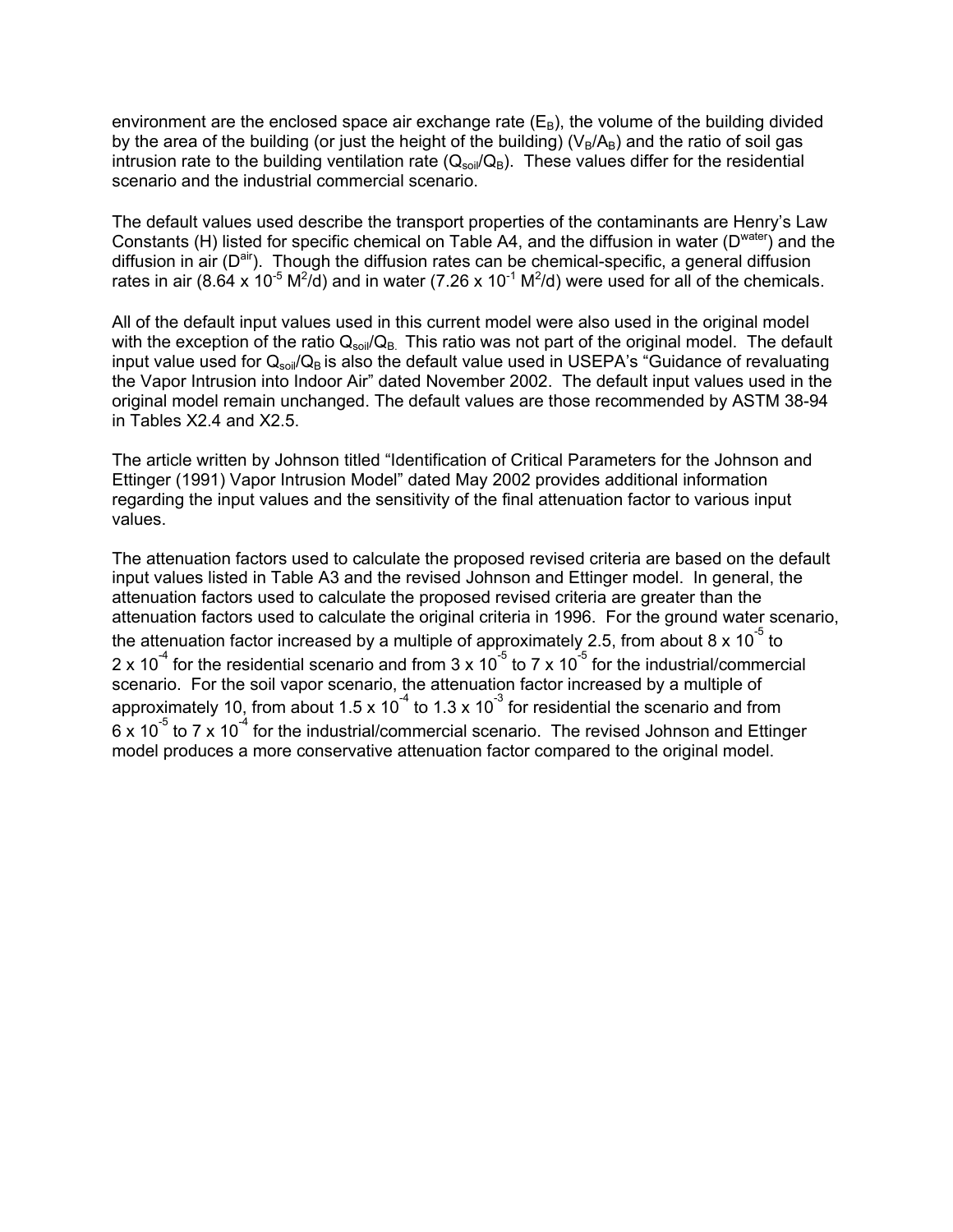### **Definition of Variables**

|                         | <b>Definition</b>                                                           | <b>Units</b>                                                             |
|-------------------------|-----------------------------------------------------------------------------|--------------------------------------------------------------------------|
| Н                       | Chemical Specific Henry's Law constant                                      | $\mu$ g/m <sup>3</sup> -vapor / $\mu$ g/m <sup>3</sup> -H <sub>2</sub> O |
|                         | B <sub>m-vadose</sub> Volumetric Moisture Content in Vadose Zone            | $m^3$ -H <sub>2</sub> O / $m^3$ -soil                                    |
|                         | <sup>[θ</sup> <sub>T-vadose</sub> <sup>[Total</sup> Porosity in Vadose Zone | $m3$ -voids / $m3$ -soil                                                 |
|                         | $\theta_{\text{m-crack}}$ Volumetric Moisture Content in Cracks             | $m^3$ -H <sub>2</sub> O / $m^3$ -soil                                    |
|                         | $\theta$ <sub>T-crack</sub> Total Porosity in Cracks                        | $m^3$ -voids / $m^3$ -soil                                               |
| $\theta_{\text{m-cap}}$ | Volumetric Moisture Content in Cracks in Capillary Fringe                   | $m^3$ -H <sub>2</sub> O / $m^3$ -soil                                    |
| $\Theta_{\text{T-cap}}$ | <b>Total Porosity in Capillary Fringe</b>                                   | $m^3$ -voids / $m^3$ -soil                                               |
| D <sup>air</sup>        | Chemical Specific Molecular Diffusion Coefficient in Air                    | $m^2/d$                                                                  |
| D <sup>water</sup>      | Chemical Specific Molecular Diffusion Coefficient in Water                  | $m^2/d$                                                                  |
| K                       | Soil Permeability (near foundation) to Air Flow                             | m <sup>2</sup>                                                           |
| $\Delta P$              | Indoor-Outdoor Air Pressure Difference                                      | $g/ms^2$                                                                 |
| $X_{\text{crack}}$      | Total Length of Cracks through which Soil Gas Vapors are Flowing            | m                                                                        |
| μ                       | Viscosity of Air                                                            | g/ms                                                                     |
| $Z_{crack}$             | Crack Opening Depth Below Grade                                             | m                                                                        |
| η                       | Fraction of Enclosed Space Area Open for Vapor Intrusion                    | $m^2/m^2$                                                                |
| $A_{B}$                 | Surface Area of the Enclosed Space in Contact with Soil                     | m <sup>2</sup>                                                           |
| $V_B$                   | <b>Enclosed Space Volume</b>                                                | m <sup>3</sup>                                                           |
| $E_B$                   | <b>Enclosed Space Air Exchange Rate</b>                                     | 1/d                                                                      |
| $L_T$                   | Depth from Foundation to Source                                             | m                                                                        |
| $L_{cap}$               | Thickness of Capillary Fringe                                               | m                                                                        |
| $L_{\rm crack}$         | <b>Foundation Thickness</b>                                                 | m                                                                        |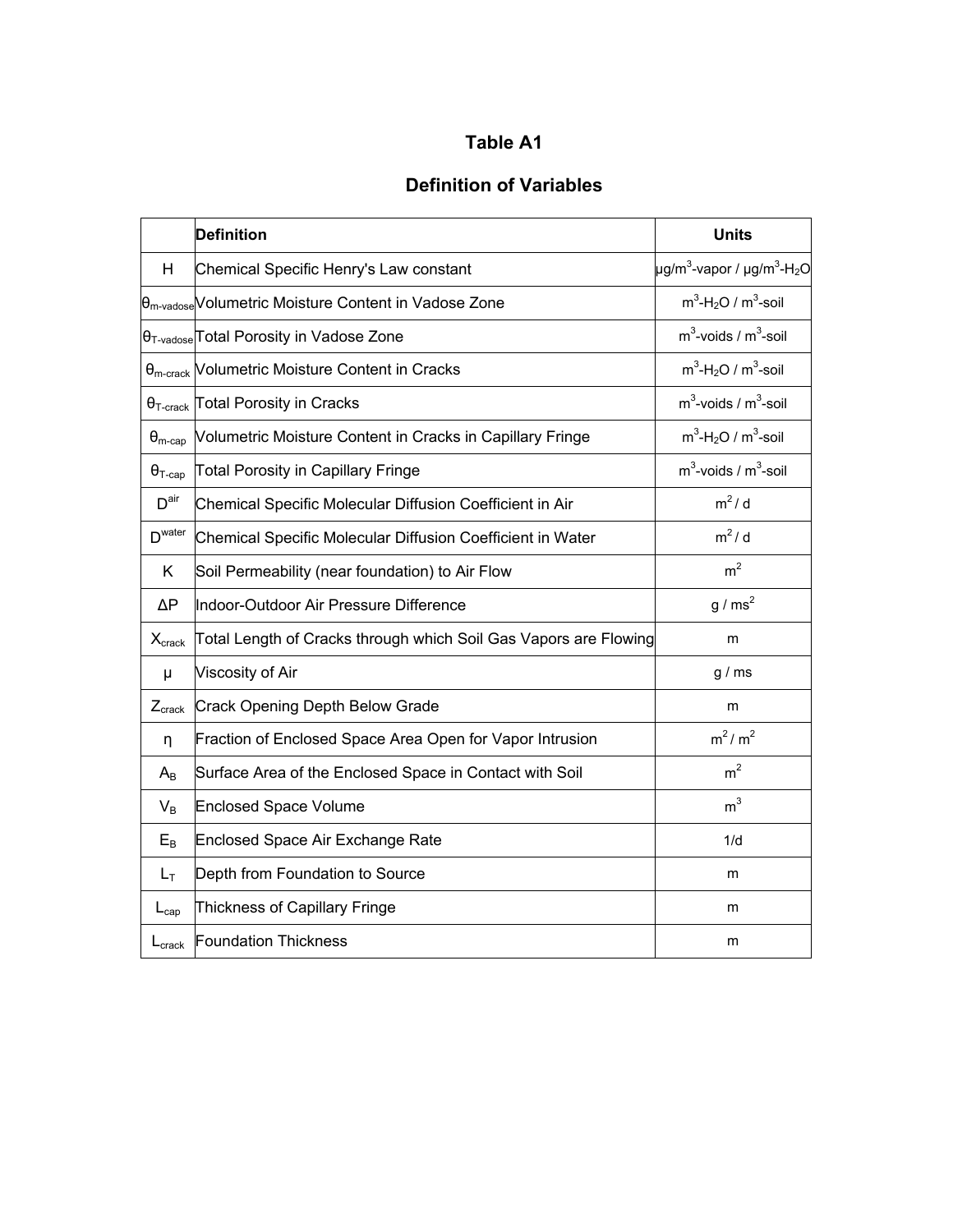#### **Calculated Variables**

|                                | Definition                                                                           | <b>Calculation</b>                                                                   | <b>Units</b>               |
|--------------------------------|--------------------------------------------------------------------------------------|--------------------------------------------------------------------------------------|----------------------------|
| $V_B/A_B$                      | Ratio of Enclosed Space Volume to<br><b>Exposed Surface Area</b>                     |                                                                                      | m                          |
| $Q_{\rm B}$                    | <b>Enclosed Space Volumetric Air Flow</b><br>Rate                                    | $= V_B E_B$                                                                          | $m^3/d$                    |
| $R_{\text{crack}}$             | lEffective Crack Radius or Width                                                     | $= \eta A_B/X_{\text{crack}}$                                                        | m                          |
| $\theta_{\lor\text{-vadose}}$  | Volumetric Vapor Content in Vadose<br>Zone                                           | $= \theta_{T\text{-vadose}} - \theta_{m\text{-vadose}}$                              | $m^3$ -vapor / $m^3$ -soil |
| $\theta_{\textrm{V-crack}}$    | <b>Volumetric Vapor Content in Cracks</b>                                            | $= \theta_{\text{T-crack}} - \theta_{\text{m-crack}}$                                | $m^3$ -vapor / $m^3$ -soil |
| $\theta_{\text{V-cap}}$        | Volumetric Vapor Content in Capillary<br>Fringe                                      | $= \theta_{\text{T-cap}} - \theta_{\text{m-cap}}$                                    | $m^3$ -vapor / $m^3$ -soil |
| $Q_{\text{soil}}$              | Pressure Driven Soil Gas Flow Rate<br>from the subsurface into the enclosed<br>space | = $(2\pi k\Delta PX_{\text{crack}}) / [\mu \ln(2Z_{\text{crack}}/R_{\text{crack}})]$ | $m^3/d$                    |
| $Q_{\text{soil}}/Q_{\text{B}}$ | Ratio of Soil Gas Intrusion Rate to<br><b>Building Ventilation Rate</b>              |                                                                                      | unitless                   |
|                                | D <sup>water</sup> /D <sup>air</sup> Ratio of Molecular Diffusion in water to<br>air |                                                                                      | unitless                   |
| $L_{\text{vadose}}$            | Thickness of Vadose Zone                                                             | $= L_T - L_{cap}$                                                                    | m                          |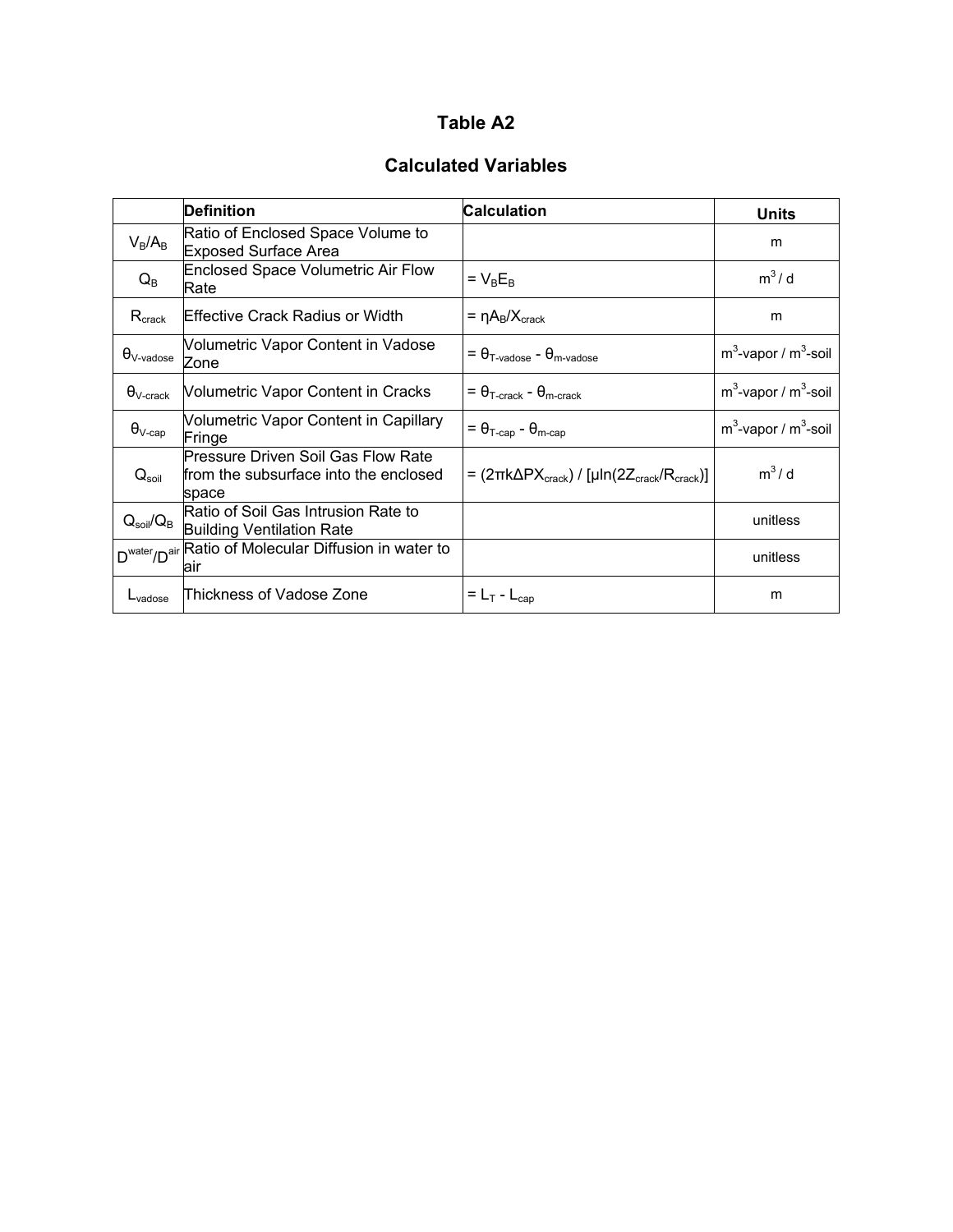## **Default Input Values**

|                              | <b>Units</b>                                                       | <b>Typical Value</b><br>Range <sup>(1)</sup> | <b>Notes</b>                                                                                                     | <b>Res</b><br><b>GWVC</b> | $\mathsf{I}/\mathsf{C}$<br><b>GWVC</b> | <b>Res</b><br><b>SVVC</b>           | $\mathsf{I}/\mathsf{C}$<br><b>SVVC</b> |
|------------------------------|--------------------------------------------------------------------|----------------------------------------------|------------------------------------------------------------------------------------------------------------------|---------------------------|----------------------------------------|-------------------------------------|----------------------------------------|
| H                            | $\mu$ g/m <sup>3</sup> -vapor / $\mu$ g/m <sup>3</sup> -<br>$H_2O$ | $0.01 - 1.0$                                 | For most aromatic &<br>chlorinated solvents                                                                      |                           |                                        | ---                                 |                                        |
| $\theta_{\text{m-vadose}}$   | $m^3$ -H <sub>2</sub> O / $m^3$ -soil                              |                                              | ASTM default value.<br>Typical for sand.                                                                         | 0.12                      | 0.12                                   | 0.12                                | 0.12                                   |
| $\theta$ <sub>T-vadose</sub> | $m^3$ -voids / $m^3$ -soil                                         |                                              | <b>ASTM</b> default value.<br>Typical for sand.                                                                  | 0.38                      | 0.38                                   | 0.38                                | 0.38                                   |
| $\theta_{\text{m-crack}}$    | $m^3$ -H <sub>2</sub> O / $m^3$ -soil                              |                                              | ASTM default value.<br>Typical for sand.                                                                         | 0.12                      | 0.12                                   | 0.12                                | 0.12                                   |
| $\theta$ <sub>T-crack</sub>  | $m^3$ -voids / $m^3$ -soil                                         |                                              | ASTM default value.<br>Typical for sand.                                                                         | 0.38                      | 0.38                                   | 0.38                                | 0.38                                   |
| $\theta_{\text{m-cap}}$      | $m^3$ -H <sub>2</sub> O / $m^3$ -soil                              |                                              | ASTM default value.<br>Typical for sand.                                                                         | 0.342                     | 0.342                                  | 0.342                               | 0.342                                  |
| $\Theta$ <sub>T-cap</sub>    | $m3$ -voids / $m3$ -soil                                           |                                              | ASTM default value.<br>Typical for sand.                                                                         | 0.38                      | 0.38                                   | 0.38                                | 0.38                                   |
| D <sup>air</sup>             | $M^2/d$                                                            | $0.1 - 1$                                    | For most chemicals                                                                                               |                           | 7.26E-01 7.26E-01                      | 7.26E-01 7.26E-01                   |                                        |
| D <sup>water</sup>           | $M^2/d$                                                            |                                              |                                                                                                                  |                           |                                        | 8.64E-05 8.64E-05 8.64E-05 8.64E-05 |                                        |
| k                            | m <sup>2</sup>                                                     | 1E-6 - 1E-12                                 |                                                                                                                  |                           |                                        |                                     |                                        |
| $\Delta P$                   | $g/ms^2$                                                           | $0 - 200$                                    | or 0 to 20 Pascals                                                                                               |                           |                                        |                                     |                                        |
| $X_{\text{crack}}$           | m                                                                  |                                              |                                                                                                                  |                           |                                        |                                     |                                        |
| μ                            | g/ms                                                               |                                              |                                                                                                                  |                           |                                        |                                     |                                        |
| $Z_{\text{crack}}$           | m                                                                  |                                              |                                                                                                                  |                           |                                        |                                     |                                        |
| η                            | $m^2/m^2$                                                          | $0.0005 - 0.005$                             | ASTM default value.<br>0.01 for worst-case<br>scenario.                                                          | 0.01                      | 0.01                                   | 0.01                                | 0.01                                   |
| $A_B$                        | m <sup>2</sup>                                                     |                                              |                                                                                                                  |                           |                                        |                                     |                                        |
| $V_B$                        | m <sup>3</sup>                                                     | 147 - 672                                    | Range from USDOE<br>(1995)                                                                                       |                           |                                        |                                     |                                        |
| $E_B$                        | 1/d                                                                | $4.8 - 24$                                   | <b>ASTM</b> default values.<br>12 for Residential<br>scenario and 19.9 for<br>Industrial/Commercial<br>scenario. | 12                        | 19.9                                   | 12                                  | 19.9                                   |
| $L_T$                        | m                                                                  | $0.01 - 50$                                  | <b>ASTM</b> default values.<br>3 for Groundwater<br>criteria and 1 for Soil<br>Vapor criteria.                   | 3                         | 3                                      | 1                                   | 1                                      |
| $L_{cap}$                    | m                                                                  |                                              | <b>ASTM</b> default values.<br>0.05 for Groundwater<br>criteria and 0 for Soil<br>Vapor criteria.                | 0.05                      | 0.05                                   | 0                                   | 0                                      |
| $L_{\text{crack}}$           | m                                                                  | $0.15 - 0.5$                                 | ASTM default value.                                                                                              | 0.15                      | 0.15                                   | 0.15                                | 0.15                                   |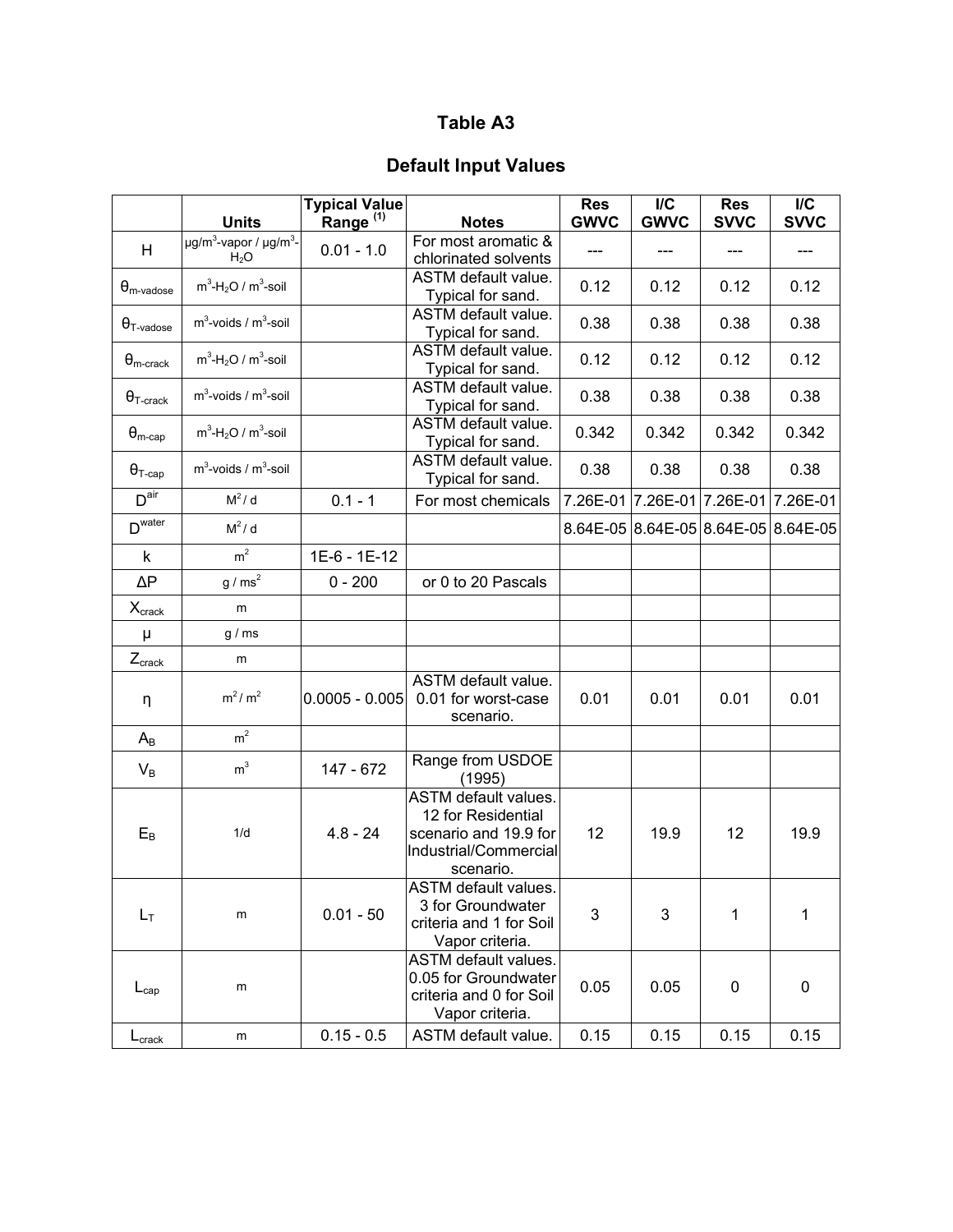(continued)

## **Default Input Values**

|                                      | <b>Units</b>               | Typical Value<br>Range (1) | <b>Notes</b>                                                                                                 | <b>Res</b><br><b>GWVC</b> | I/C<br><b>GWVC</b> | <b>Res</b><br><b>SVVC</b>  | I/C<br><b>SVVC</b> |
|--------------------------------------|----------------------------|----------------------------|--------------------------------------------------------------------------------------------------------------|---------------------------|--------------------|----------------------------|--------------------|
| $V_B/A_B$                            | m                          | $2 - 3$                    | <b>ASTM</b> default values.<br>2 for Residential<br>scenario and 3 for<br>Industrial/Commercial<br>scenario. | $\overline{2}$            | 3                  | $\overline{2}$             | 3                  |
| $Q_{\mathsf{B}}$                     | $m^3/d$                    |                            |                                                                                                              |                           |                    |                            |                    |
| $R_{\text{crack}}$                   | m                          |                            |                                                                                                              |                           |                    |                            |                    |
| $\theta_{V\text{-}\text{vadose}}$    | $m^3$ -vapor / $m^3$ -soil |                            | ASTM default value.<br>Typical for sand.                                                                     | 0.26                      | 0.26               | 0.26                       | 0.26               |
| $\theta_{\textrm{V-crack}}$          | $m^3$ -vapor / $m^3$ -soil |                            | ASTM default value.<br>Typical for sand.                                                                     | 0.26                      | 0.26               | 0.26                       | 0.26               |
| $\theta_{\text{V-cap}}$              | $m^3$ -vapor / $m^3$ -soil |                            | ASTM default value.<br>Typical for sand.                                                                     | 0.038                     | 0.038              | 0.038                      | 0.038              |
| $Q_{\text{soil}}$                    | $m^3/d$                    |                            |                                                                                                              |                           |                    |                            |                    |
| $Q_{\text{soil}}/Q_{\text{B}}$       | unitless                   | $0.0001 - 0.05$            | EPA Vapor Intrusion<br>Guidance default<br>value.                                                            | 0.003                     | 0.003              | 0.003                      | 0.003              |
| D <sup>water</sup> /D <sup>air</sup> | unitless                   | $~1E-4$                    |                                                                                                              | 1.19E-04                  |                    | 1.19E-04 1.19E-04 1.19E-04 |                    |
| $L_{\text{vadose}}$                  | m                          |                            | ASTM default value.<br>2.95 for Groundwater<br>criteria and 1 for Soil<br>Vapor criteria.                    | 2.95                      | 2.95               | 1                          | 1                  |

(1) Johnson, (2002), *Identification of Critical Parameters for the Johnson and Ettinger (1991) Vapor Intrusion Model*, API Bulletin #17, May.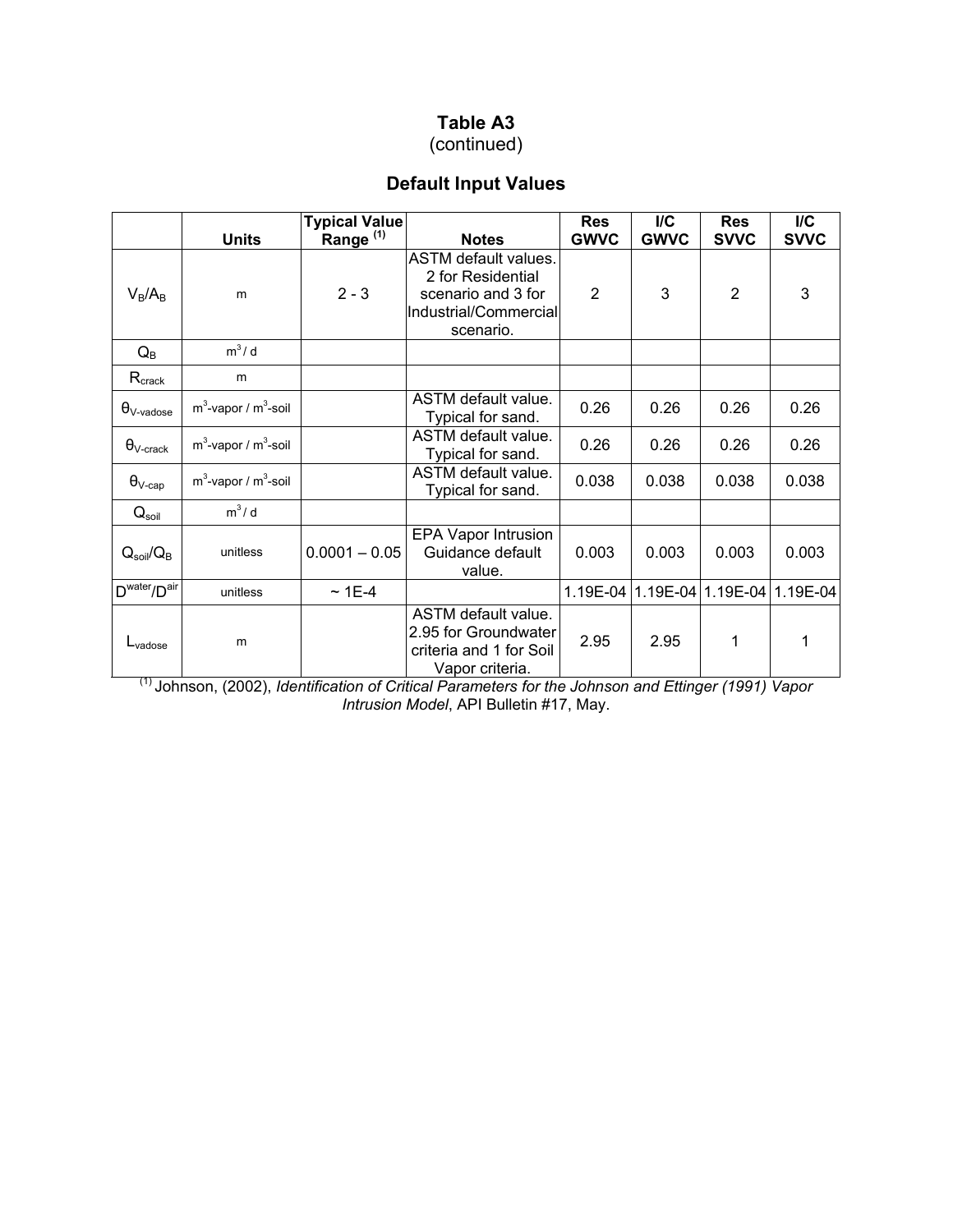| Compound                   | <b>CAS</b><br><b>Number</b> | Henry's Law<br><b>Constant</b><br>(unitless) | <b>Molecular Weight</b><br>(g/mole) |
|----------------------------|-----------------------------|----------------------------------------------|-------------------------------------|
| Acetone                    | 67641                       | 1.75E-03                                     | 58                                  |
| Acrylonitrile              | 107131                      |                                              |                                     |
| Benzene                    | 71432                       | 2.26E-01                                     | 78                                  |
| Bromoform                  | 75252                       | 2.18E-02                                     | 253                                 |
| 2-Butanone (MEK)           | 78933                       | 1.12E-03                                     | 72                                  |
| Carbon tetrachloride       | 56235                       | 1.20E+00                                     | 154                                 |
| Chlorobenzene              | 108907                      | 1.61E-01                                     | 113                                 |
| Chloroform                 | 67663                       | 1.39E-01                                     | 119                                 |
| Dibromochloromethane       | 124481                      |                                              |                                     |
| 1,2-Dichlorobenzene        | 95501                       | 7.95E-02                                     | 147                                 |
| 1,3-Dichlorobenzene        | 541731                      | 1.08E-01                                     | 147                                 |
| 1,4-Dichlorobenzene        | 106467                      | 1.12E-01                                     | 147                                 |
| 1,1-Dichloroethane         | 75343                       | 2.23E-01                                     | 99                                  |
| 1,2-Dichloroethane         | 107062                      | 4.51E-02                                     | 99                                  |
| 1,1-Dichloroethylene       | 75354                       | 6.11E-01                                     | 97                                  |
| cis-1,2-Dichlroethylene    | 156592                      | See listing below                            | See listing below                   |
| trans-1,2-Dichloroethylene | 156605                      | See listing below                            | See listing below                   |
| 1,2-Dichloropropane        | 78875                       | 1.16E-01                                     | 113                                 |
| 1,3-Dichloropropene        | 542756                      | 1.44E-01                                     | 111                                 |
| Ethyl benzene              | 100414                      | 1.41E-01                                     | 106                                 |
| Ethylene dibromide (EDB)   | 106934                      | 2.76E-02                                     | 188                                 |
| Methyl-tert-butyl-ether    | 1634044                     | 2.42E-02                                     | 88                                  |
| Methyl isobutyl ketone     | 108101                      | 5.66E-03                                     | 100                                 |
| Methylene chloride         | 75092                       | 1.31E-01                                     | 85                                  |
| Styrene                    | 100425                      | 1.07E-01                                     | 104                                 |

# Henry's Law Constants and Molecular Weights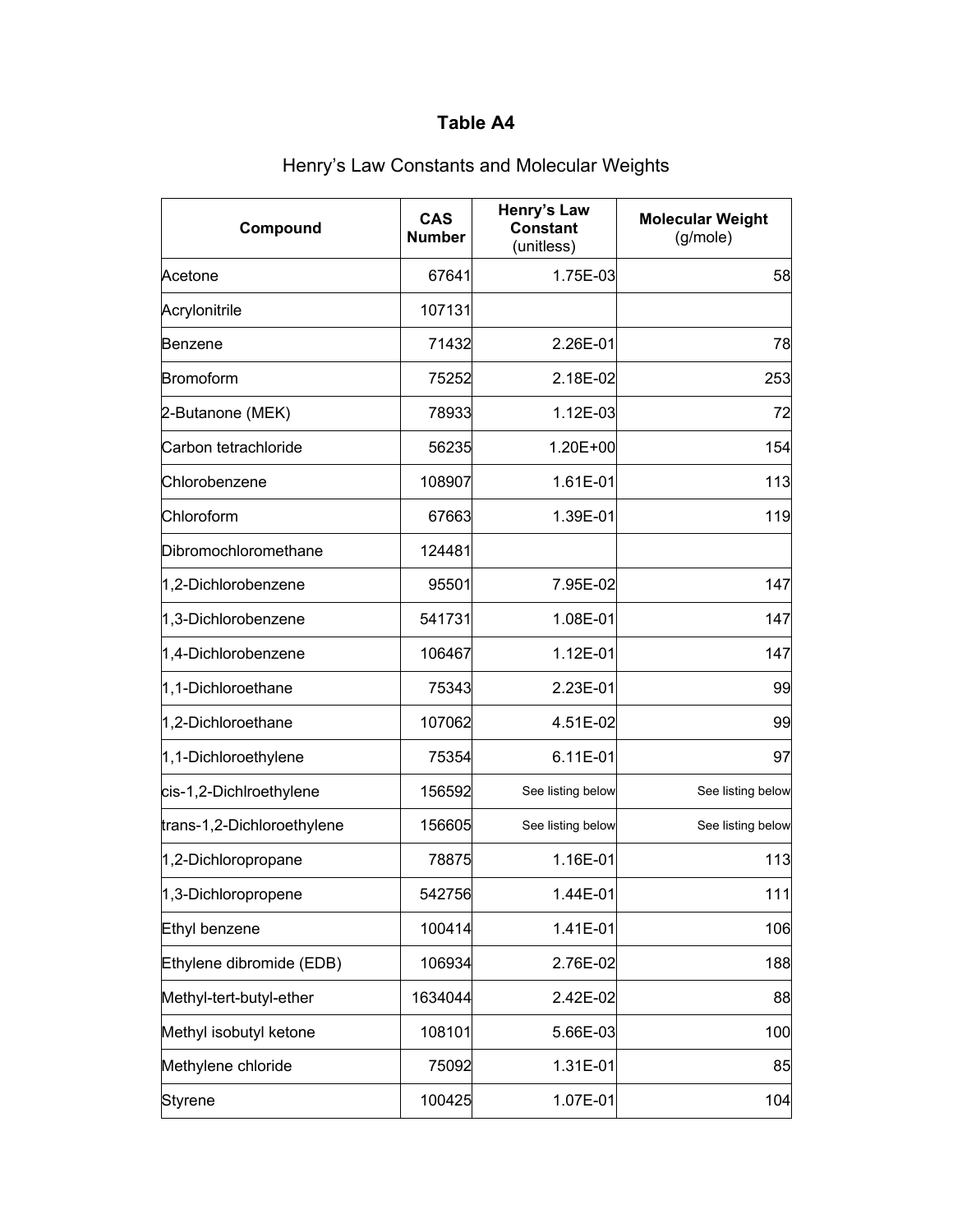### **Table A4** (Continued)

# Henry's Law Constants and Molecular Weights

| Compound                      | <b>CAS</b><br><b>Number</b> | Henry's Law<br><b>Constant</b><br>(unitless) | <b>Molecular Weight</b><br>(g/mole) |
|-------------------------------|-----------------------------|----------------------------------------------|-------------------------------------|
| 1,1,1,2-Tetrachloroethane     | 630206                      | 4.51E-01                                     | 168                                 |
| 1,1,2,2-Tetrachloroethane     | 79345                       | 1.56E-02                                     | 168                                 |
| Tetrachloroethylene           | 127184                      | 8.36E-02                                     | 166                                 |
| Toluene                       | 108883                      | 2.74E-01                                     | 92                                  |
| 1,1,1 Trichloroethane         | 71556                       | 9.47E-01                                     | 133                                 |
| 1,1,2-Trichloroethane         | 79005                       | 3.73E-02                                     | 133                                 |
| Trichloroethylene             | 79016                       | 3.74E-01                                     | 131                                 |
| Vinyl chloride                | 75014                       | 1.14E+00                                     | 63                                  |
| <b>Xylenes</b>                | 1330207                     | 2.16E-01                                     | 106                                 |
| <b>New Criteria</b>           |                             |                                              |                                     |
| Trichlorofluoromethane        | 75694                       | 4.00E+00                                     | 137                                 |
| Chloroethane                  | 75003                       | 4.50E-01                                     | 65                                  |
| Chloromethane                 | 74873                       | 3.60E-01                                     | 51                                  |
| Dichlorodiflouromethane       | 75718                       | 1.40E+01                                     | 121                                 |
| Isopropylbenzene (Cumene)     | 98828                       | 4.70E-01                                     | 120                                 |
| Cis-1,2-dichloroethene        | 156592                      | 1.70E-01                                     | 97                                  |
| trans-1,2-dichloroethene      | 156605                      | 3.80E-01                                     | 97                                  |
| Bromodichloromethane          | 75274                       | 8.70E-02                                     | 164                                 |
| N-butylbenzene                | 104518                      | 5.24E-01                                     | 134                                 |
| Sec-butylbenzene              | 135988                      | 5.68E-01                                     | 134                                 |
| 1,2,4-trimethylbenzene        | 95636                       | 2.30E-01                                     | 120                                 |
| 1,3,5-trimethylbenzene        | 108678                      | 3.20E-01                                     | 120                                 |
| 4-isopropyltoluene (4-cymene) | 99876                       | 4.51E-01                                     | 134                                 |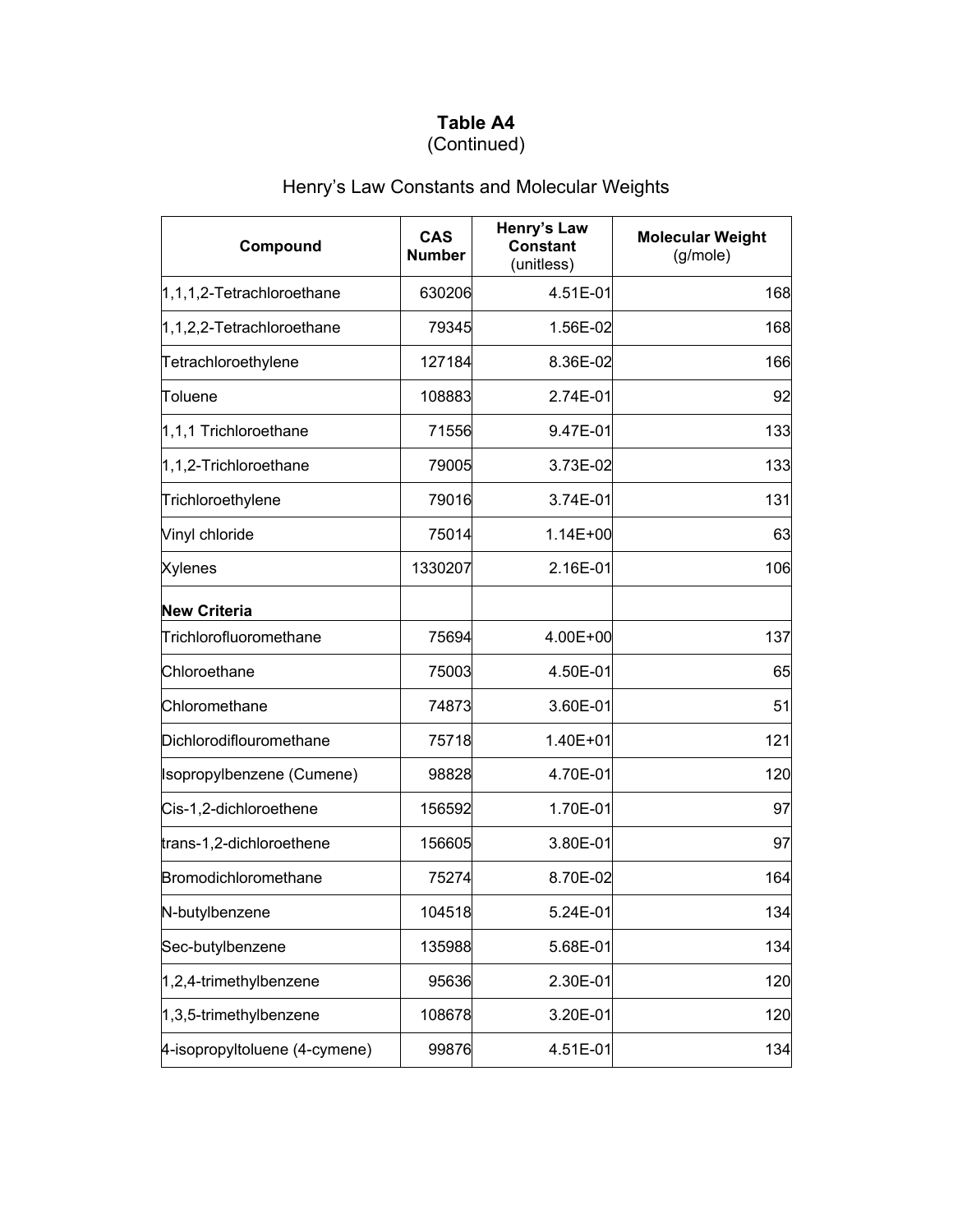# Appendix B

# Derivation of Target Indoor Air Concentrations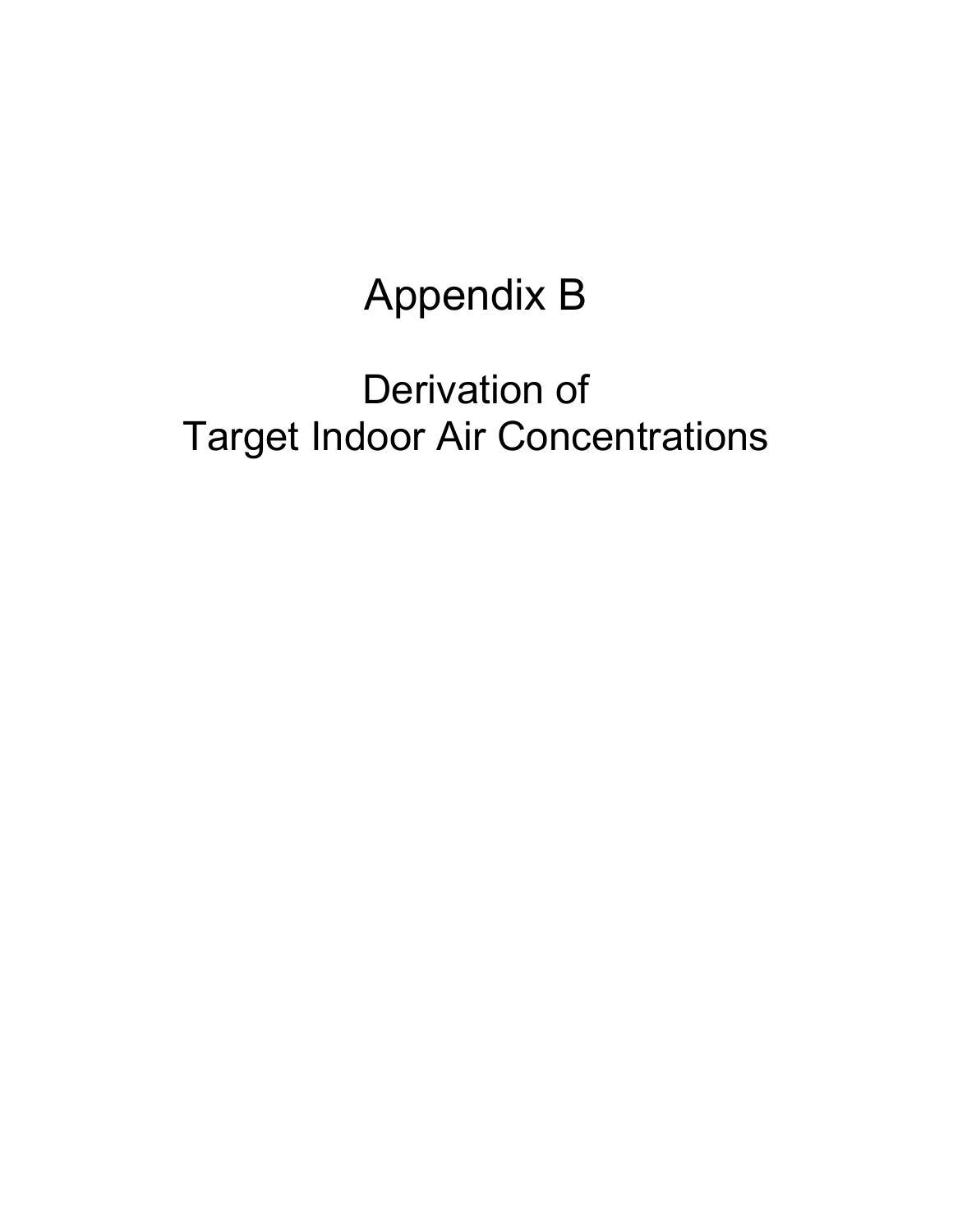#### APPENDIX B

#### DERIVATION OF TARGET INDOOR AIR CONCENTRATIONS

This Appendix presents the derivation of target indoor air concentrations (TACs) for the volatile organic compounds (VOCs) listed in the existing Remediation Standard Regulations (RSR) volatilization criteria, together with TACs for 13 additional VOCs not previously listed. These additional VOCs though not originally listed, have appeared in groundwater and/or soil gas at sites in Connecticut. This Appendix includes two tables that list the TACs and the underlying toxicity values, modifying factors and background considerations. The following is a brief overview of the risk-based derivation methodology followed by the specific approaches used for the residential and industrial/commercial scenarios.

#### General TAC Methodology

TACs are air concentrations within homes or workplaces that are not expected to cause adverse health effects from chronic exposure. TACs rely upon chemical-specific toxicity values that describe the VOC's potency in terms of: 1) the reference concentration (RfC) - air concentration which will be free of risk for non-cancer health effects from chronic exposure; or 2) the unit risk factor – potency of VOC to produce carcinogenic effects per microgram per cubic meter (ug/m<sup>3</sup>) of air chronically inhaled. These toxicity values are typically derived by USEPA from studies in which laboratory animals were exposed for chronic periods, with the toxic response based upon continuous exposure (24 hours per day (hr/d), every day of the year). Therefore, these targets need modification for exposure scenarios in which less than continuous exposure is likely (e.g., the industrial/commerical scenario). The TACs are set such that the lifetime cancer risk is at the de minimis risk level (one in a million or 1E-06) and the hazard index (TAC/RfC<sub>m</sub> where RfC<sub>m</sub> is the RfC modified for the time-weight averaged amount of exposure in the specific scenario) for non-carcinogens is equal to unity.

While USEPA's Integrated Risk Information System (IRIS) database is the primary source of toxicology information for TAC development, other toxicology databases are also recognized as having well documented and widely used toxicity values. These include the Agency for Toxic Substances and Disease Registry (ATSDR)'s chronic Minimum Risk Levels (MRLs), California EPA's chronic Reference Exposure Levels (RELs) and USEPA's Health Effects Assessment Summary Tables (HEAST). In cases where a toxicity value was not available on IRIS, the value was sought from these other data sources. If still no value could be found, CTDPH conducted its own chemical-specific risk assessment. In certain cases, USEPA has listed provisional toxicity values that rely upon the best available science currently available, but these values may be somewhat more uncertain and are not supported by USEPA to the same extent as those values on IRIS. CTDPH has examined the basis for these particular values closely and, in isolated cases, has made adjustments.

A number of VOCs in the TAC list are possible rather than proven animal carcinogens, or, if proven, their cancer mechanism has uncertain relevance to low dose exposures in humans. These types of carcinogens were labeled as Group C carcinogens in USEPA's former cancer guidelines and are considered as Class 3 agents by IARC. Their carcinogenicity database is either too uncertain or incomplete to allow an extrapolation of risk to low dose human exposures. Rather than applying the classical low dose linear approach on the one hand, or ignoring their carcinogenic potential on the other, this derivation lowers the RfC by an uncertainty factor to account for this potential hazard. This approach is consistent with that developed by USEPA's Office of Drinking Water to establish Maximum Contaminant Levels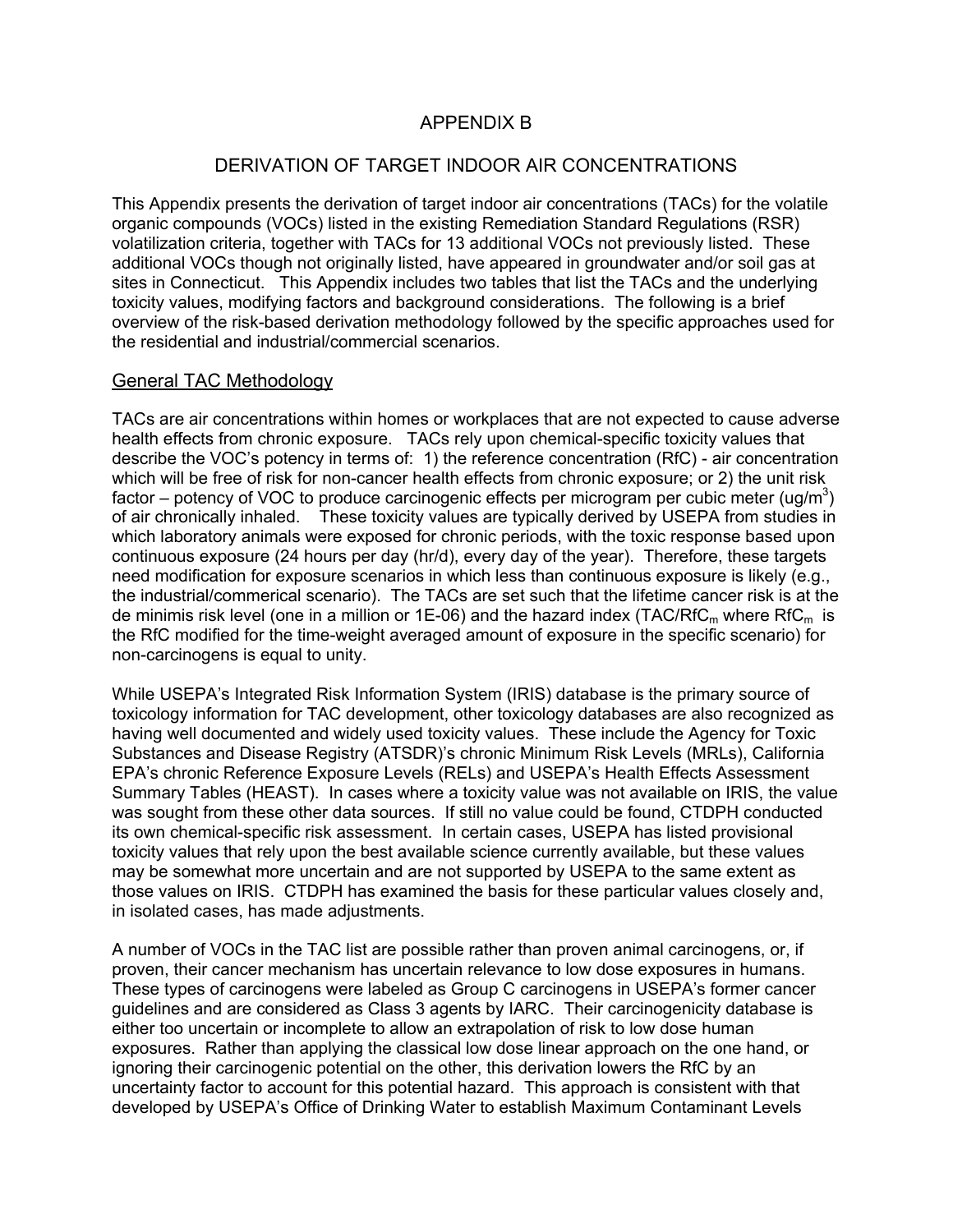(MCLs). The default cancer uncertainty factor is 10 fold, although 3.33 fold (one half log lower) was used in cases where the uncertainty already built into the RfC was large (1000 fold or greater); this reduction in the cancer uncertainty factor was used to keep the overall uncertainty factor to less than 10,000.

In several cases toxicity values were available for the oral but not inhalation dose route. A dose route extrapolation to convert from the reference dose (in mg/kg/d) to RfC (ug/m<sup>3</sup>) was used as long as the target site was not local to the site of bodily entry, but rather was at a systemic location (i.e., internal organs or systems).

The following are the general equations for the derivation of TACs. These equations and most of the parameter value inputs have not changed since the setting of the 1996 RSRs

| For carcinogenic effects:     |          | TAC = $\frac{TR \times BW \times AT_c \times 365 \text{ d/yr} \times 10^3 \mu\text{g/mg}}{Sf_i \times IR_{air} \times EF \times ED}$                                                        |
|-------------------------------|----------|---------------------------------------------------------------------------------------------------------------------------------------------------------------------------------------------|
| For non-carcinogenic effects: |          | TAC = $THQ \times BW \times RfD_i \times AT_n \times 365$ d/yr x 10 <sup>3</sup> ug/mg<br>$IRair$ x EF x ED                                                                                 |
| where:                        |          | $AT_c =$ averaging time for carcinogens, years<br>Use $AT_c = 70$ years                                                                                                                     |
|                               | $AT_n =$ | averaging time for non-carcinogens, years<br>For residential use $AT_n = 30$ years<br>For commercial/industrial use $AT_n = 25$ years                                                       |
|                               | $BW =$   | adult body weight, kg<br>Use BW = $70$ kg                                                                                                                                                   |
|                               | $ED =$   | exposure duration, years<br>For residential use $ED = 30$ years<br>For commercial/industrial use $ED = 25$ years                                                                            |
|                               | $EF =$   | exposure frequency, days/years<br>For residential use $EF = 350$ days/year<br>For commercial/industrial use $EF = 250$ days/year                                                            |
|                               |          | $IRair$ = daily indoor inhalation rate, m <sup>3</sup> /day<br>For residential use $IR_{air}$ = 20 m <sup>3</sup> /day<br>For commercial/industrial use $IR_{air}$ = 10 m <sup>3</sup> /day |
|                               |          | TAC = target indoor air concentration, $\mu$ g/m <sup>3</sup> -air                                                                                                                          |
|                               |          | $RfD_i$ = inhalation chronic reference dose, mg/kg-day<br>Use numbers from IRIS and/or HEAST and/or other sources.                                                                          |
|                               | $SF_i =$ | inhalation cancer slope factor, kg-day/mg<br>Use numbers from IRIS and/or HEAST and/or other sources.                                                                                       |
|                               |          | THQ = target hazard quotient for individual constituents, dimensionless<br>Use $THQ = 1$                                                                                                    |
|                               | $TR =$   | target excess individual lifetime cancer risk, dimensionless<br>Use TR = $1 \times 10^{-6}$                                                                                                 |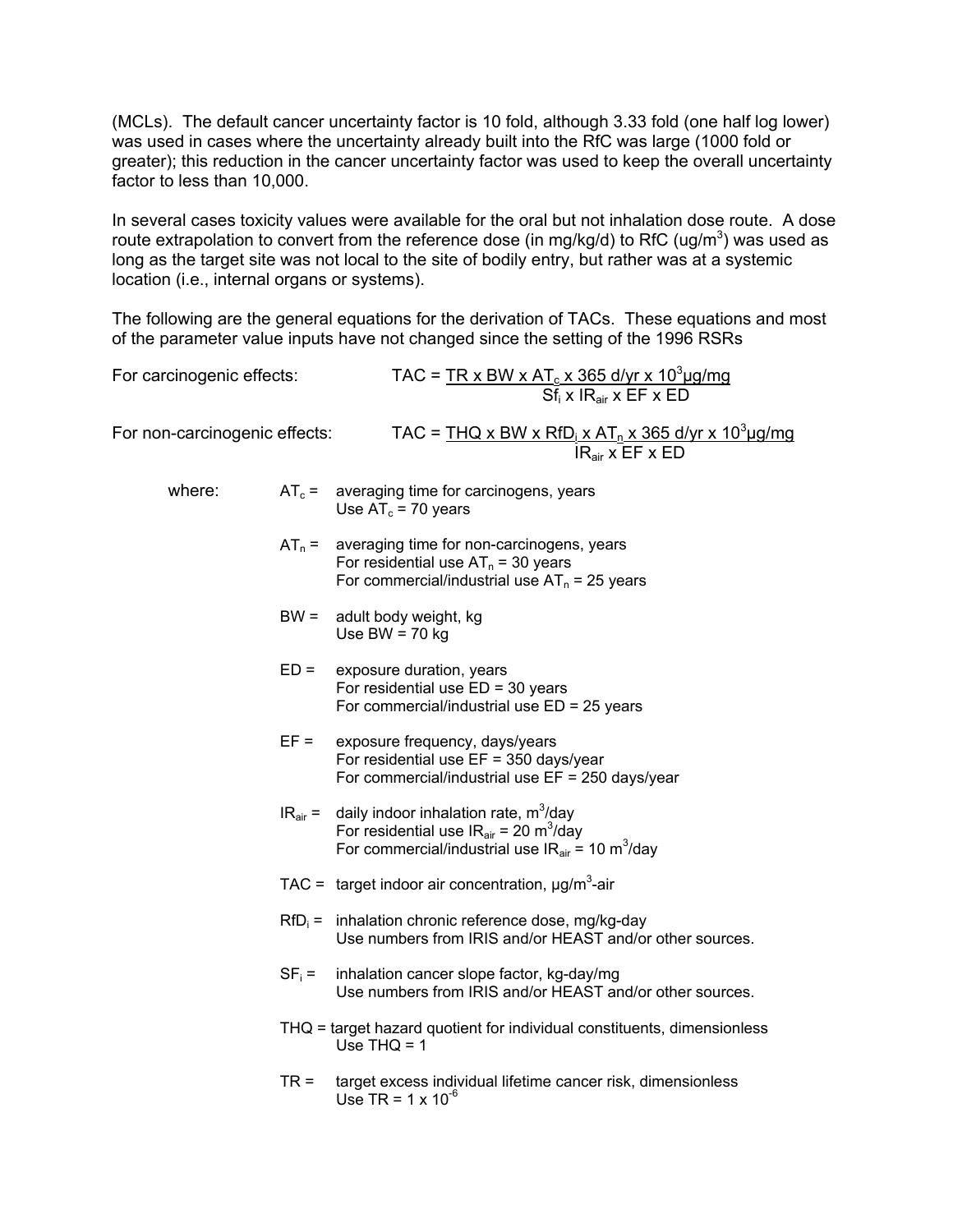#### Modifications to the Residential Scenario

The exposure assumptions shown in the equations above pertain to adults (70 kg body weight, 20  $m^3$ /d inhalation rate). However, young children inhale more air per body weight and respiratory surface area than do adults (Child-Specific Exposure Factors Handbook, USEPA, 2000; Thurlbeck, 1982). This is an especially important consideration with regards to VOCs that can cause respiratory irritation and thus have the potential to exacerbate asthma due to the local dose in the lung. However, it also applies to systemic toxicants. The child/adult dose differential from inhalation exposure is approximately 2 fold over the first six years of life (e.g., at 1 year of age:  $4.5 \text{ m}^3$ /d inhalation rate for 7.4 kg body weight for an inhalation rate/body weight ratio that is 2.1 fold larger than the adult assumption). Thus, the systemic and local respiratory tract dose to young children can be assumed to be approximately 2 fold larger than in adults for a significant portion of childhood. Since young children may be more generally sensitive to toxicants (many systems are immature and rapidly developing - Faustman, 2000), the potential importance of this exposure differential is accentuated. Thus, to be protective of children as potentially the most highly exposed and sensitive group, the residential TACs are adjusted by a 2 fold factor that corresponds with the greater inhalation exposure rate in children.

Children's increased vulnerability to toxicants has perhaps been best characterized in the area of carcinogenic risk. Standard cancer bioassays from which most unit risk values are derived, begin chemical administration when rodents are 4-6 weeks of age. At this age the animals are sexually mature and growth is not as rapid as in juvenile animals. Thus, this type of cancer study misses a potentially important vulnerability window. In fact, numerous cancer studies in which rodents were dosed beginning in early life demonstrate considerably greater potency in the neonatal period than at older ages (Vesselinovitch, et al., 1979; Toth, 1968; Maltoni, et al., 1981).

The reason for this greater susceptibility likely stems from the greater time period for expression of cancer when testing begins earlier in life, and because rapidly dividing tissues are more sensitive to genotoxicants (Laib, et al., 1985, Anderson, 2000). These issues have recently been summarized in a publication by CTDPH (Ginsberg, 2003) and by USEPA in their draft revisions to the cancer risk assessment guidelines (USEPA, 2003). The case of vinyl chloride sensitivity in early life stages has been evaluated closely by USEPA to support their recent revision to the vinyl chloride IRIS file (USEPA, 2000). That assessment showed that brief exposures in early life produced a cancer response later in life that was roughly equivalent to what would be seen from an adult-only (lifetime) exposure. On that basis, the IRIS file recommends that the unit risk factor for vinyl chloride derived for adults be doubled if there will be long-term exposure that will include children. Analysis of other juvenile animal bioassays indicates that this also appears to be true for a wide variety of chemicals, particularly those with a genotoxic mode of action (Ginsberg, 2003; USEPA, 2003). For this reason, the revised TACs for genotoxic carcinogens have an adjustment factor (2 fold lowering of TAC) to account for the greater sensitivity of early life stages (Ginsberg, 2003; USEPA, 2003).

In summary, the residential scenario includes a 2 fold adjustment factor for children's increased inhalation exposure rate relative to adults, and a 2 fold adjustment factor for children's increased sensitivity when exposed to genotoxic carcinogens. In this latter case, the combined children's adjustment factor is 4 fold. This approach is consistent with USEPA's IRIS file for vinyl chloride and draft Cancer Risk Assessment Guidelines. The Table B1 shows the use of these factors in deriving TACs.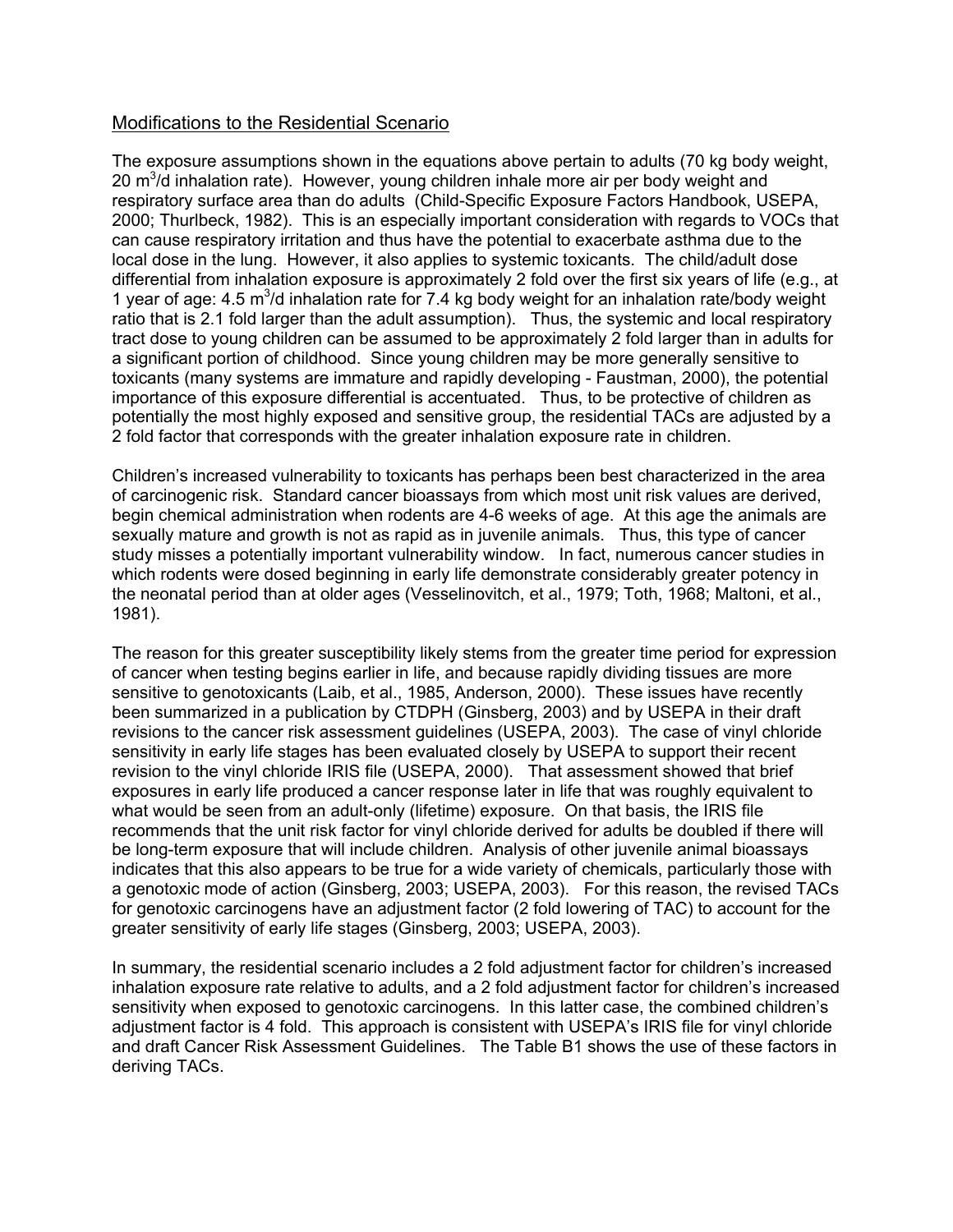#### Industrial/Commercial TAC Calculations

The industrial/commercial scenario is simpler than the residential scenario in that it only involves adults. The exposure parameters shown above for this scenario indicate that relative to the assumptions that go into RfCs and cancer unit risk values, workers will be exposed to less inhaled contaminant due to fewer hours/day of exposure (8 instead of 24 hr), fewer days per year of exposure (250 instead of 365), and fewer total years of exposure (25 instead of 70). The shorter hours per day of worker exposure is partially compensated for by the higher breathing rate workers may have compared to the general public. This leads to the assumption that 50% of the day's inhalation volume occurs while at work. In setting TACs for the workplace it is appropriate to increase the RfC by a factor of 2 for inhalation rate (20m<sup>3</sup>/d vs. 10 m<sup>3</sup>/d) and by a factor of 1.46 for exposure days per year (365 vs. 250). This yields a combined workplace adjustment factor for RfCs of 2.92 (i.e., the workplace TAC can be 2.92 fold higher than the RfC). For carcinogens, the cumulative number of years is also part of the exposure calculation and so the 70/25 yr factor (2.8) is multiplied by 2.92 to yield a combined 8.176 adjustment factor. This factor is multiplied by the air concentration associated with de minimis risk for the general public to yield the air concentration corresponding to de minimus risk for workers. These exposure factors are in the Table B2 to show their use in deriving TACs for this scenario.

#### Ceiling TAC

The Tables B1 and B2 list a number of VOCs whose risk-based TAC is relatively high, a value that would allow gross contamination of indoor air. In these cases a ceiling value of 500 ug/m<sup>3</sup> is used. The ceiling value is based upon datasets showing that individual VOC concentrations in buildings tend to average less than 500 ug/m<sup>3</sup> across a broad array of building types and indoor air contaminants (Brown, et al., Indoor Air 4: 123-134, 1994). The 98<sup>th</sup> percentile value for these indoor air contaminants was highly variable but most values were between 50 and 1000 ug/ $m^3$ , indicating that a level of 500 ug/ $m^3$  represents an upper bound concentration that stems from an unusual contamination source. Such high concentrations may contribute to decreases in air quality that are noticeable to building inhabitants (Otto, et al., 1990). Therefore, this ceiling value is a prudent default value that can be replaced when more specific information becomes available (e.g., odor threshold data), as indicated for several VOCs in this derivation.

#### Indoor Air Background Concentrations

Since 1996, there has been an increased focus around the United States on measuring indoor air quality in impacted and non-impacted (or "background") homes, offices, schools and other environments. This had led to an enhanced database for background indoor air data (Foster, et al., 2002; Kurtz and Folkes, 2002; NYSDOH, 1997; Clayton, et al., 1999; Shields, et al., 1996; Girman, et al. report of USEPA/BASE Study, 1999). These datasets, along with the preexisting indoor air datasets (Stolwick, 1990; Vermont DOH, 1992; Brown, et al., 1994; Daisey, et al., 1994; Sheldon, et al., 1992; Shah and Singh, 1988) have been reviewed while giving particular attention to those VOCs (typically carcinogens) with risk-based TACs that are in the range where they may approach or are below what can be considered background. VOC indoor air measurements are typically lognormally distributed; therefore, the central tendency background concentration (the median) was chosen to represent background. While higher concentrations may be found in certain background locations, the central tendency was used because of the way it would be applied: 1) to replace a risk-based TAC such that the background concentration would already be above a risk target; and 2) to back-calculate the allowable contribution from subsurface VOC contamination, such that the amount that is from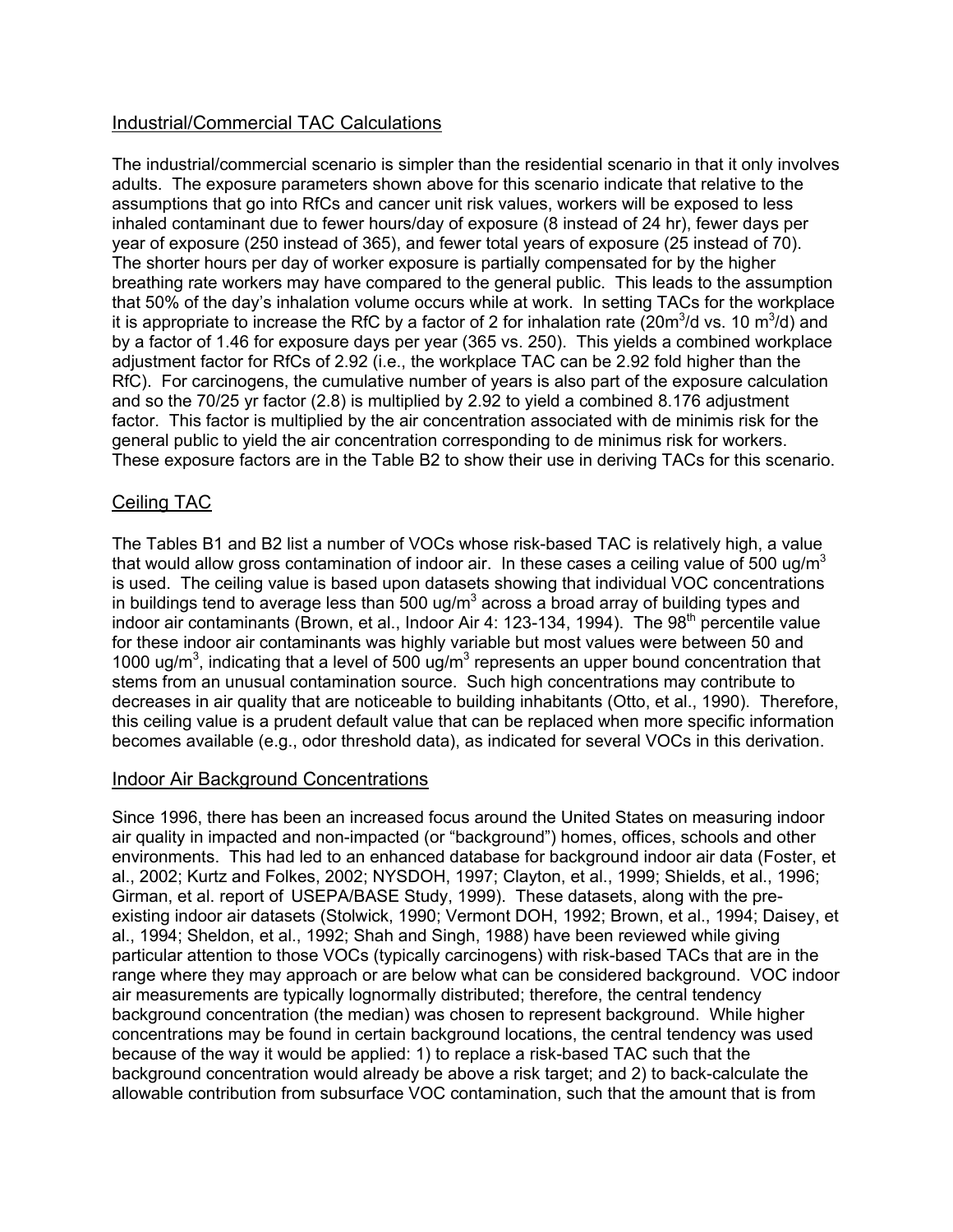background sources plus the amount allowed from subsurface sources would still be within the range of the background data distribution.

VOC background concentrations and how they are used in the derivation of TACs are shown chemical-by-chemical in Tables B1 and B2.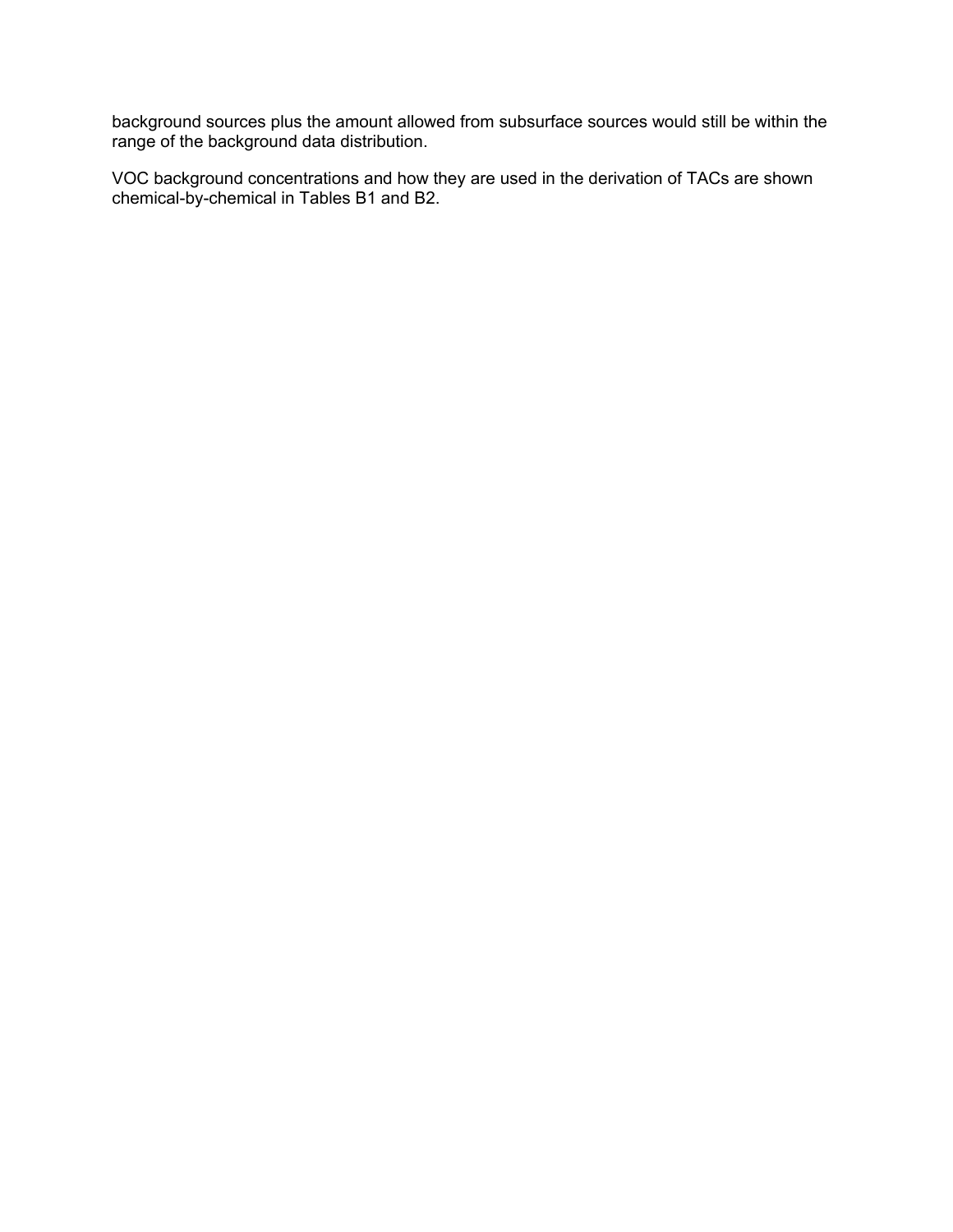# **Target Air Concentrations (TACs) for Residential Scenario** (Page 1)

| <b>VOC</b>           | <b>Toxicity Value<sup>1</sup></b>                                               | Modifying Factors <sup>2</sup>        | <b>Risk-Based</b><br>TAC <sup>4</sup> | <b>Background</b>             | <b>TAC</b>                    |
|----------------------|---------------------------------------------------------------------------------|---------------------------------------|---------------------------------------|-------------------------------|-------------------------------|
| Acetone              | IRIS RfD (0.1mg-kg-d) converted<br>to RfC $(350 \text{ uq/m}^3)$                | 2x CexpF                              | 183 ug/ $m3$                          | $-2$                          | 180 ug/m $3$                  |
| Benzene              | IRIS unit risk $(8.3E-6/\text{ug/m}^3)$                                         | 2x CexpF; 2x CsensF                   | 0.07 $ug/m3$                          | 3.25 $\mu$ g/m <sup>3</sup>   | 3.3 $ug/m3$                   |
| <b>Bromoform</b>     | IRIS unit risk $(1.1E-6/\text{ug/m}^3)$                                         | 2x CexpF; 2x CsensF                   | 2.2 $\mu$ g/m <sup>3</sup>            | Not available                 | $0.55 \text{ u} \text{g/m}^3$ |
| 2-Butanone (MEK)     | IRIS RfC $(1000 \text{ u}g/m^3)$                                                | 2x CexpF                              | 520 ug/ $m3$                          | $-2$                          | 500 ug/m <sup>3</sup> – $C^3$ |
| Carbon Tetrachloride | IRIS unit risk $(1.5E-5/\text{ug/m}^3)$                                         | 2x CexpF; 2x CsensF                   | 0.04 $\mu$ g/m <sup>3</sup>           | $0.5 \text{ ug/m}^3$          | 0.5 $\mu$ g/m <sup>3</sup>    |
| Chlorobenzene        | IRIS RfD (0.02 mg-kg-d)<br>converted to RfC (70 $\mu$ g/m <sup>3</sup> )        | 2x CexpF                              | 37 ug/m <sup>3</sup>                  | $-2$                          | 37 $ug/m3$                    |
| Chloroform           | IRIS unit risk $(2.3E-5/\text{ug/m}^3)$                                         | 2x CexpF                              | $0.05 \text{ ug/m}^3$                 | 0.5 ug/ $m3$                  | $0.5 \text{ u} \text{g/m}^3$  |
| 1,2-Dichlorobenzene  | HEAST RfC (140 ug/m3)                                                           | 2x CexpF                              | 73 ug/ $m3$                           | $-2^{7}$                      | 73 ug/ $m3$                   |
| 1,3-Dichlorobenzene  | Analogy with 1,2-DCB                                                            | 2x CexpF                              | 73 ug/m $3$                           | $-7$                          | 73 ug/ $m3$                   |
| 1,4-Dichlorobenzene  | EPA Provisional unit risk (6.3E-<br>$06/\text{ug/m}^3$ )                        | None - since<br>provisional unit risk | 0.39 $\mu$ g/m <sup>3</sup>           | 24 ug/m <sup>3</sup>          | 24 ug/ $m3$                   |
| 1,1-Dichloroethane   | HEAST ("A") RfC (490ug/m $3$ )                                                  | 3.33x Cancer UF;<br>2x CexpF          | 77 ug/ $m3$                           | $-2$                          | 77 ug/ $m3$                   |
| 1,2-Dichloroethane   | IRIS unit risk $(2.6E-5/\text{ug/m}^3)$                                         | 2x CexpF; 2x CsensF                   | 0.023 ug/m <sup>3</sup>               | $0.07 \text{ u} \text{g/m}^3$ | $0.07 \text{ ug/m}^3$         |
| 1,1-Dichloroethylene | CalEPA REL (70 ug/m <sup>3</sup> ); ATSDR<br>MRL $(80 \text{ ug/m}^3)$          | 10x Cancer UF                         | 7 ug/ $m3$                            | $<$ 5 ug/m <sup>3</sup>       | 10 $\mu$ g/m <sup>3</sup>     |
| 1,2-Dichloropropane  | EPA provisional oral slope $\rightarrow$<br>unit risk $(1.9E-05/\text{ug/m}^3)$ | None - since<br>provisional unit risk | 0.13 ug/m <sup>3</sup>                | Not available                 | 0.13 $\mu$ g/m <sup>3</sup>   |
| 1,3-Dichloropropene  | IRIS unit risk $(2.9E-6/\text{ug/m}^3)$                                         | 2x CexpF; 2x CsensF                   | 0.21 ug/m <sup>3</sup>                | Not available                 | $0.21 \text{ ug/m}^3$         |
| Ethylbenzene         | IRIS RfC $(1000 \text{ u}g/m^3)$                                                | 10x Cancer UF;<br>2x CexpF            | 53 ug/m <sup>3</sup>                  | $<$ 10 ug/m <sup>3</sup>      | 53 ug/ $m3$                   |
| Ethylene dibromide   | IRIS unit risk (2.2E-04)                                                        | 2x CexpF; 2x CsensF                   | 0.003 ug/m <sup>3</sup>               | Not available                 | 0.0028 ug/m <sup>3</sup>      |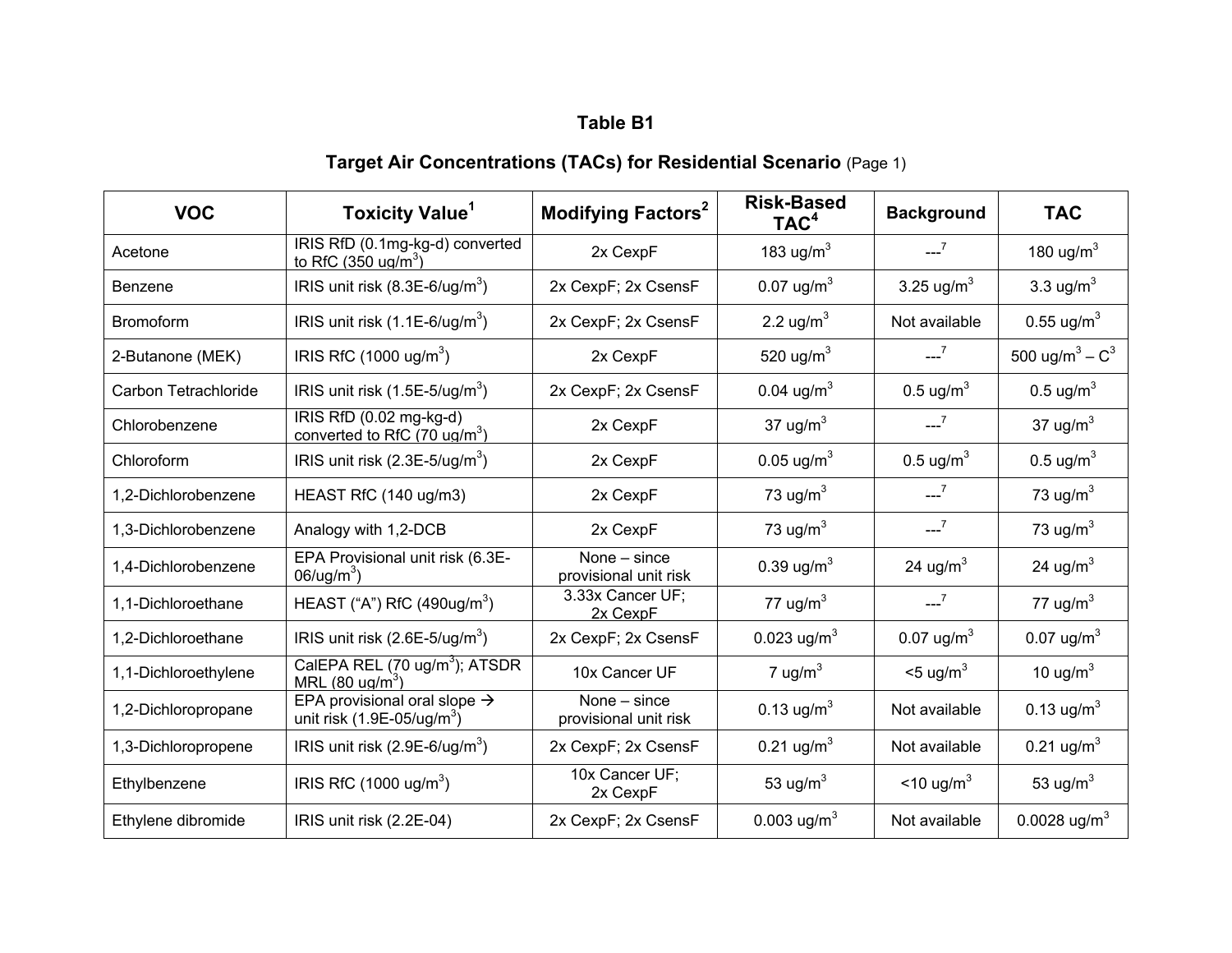# **Target Air Concentrations (TACs) for Residential Scenario** (Page 2)

| <b>VOC</b>                          | <b>Toxicity Value<sup>1</sup></b>                                           | <b>Modifying</b><br>Factors <sup>2</sup> | <b>Risk-Based</b><br>TAC <sup>4</sup> | <b>Background</b>           | <b>TAC</b>                    |
|-------------------------------------|-----------------------------------------------------------------------------|------------------------------------------|---------------------------------------|-----------------------------|-------------------------------|
| Methyl-t-butyl ether                | IRIS RfC $(3000 \text{ ug/m}^3)$                                            | 10x Cancer UF;<br>2x CexpF               | 160 ug/m $3$                          | $-2$                        | 160 ug/m $3$                  |
| Methyl isobutyl ketone              | HEAST(A") RfC (70 ug/m <sup>3</sup> )                                       | 2x CexpF                                 | 37 ug/ $m3$                           | $-2$                        | 37 ug/ $m3$                   |
| Methylene chloride                  | IRIS unit risk $(4.7E-07/\text{ug/m}^3)$                                    | 2x CexpF                                 | 2.6 $\mu$ g/m <sup>3</sup>            | 3 ug/ $m3$                  | $3 \text{ ug/m}^3$            |
| Styrene                             | IRIS RfC $(1000 \text{ u}g/m^3)$                                            | 10x Cancer UF:<br>2x CexpF               | 52 ug/ $m^3$                          | $--^7$                      | 52 ug/ $m3$                   |
| $1, 1, 1, 2-$<br>Tetrachloroethane  | IRIS unit risk $(7.43E-06/\text{ug/m}^3)$                                   | 2x CexpF; 2x CsensF                      | 0.082 ug/m <sup>3</sup>               | Not available               | 0.082 ug/m <sup>3</sup>       |
| $1, 1, 2, 2$ -<br>Tetrachloroethane | IRIS unit risk (5.7E-05/ug-m3)                                              | 2x CexpF; 2x CsensF                      | 0.01 $\mu$ g/m <sup>3</sup>           | Not available               | $0.01 \text{ ug/m}^3$         |
| Tetrachloroethylene<br>(PERC)       | CalEPA unit risk<br>$(5.9E-06/ug/m3)$                                       | 2x CexpF                                 | 0.21 $\mu$ g/m <sup>3</sup>           | 5 ug/ $m3$                  | 5 ug/ $m3$                    |
| Toluene                             | IRIS RfC $(400 \text{ ug/m}^3)$                                             | 2x CexpF                                 | 208 ug/m <sup>3</sup>                 | $-7$                        | 210 ug/ $m3$                  |
| 1,1,1-Trichloroethane               | CalEPA REL $(1000 \text{ ug/m}^3)$                                          | 2x CexpF                                 | 520 ug/m <sup>3</sup>                 | $-2$                        | 500 ug/m <sup>3</sup> - $C^3$ |
| 1,1,2-Trichloroethane               | IRIS RfD converted to RfC<br>$(14 \text{ ug/m}^3)$                          | 3.33x Cancer UF;<br>2x CexpF             | 2.2 $\mu$ g/m <sup>3</sup>            | 0.03 $\mu$ g/m <sup>3</sup> | 2.2 ug/ $m3$                  |
| Trichloroethylene                   | IRIS provisional unit risk (1.1E-<br>$04/\text{ug/m}^3$ )                   | 2x CexpF; 2x CsensF                      | 0.006 ug/m <sup>3</sup>               | 1 ug/ $m3$                  | 1 ug/ $m3$                    |
| Vinyl chloride                      | IRIS unit risk for early life +<br>adult exposure $(8.6E-06/\text{ug/m}^3)$ | 2x CexpF                                 | 0.14 $\mu$ g/m <sup>3</sup>           | 0.01 ug/m <sup>3</sup>      | 0.14 $\mu$ g/m <sup>3</sup>   |
| Xylenes                             | ATSDR MRL $(430 \text{ ug/m}^3)$                                            | 2x CexpF                                 | 220 ug/m <sup>3</sup>                 | $-7$                        | 220 ug/m $3$                  |
| Trichlorofluoromethane              | HEAST ("A")RfC (700 ug/m <sup>3</sup> )                                     | 2x CexpF                                 | 365 ug/m <sup>3</sup>                 |                             | 370 ug/m $3$                  |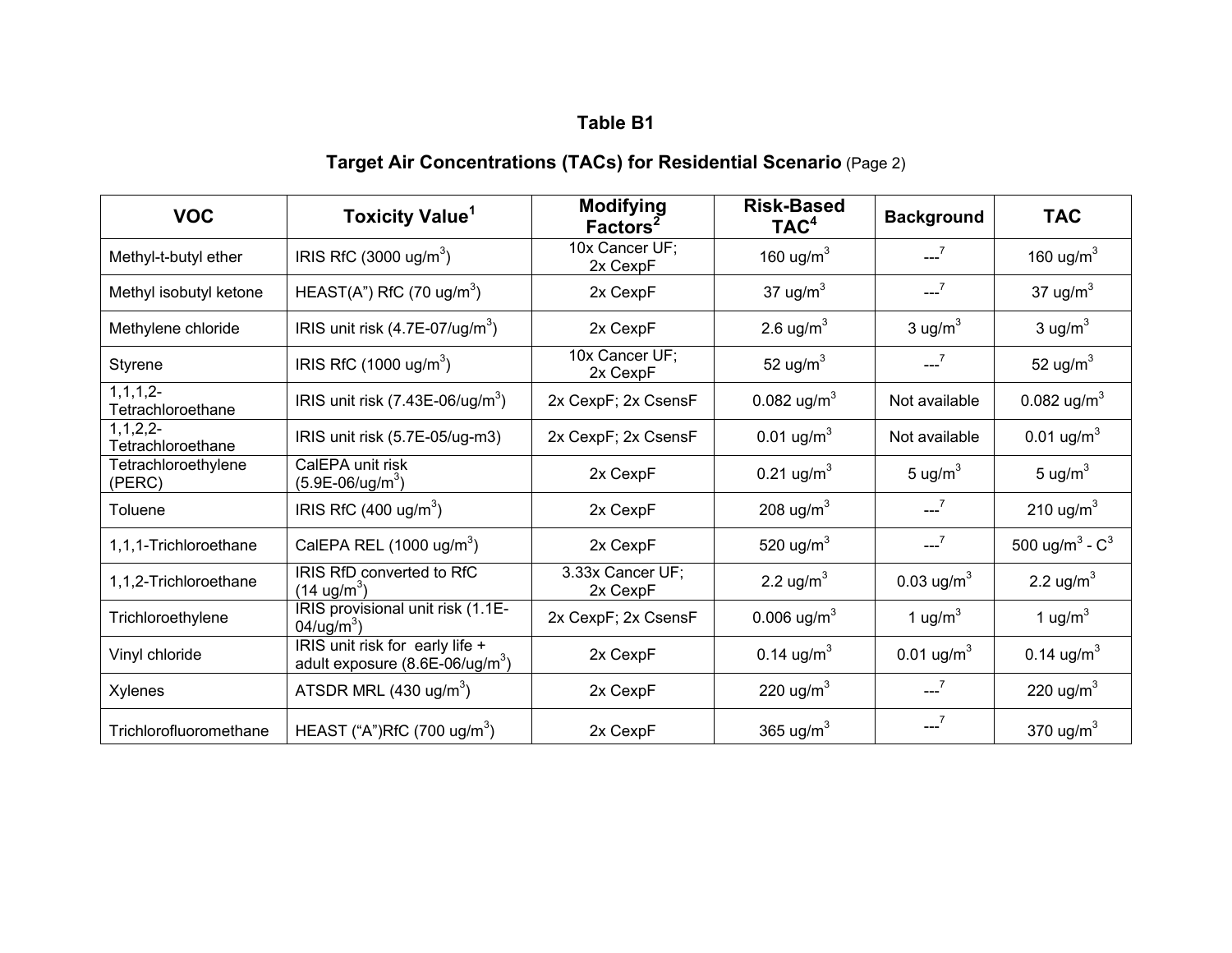# **Target Air Concentrations (TACs) for Residential Scenario** (Page 3)

| <b>VOC</b>                     | <b>Toxicity Value<sup>1</sup></b>                                       | <b>Modifying</b><br>Factors <sup>2</sup>      | <b>Risk-Based</b><br>TAC <sup>4</sup> | <b>Background</b> | <b>TAC</b>                        |
|--------------------------------|-------------------------------------------------------------------------|-----------------------------------------------|---------------------------------------|-------------------|-----------------------------------|
| Chloroethane                   | IRIS RfC $(10,000 \text{ u}g/m^3)$                                      | 10x Cancer UF;<br>2x CexpF                    | 520 ug/m <sup>3</sup>                 | $-7$              | 500 ug/m <sup>3</sup> - $C^3$     |
| Chloromethane                  | IRIS RfC $(90 \text{ u}g/m^3)$                                          | 3.33x Cancer UF;<br>2x CexpF                  | 14 ug/m $3$                           | Not available     | 14 ug/m $3$                       |
| Dichlorodifluoromethane        | HEAST ("A")RfC (175 ug/m <sup>3</sup> )                                 | 2x CexpF                                      | 91 ug/ $m3$                           | $-7$              | 91 ug/ $m^3$                      |
| Isopropylbenzene<br>(cumene)   | IRIS RfC $(385 \text{ ug/m}^3)$                                         | 2x CexpF                                      | 200 ug/m <sup>3</sup>                 | $--^7$            | 120 ug/ $m^3$ (odor<br>threshold) |
| cis-1,2-Dichloroethene         | HEAST RfD $\rightarrow$ RfC<br>(35 ug/m $^3)$                           | 2x CexpF                                      | 18 ug/ $m3$                           | Not available     | 18 ug/m $3$                       |
| $trans-1,2-$<br>Dichloroethane | IRIS RfD $\rightarrow$ RfC (70 ug/m <sup>3</sup> )                      | 2x CexpF                                      | 37 ug/ $m3$                           | $-2$              | 37 ug/ $m3$                       |
| Bromodichloromethane           | IRIS oral slope factor $\rightarrow$ unit risk<br>$(1.8E-05/ug/m3)$     | 2x CexpF; 2x CsensF                           | 0.034 ug/m <sup>3</sup>               | Not available     | 0.034 $\mu$ g/m <sup>3</sup>      |
| n-Butylbenzene                 | EPA provisional RfD $\rightarrow$ RfC (140<br>$ug/m3$ )                 | 2x CexpF                                      | 73 ug/ $m3$                           | $-2$              | 73 ug/m $3$                       |
| sec-Butylbenzene               | EPA provisional RfD $\rightarrow$ RfC (140<br>$ug/m3$ )                 | 2x CexpF                                      | 73 ug/ $m3$                           | $-7$              | 73 ug/m $3$                       |
| 1,2,4-Trimethylbenzene         | <b>EPA Provisional RfC</b><br>$(6 \text{ ug/m}^3)$                      | RfC $\uparrow$ ed 3x <sup>5</sup><br>2x CexpF | 9 ug/ $m^3$                           | Not available     | 9.3 ug/ $m3$                      |
| 1,3,5Trimethylbenzene          | <b>EPA Provisional RfC</b><br>$(6 \text{ ug/m}^3)$                      | RfC $\uparrow$ ed 3x <sup>5</sup><br>2x CexpF | 9 ug/ $m3$                            | Not available     | 9.3 ug/ $m3$                      |
| 4-Isopropyltoluene             | DPH risk assessment <sup>6</sup> yields<br>RfC of 133 ug/m <sup>3</sup> | 2x CexpF                                      | 67 ug/m $3$                           |                   | 67 ug/m $3$                       |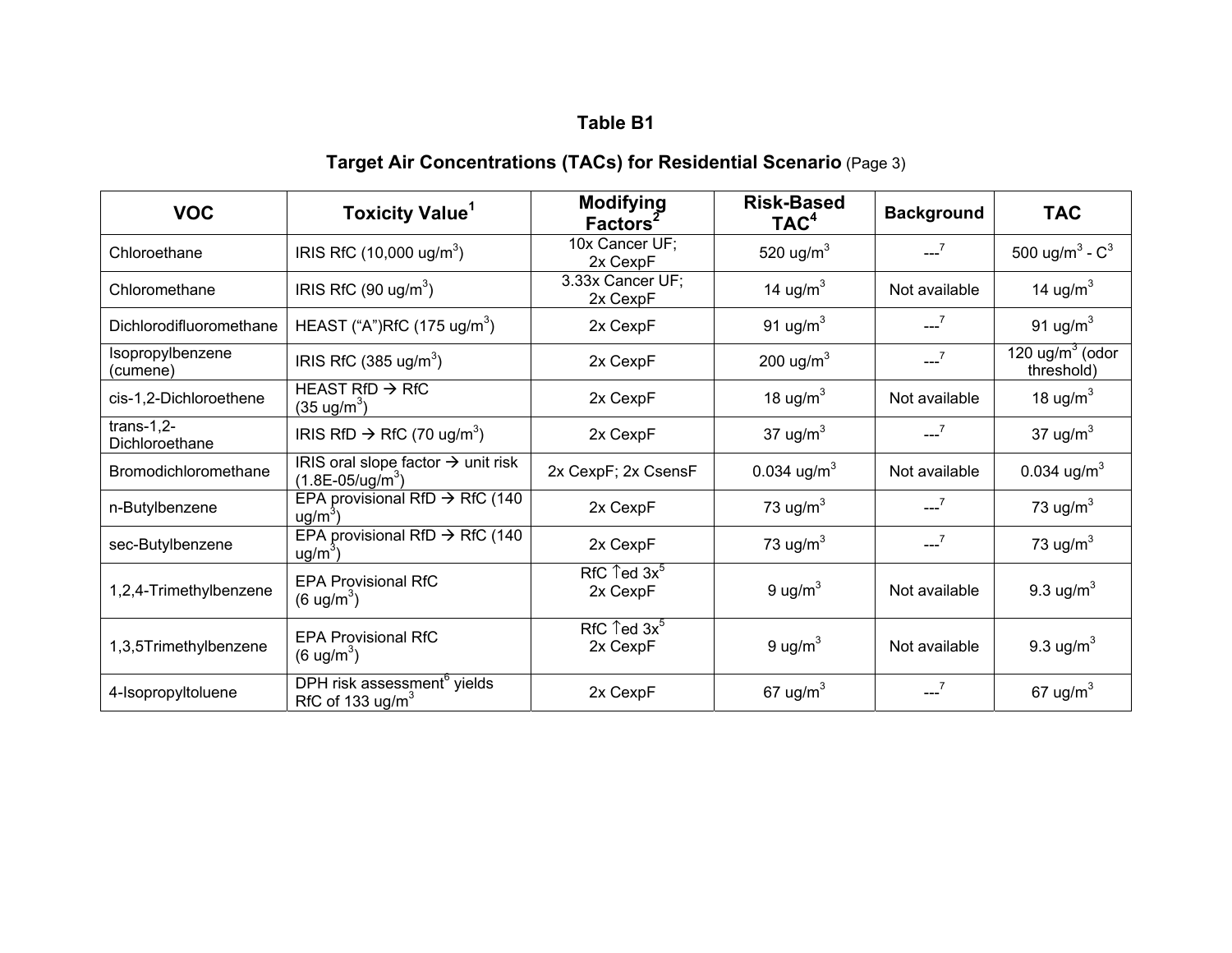#### **Footnotes for Residential TAC Table B1**

<sup>1</sup> Tox Value Notes: Values from IRIS, HEAST, CalEPA chronic RELs or ATSDR chronic MRLs; EPA provisional values have been derived by the agency but not fully documented or supported; HEAST "A" refers to values from Alternative Table within HEAST. Dose route extrapolation conducted when no inhalation tox value available and oral toxicity is to systemic sites.

<sup>2</sup> Modifying Factors: CexpF = children's exposure factor for increased respiratory rate per body wt and respiratory surface area; CsensF = children's sensitivity factor for genotoxic carcinogens Cancer UF = uncertainty factor for evidence of carcinogenicity but extrapolation to low dose uncertain.

<sup>3</sup> "C" designation indicates ceiling value of 500 ug/m<sup>3</sup>.

 $4$  TACs based upon de minimis (1 in a million) cancer risk or a hazard index of 1 for non-cancer effects.

<sup>5</sup> EPA provisional RfC for 1,2,4- and 1,3,5-TMB have unnecesarily large uncertainty factors which drive very low RfC.

 $6$  4-Isopropyltoluene risk assessment based upon analogy with isopropylbenzene with evidence neurotoxicity as key endpoint (4-IPT 3x > potency than IPB).

 $<sup>7</sup>$  Background concentration not sought since risk-based TAC is relatively high and unlikely to be in range of background.</sup>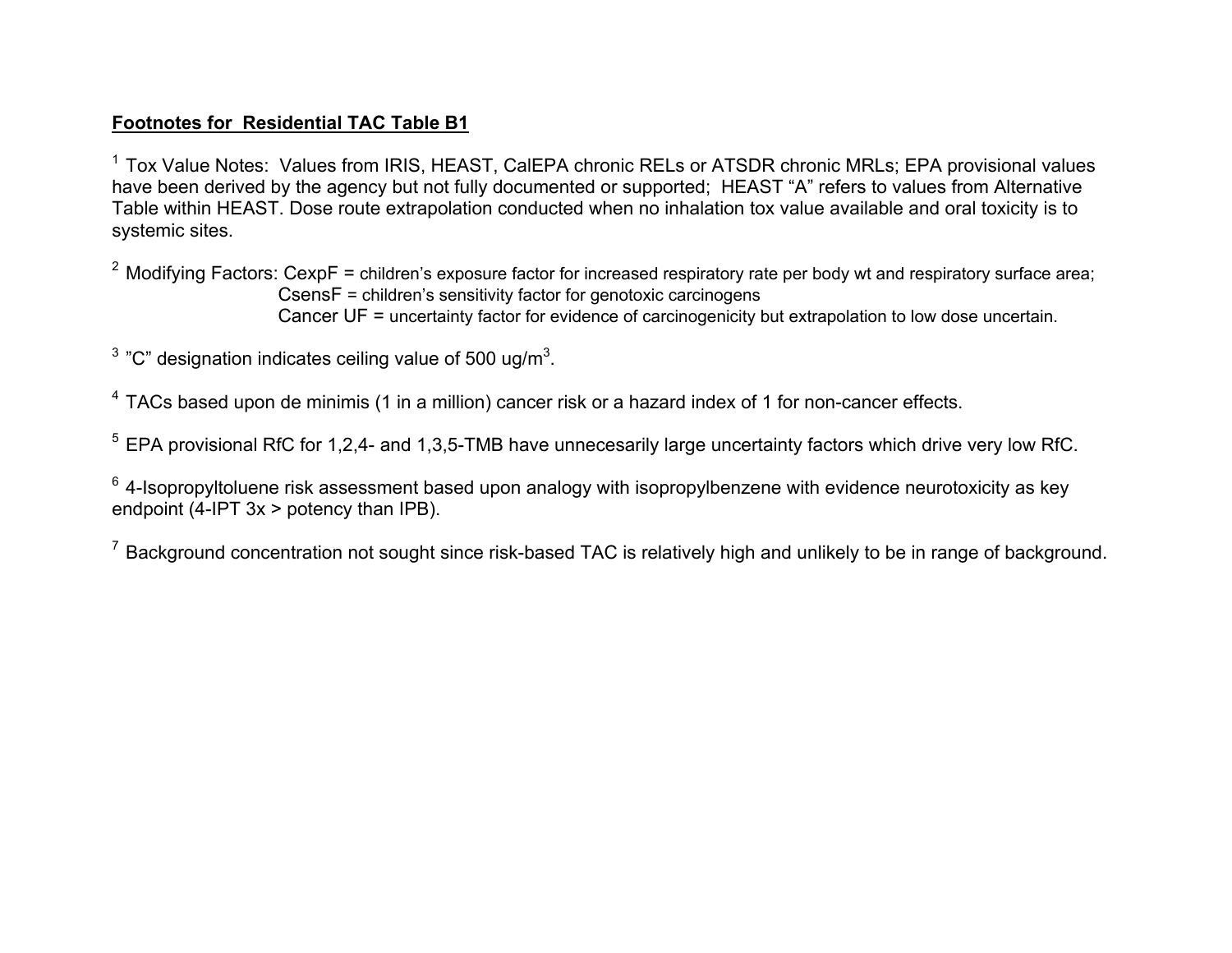# **Target Air Concentrations (TACs) for Industrial/Commercial Scenario** (Page 1)

| <b>VOC</b>           | <b>Toxicity Value</b> <sup>1</sup>                                              | <b>Modifying Factors<sup>2</sup></b>      | <b>Risk-Based</b><br>TAC <sup>4</sup> | <b>Background</b>           | <b>TAC</b>                    |
|----------------------|---------------------------------------------------------------------------------|-------------------------------------------|---------------------------------------|-----------------------------|-------------------------------|
| Acetone              | IRIS RfD (0.1mg-kg-d) converted<br>to RfC (350 $\mu$ g/m <sup>3</sup> )         | 2.92 less worker exp.                     | 1022 ug/m <sup>3</sup>                | $-2$                        | 500 ug/m <sup>3</sup> – $C^3$ |
| Benzene              | IRIS unit risk $(8.3E-6/\text{ug/m}^3)$                                         | 8.176 less worker exp.                    | 0.99 $\mu$ g/m <sup>3</sup>           | 3.25 $\mu$ g/m <sup>3</sup> | 3.3 $\mu$ g/m <sup>3</sup>    |
| <b>Bromoform</b>     | IRIS unit risk $(1.1E-6/\text{ug/m}^3)$                                         | 8.176 less worker exp.                    | 7.34 $\mu$ g/m <sup>3</sup>           | Not available               | 7.3 $\mu$ g/m <sup>3</sup>    |
| 2-Butanone (MEK)     | IRIS RfC $(1000 \text{ u}g/m^3)$                                                | 2.92 less worker exp.                     | 2900 ug/m <sup>3</sup>                | $-7$                        | 500 ug/m <sup>3</sup> – $C^3$ |
| Carbon Tetrachloride | IRIS unit risk $(1.5E-5/\text{ug/m}^3)$                                         | 8.176 less worker exp.                    | 0.54 $\mu$ g/m <sup>3</sup>           | $0.5 \text{ ug/m}^3$        | 0.54 $\mu$ g/m <sup>3</sup>   |
| Chlorobenzene        | IRIS RfD (0.02 mg-kg-d)<br>converted to RfC (70 ug/m <sup>3</sup> )             | 2.92 less worker exp.                     | 200 ug/m <sup>3</sup>                 | $-2^{7}$                    | 200 ug/m $3$                  |
| Chloroform           | IRIS unit risk $(2.3E-5/\text{ug/m}^3)$                                         | 8.176 less worker exp.                    | 0.36 $\mu$ g/m <sup>3</sup>           | $0.5 \text{ ug/m}^3$        | $0.5 \text{ u} \text{g/m}^3$  |
| 1,2-Dichlorobenzene  | HEAST RfC $(140 \text{ u}g/m^3)$                                                | 2.92 less worker exp.                     | 410 ug/m <sup>3</sup>                 | $-7$                        | 410 ug/m <sup>3</sup>         |
| 1,3-Dichlorobenzene  | Analogy with 1,2-DCB                                                            | 2.92 less worker exp.                     | 410 ug/m <sup>3</sup>                 | $-2$                        | 410 ug/m <sup>3</sup>         |
| 1,4-Dichlorobenzene  | EPA Provisional unit risk (6.3E-<br>$06/\text{ug/m}^3$ )                        | 8.176 less worker exp.                    | 1.3 ug/m <sup>3</sup>                 | 24 ug/m <sup>3</sup>        | 24 ug/m <sup>3</sup>          |
| 1.1-Dichloroethane   | HEAST ("A") RfC (490 ug/m <sup>3</sup> )                                        | 3.33x Cancer UF;<br>2.92 less worker exp. | 430 ug/m <sup>3</sup>                 | $-2$                        | 430 ug/m $3$                  |
| 1,2-Dichloroethane   | IRIS unit risk $(2.6E-5/\text{ug/m}^3)$                                         | 8.176 less worker exp.                    | 0.31 $\mu$ g/m <sup>3</sup>           | 0.07 $ug/m3$                | 0.31 $ug/m^3$                 |
| 1,1-Dichloroethylene | CalEPA REL (70 ug/m <sup>3</sup> ); ATSDR<br>MRL $(80 \text{ ug/m}^3)$          | 10x Cancer UF                             | 20 ug/m $3$                           | $<$ 5 ug/m <sup>3</sup>     | 20 ug/m <sup>3</sup>          |
| 1,2-Dichloropropane  | EPA provisional oral slope $\rightarrow$<br>unit risk $(1.9E-05/\text{ug/m}^3)$ | 8.176 less worker exp.                    | 0.42 $\mu$ g/m <sup>3</sup>           | Not available               | 0.42 ug/m <sup>3</sup>        |
| 1,3-Dichloropropene  | IRIS unit risk $(2.9E-6/\text{ug/m}^3)$                                         | 8.176 less worker exp.                    | 2.9 $\mu$ g/m <sup>3</sup>            | Not available               | 2.9 $\mu$ g/m <sup>3</sup>    |
| Ethylbenzene         | IRIS RfC $(1000 \text{ u}g/m^3)$                                                | 10x Cancer UF;<br>2.92 less worker exp.   | 290 ug/m <sup>3</sup>                 | $<$ 10 ug/m <sup>3</sup>    | 290 ug/m <sup>3</sup>         |
| Ethylene dibromide   | IRIS unit risk (2.2E-04)                                                        | 8.176 less worker exp.                    | 0.038 ug/m <sup>3</sup>               | Not available               | 0.038 ug/m <sup>3</sup>       |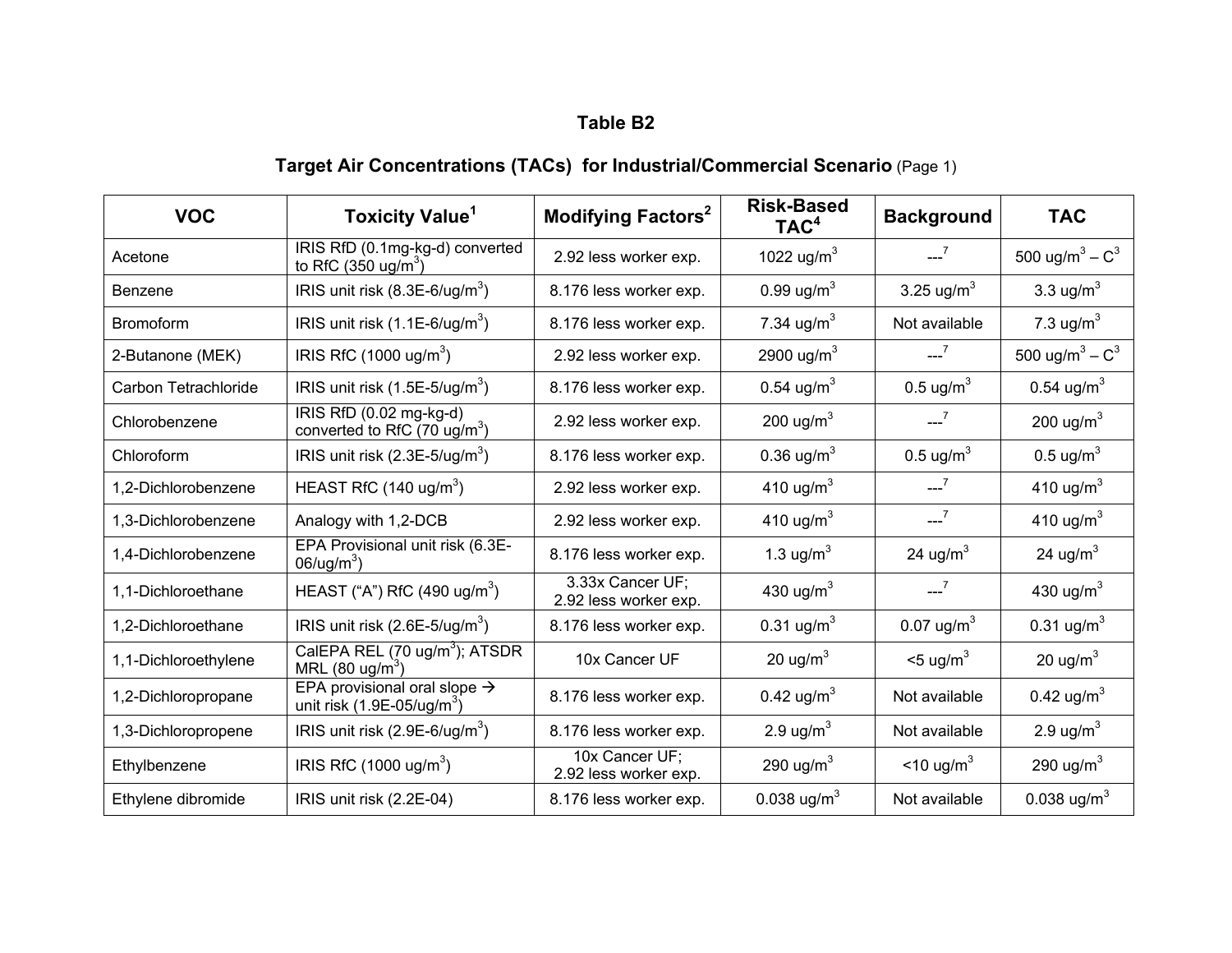# **Target Air Concentrations (TACs) for Industrial/Commercial Scenario** (Page 2)

| <b>VOC</b>                         | <b>Toxicity Value<sup>1</sup></b>                           | Modifying Factors <sup>2</sup>            | <b>Risk-Based</b><br>TAC <sup>4</sup> | <b>Background</b>           | <b>TAC</b>                      |
|------------------------------------|-------------------------------------------------------------|-------------------------------------------|---------------------------------------|-----------------------------|---------------------------------|
| Methyl-t-butyl ether               | IRIS RfC $(3000 \text{ ug/m}^3)$                            | 10x Cancer UF;<br>2.92 less worker exp.   | 876 ug/m $3$                          | $-2$                        | 190 $ug/m3$ (odor<br>threshold) |
| Methyl isobutyl ketone             | HEAST(A") RfC (70 ug/m <sup>3</sup> )                       | 2.92 less worker exp.                     | 200 ug/m <sup>3</sup>                 | $--7$                       | 200 ug/m $3$                    |
| Methylene chloride                 | IRIS unit risk $(4.7E-07/\text{ug/m}^3)$                    | 8.176 less worker exp.                    | 17 ug/ $m3$                           | 3 ug/ $m3$                  | 17 ug/m $3$                     |
| Styrene                            | IRIS RfC $(1000 \text{ u}g/m^3)$                            | 10x Cancer UF;<br>2.92 less worker exp.   | 290 ug/m <sup>3</sup>                 | $-7$                        | 290 ug/m $3$                    |
| $1, 1, 1, 2-$<br>Tetrachloroethane | IRIS unit risk (7.43E-06/ug-3)                              | 8.176 less worker exp.                    | 1.1 ug/m <sup>3</sup>                 | Not available               | 1.1 ug/m <sup>3</sup>           |
| 1, 1, 2, 2<br>Tetrachloroethane    | IRIS unit risk (5.7E-05/ug-m3)                              | 8.176 less worker exp.                    | 0.14 $\mu$ g/m <sup>3</sup>           | Not available               | 0.14 $\mu$ g/m <sup>3</sup>     |
| Tetrachloroethylene<br>(PERC)      | CalEPA unit risk<br>$(5.9E-06/ug/m3)$                       | 8.176 less worker exp.                    | 1.4 ug/m <sup>3</sup>                 | 5 ug/ $m3$                  | 5 ug/ $m3$                      |
| Toluene                            | IRIS RfC $(400 \text{ u}g/m^3)$                             | 2.92 less worker exp.                     | 1165 ug/m <sup>3</sup>                | $-2$                        | 500 ug/m <sup>3</sup> - $C^3$   |
| 1,1,1-Trichloroethane              | CalEPA REL $(1000 \text{ ug/m}^3)$                          | 2.92 less worker exp.                     | 2900 ug/m <sup>3</sup>                | $--7$                       | 500 ug/m <sup>3</sup> - $C^3$   |
| 1,1,2-Trichloroethane              | IRIS RfD converted to RfC<br>$(14 \text{ ug/m}^3)$          | 3.33x Cancer UF;<br>2.92 less worker exp. | 12.3 ug/m <sup>3</sup>                | 0.03 $\mu$ g/m <sup>3</sup> | 12 ug/m $3$                     |
| Trichloroethylene                  | IRIS provisional unit risk (1.1E-<br>04/ug/m <sup>3</sup> ) | 8.176 less worker exp.                    | 0.074 ug/m <sup>3</sup>               | 1 ug/ $m3$                  | 1 ug/ $m3$                      |
| Vinyl chloride                     | IRIS unit risk for adult exposure<br>$(4.3E-6/ug/m3)$       | 8.176 less worker exp.                    | 1.9 $\mu$ g/m <sup>3</sup>            | 0.01 $\mu$ g/m <sup>3</sup> | 1.9 ug/m $3$                    |
| <b>Xylenes</b>                     | ATSDR MRL $(430 \text{ ug/m}^3)$                            | 2.92 less worker exp.                     | 1256 ug/m <sup>3</sup>                | $-2^{7}$                    | 500 ug/m <sup>3</sup> - $C^3$   |
| Trichlorofluoromethane             | HEAST ("A")RfC (700 ug/m <sup>3</sup> )                     | 2.92 less worker exp.                     | 2044 ug/m <sup>3</sup>                | $-2^{7}$                    | 500 ug/m <sup>3</sup> – $C^3$   |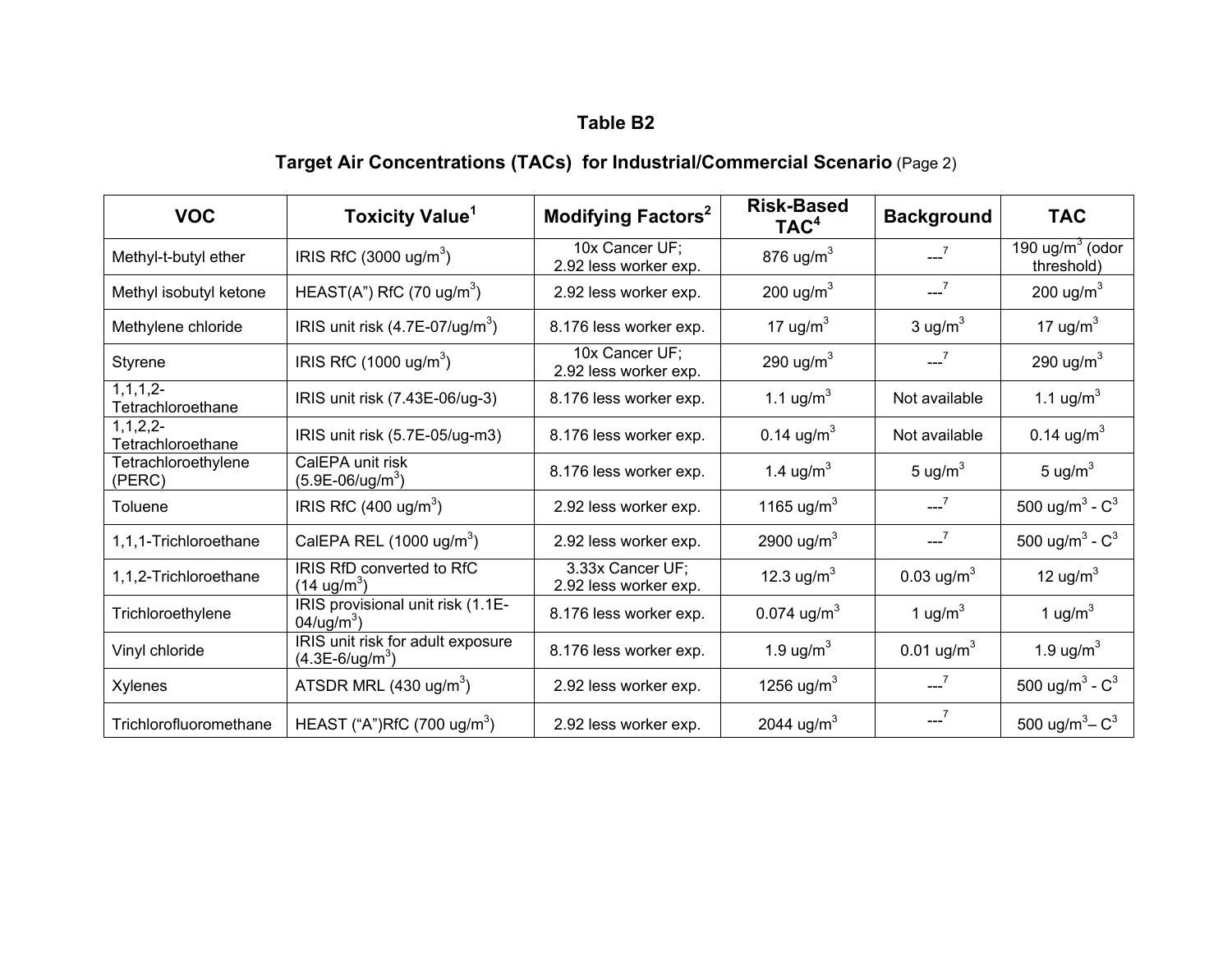# **Target Air Concentrations (TACs) for Industrial/Commercial Scenario** (Page 3)

| <b>VOC</b>                   | <b>Toxicity Value</b> <sup>1</sup>                                            | Modifying Factors <sup>2</sup>                  | <b>Risk-Based</b><br>TAC <sup>4</sup> | <b>Background</b> | <b>TAC</b>                                     |
|------------------------------|-------------------------------------------------------------------------------|-------------------------------------------------|---------------------------------------|-------------------|------------------------------------------------|
| Chloroethane                 | IRIS RfC $(10,000 \text{ ug/m}^3)$                                            | 10x Cancer UF;<br>2.92 less worker exp.         | 2920 ug/m <sup>3</sup>                | $-7$              | 500 ug/m <sup>3</sup> - $C^3$                  |
| Chloromethane                | IRIS RfC $(90 \text{ ug/m}^3)$                                                | 3.33x Cancer UF;<br>2.92 less worker exp.       | 80 ug/m $3$                           | Not available     | 80 ug/m <sup>3</sup>                           |
| Dichlorodifluoromethane      | HEAST ("A")RfC (175 ug/m <sup>3</sup> )                                       | 2.92 less worker exp.                           | 511 ug/m <sup>3</sup>                 | $-7$              | 500 ug/m <sup>3</sup> - $C^3$                  |
| Isopropylbenzene<br>(cumene) | IRIS RfC $(385 \text{ ug/m}^3)$                                               | 2.92 less worker exp.                           | 1168 ug/m <sup>3</sup>                | $-7$              | 120 $\mu$ g/m <sup>3</sup> (odor<br>threshold) |
| cis-1,2-Dichloroethene       | HEAST RfD $\rightarrow$ RfC<br>$(35 \text{ ug/m}^3)$                          | 2.92 less worker exp.                           | 102 ug/m $3$                          | Not available     | 100 ug/m $3$                                   |
| trans-1,2-Dichloroethane     | IRIS RfD $\rightarrow$ RfC (70 ug/m <sup>3</sup> )                            | 2.92 less worker exp.                           | 204 ug/m3                             | $--^7$            | 200 ug/m $3$                                   |
| Bromodichloromethane         | IRIS oral slope factor $\rightarrow$ unit risk<br>$(1.8E - 05/\text{ug/m}^3)$ | 8.176 fold less exp.                            | 0.46 $\mu$ g/m <sup>3</sup>           | Not available     | 0.46 $\mu$ g/m <sup>3</sup>                    |
| n-Butylbenzene               | EPA provisional RfD $\rightarrow$ RfC<br>$(140 \text{ ug/m}^3)$               | 2.92 less worker exp.                           | 410 ug/m <sup>3</sup>                 | $-7$              | 410 ug/m $3$                                   |
| sec-Butylbenzene             | EPA provisional RfD $\rightarrow$ RfC<br>$(140 \text{ ug/m}^3)$               | 2.92 less worker exp.                           | 410 ug/m <sup>3</sup>                 | $-7$              | 410 ug/m $3$                                   |
| 1,2,4-Trimethylbenzene       | <b>EPA Provisional RfC</b><br>$(6 \text{ ug/m}^3)$                            | RfC $\text{red } 3x^5$<br>2.92 less worker exp. | 52 ug/m <sup>3</sup>                  | Not available     | 52 ug/ $m3$                                    |
| 1,3,5-Trimethylbenzene       | <b>EPA Provisional RfC</b><br>$(6 \text{ ug/m}^3)$                            | RfC $\text{red } 3x^5$<br>2.92 less worker exp. | 52 ug/m $3$                           | Not available     | 52 ug/m $3$                                    |
| 4-Isopropyltoluene           | DPH risk assessment <sup>6</sup> yields<br>RfC of 133 ug/m <sup>3</sup>       | 2.92 less worker exp.                           | 370 ug/m $3$                          | $-7$              | 370 ug/ $m3$                                   |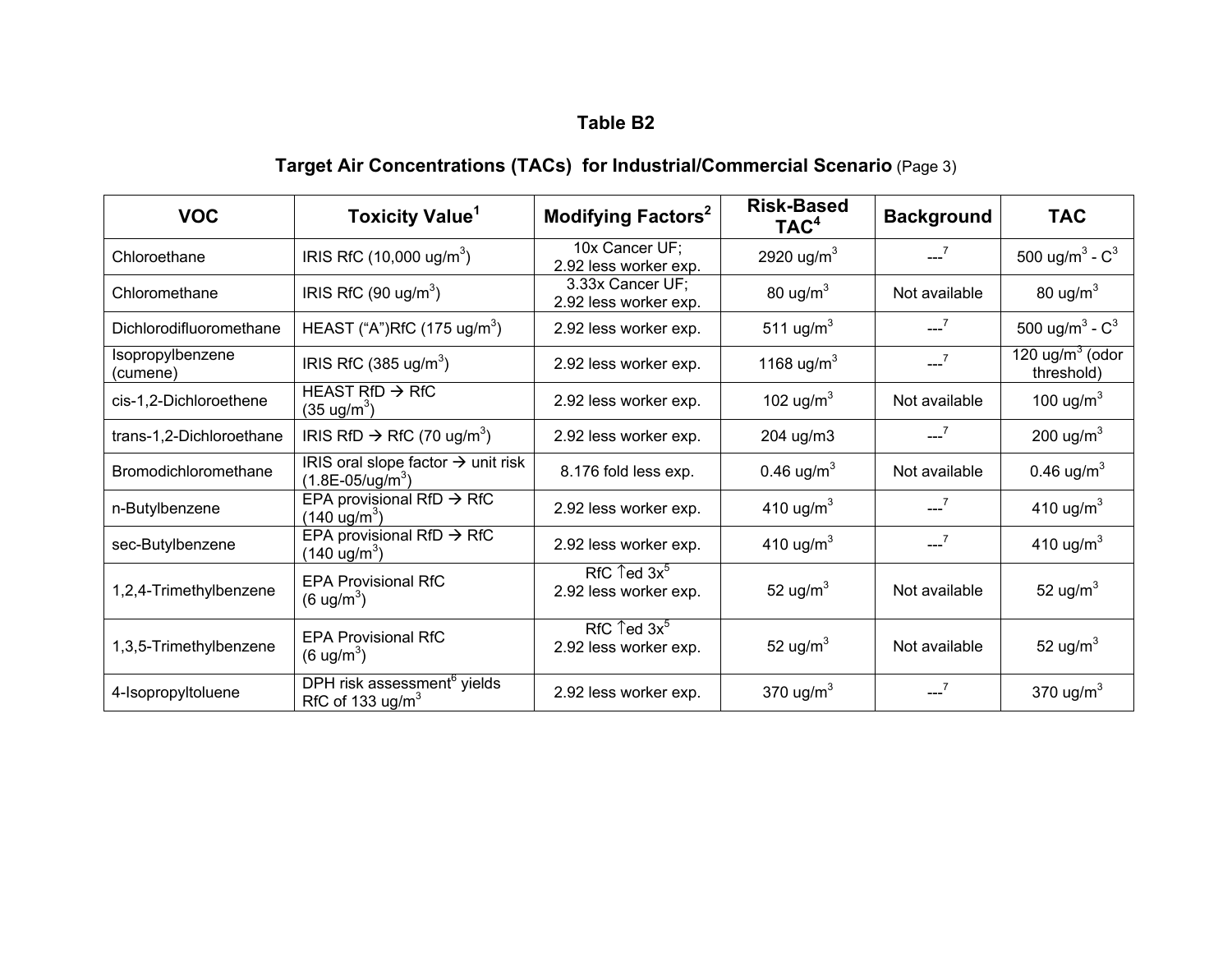#### **Footnotes for Industrial/Commercial TAC Table**

<sup>1</sup> Tox Value Notes: Values from IRIS, HEAST, CalEPA chronic RELs or ATSDR chronic MRLs; EPA provisional values have been derived by the agency but not fully documented or supported; HEAST "A" refers to values from Alternative Table within HEAST. Dose route extrapolation conducted when no inhalation tox value available and oral toxicity is to systemic sites.

 $^{\rm 2}$  Modifying Factors: Worker exposure assumptions for non-cancer effects: 250d/year and 10m $^{\rm 3}$  inhaled per day leads to 2.92 fold less cumulative exposure than assumed for RfC – general public. For carcinogenic effects, this factor is increased 2.8 fold because workers exposed 25 yr instead of 70 yr leading to an overall 8.176 fold lower cumulative exposure than general public.

<sup>3</sup> "C" designation indicates ceiling value of 500 ug/m<sup>3</sup>.

<sup>4</sup> TACs based upon de minimis (1 in a million) cancer risk or a hazard index of 1 for non-cancer effects.

5 EPA provisional RfCs for 1,2,4- and 1,3,5-TMB have unnecessarily large uncertainty factors which drive very low RfC.

 $6$  4-Isopropyltoluene risk assessment based upon analogy with isopropylbenzene with neurotoxicity as key endpoint  $(4$ -IPT  $3x >$  potency than IPB).

 $^7$  Background concentration not sought since risk-based TAC is relatively high and unlikely to be in range of background.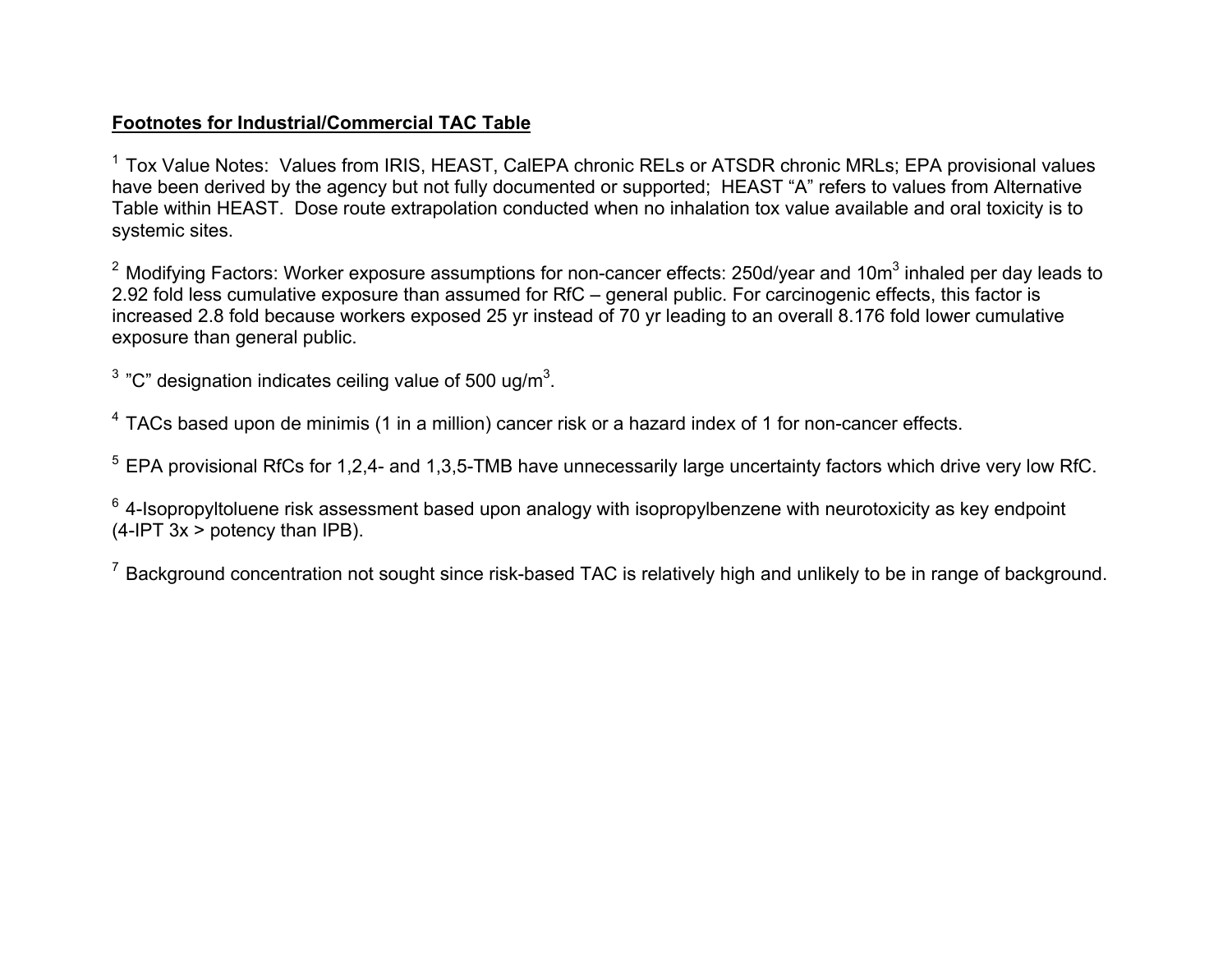# Appendix C

# Comparison to 1996 Volatilization Criteria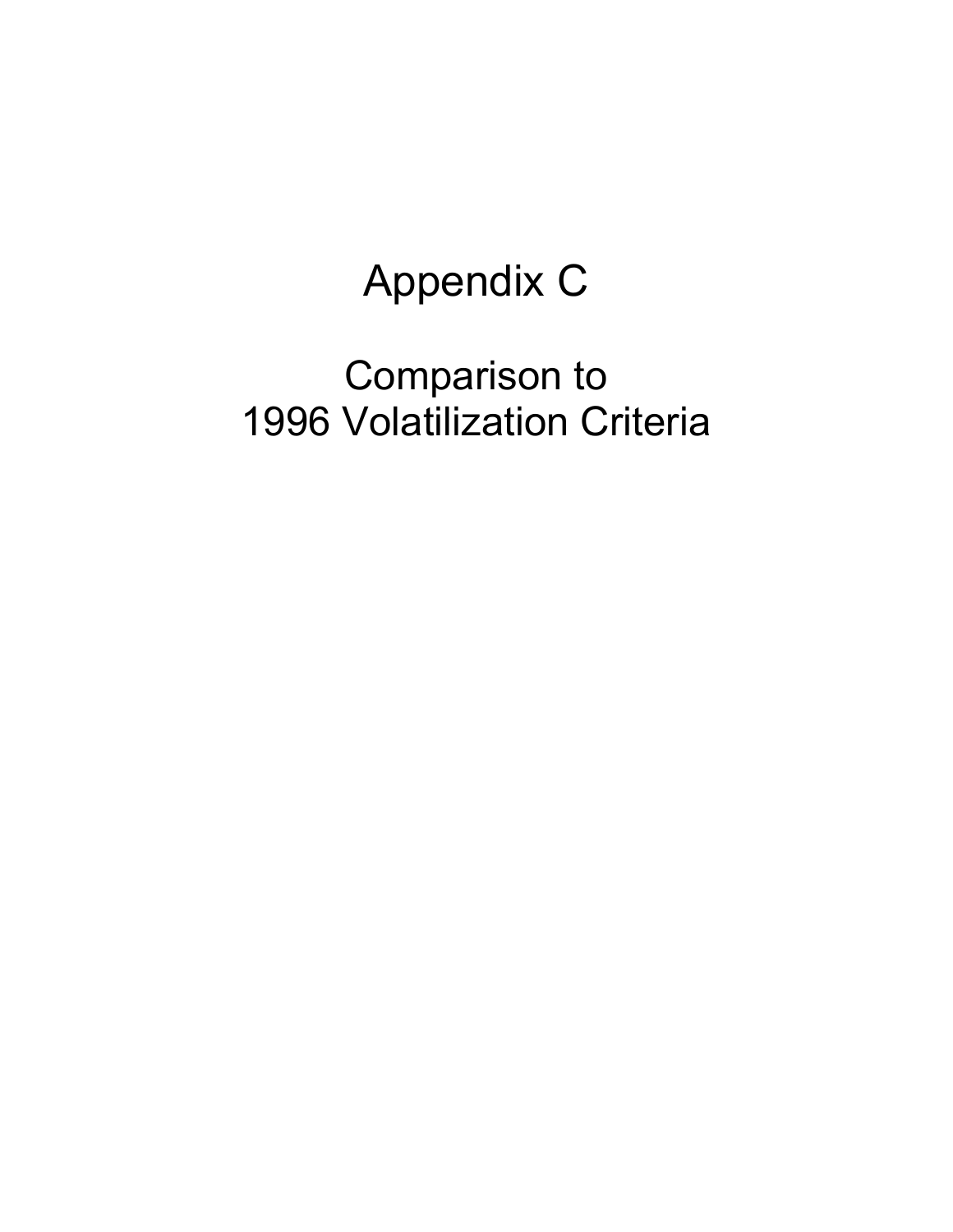| Compound                   | <b>CAS</b><br><b>Number</b> | <b>Residential</b><br><b>TAC</b><br>(ug/m $^3$ ) | 1995 Residential<br><b>TAC</b><br>(ug/m <sup>3</sup> ) | Ind/Com<br><b>TAC</b><br>(ug/m <sup>3</sup> ) | 1995 Ind/Com<br><b>TAC</b><br>(ug/m <sup>3</sup> ) |
|----------------------------|-----------------------------|--------------------------------------------------|--------------------------------------------------------|-----------------------------------------------|----------------------------------------------------|
| Acetone                    | 67641                       | $\P$ 180                                         | 834                                                    | $\blacktriangledown 500^{(1)}$                | 1170                                               |
| Acrylonitrile              | 107131                      | <b>NA</b>                                        | <b>NA</b>                                              | <b>NA</b>                                     | <b>NA</b>                                          |
| Benzene                    | 71432                       | $\blacktriangleright$ 3.3 <sup>(2)</sup>         | $3.25^{(2)}$                                           | $\blacktriangledown 3.3^{(2)}$                | $21.5^{(2)}$                                       |
| Bromoform                  | 75252                       | $\blacktriangledown$ 0.55                        | 2.21                                                   | $\blacktriangle$ 7.3                          | 3.72                                               |
| 2-Butanone (MEK)           | 78933                       | $\blacktriangledown$ 500 <sup>(1)</sup>          | 1040                                                   | $\blacktriangledown$ 500 <sup>(1)</sup>       | 1460                                               |
| Carbon tetrachloride       | 56235                       | $\blacktriangledown 0.5^{(2)}$                   | $1^{(2)}$                                              | $\nabla 0.54$                                 | $1^{(2)}$                                          |
| Chlorobenzene              | 108907                      | $\triangle$ 37                                   | 20.9                                                   | $\triangle$ 200                               | 29.2                                               |
| Chloroform                 | 67663                       | $\blacktriangledown 0.5^{(2)}$                   | $3^{(2)}$                                              | $\blacktriangledown 0.5^{(2)}$                | $3^{(2)}$                                          |
| Dibromochloromethane       | 124481                      | <b>NA</b>                                        | <b>NA</b>                                              | <b>NA</b>                                     | <b>NA</b>                                          |
| 1,2-Dichlorobenzene        | 95501                       | 73                                               | 209                                                    | ▲410                                          | 292                                                |
| 1,3-Dichlorobenzene        | 541731                      | 73                                               | 209                                                    | ▲410                                          | 292                                                |
| 1,4-Dichlorobenzene        | 106467                      | $724^{(2)}$                                      | 834                                                    | $\blacktriangledown 24^{(2)}$                 | 1170                                               |
| 1,1-Dichloroethane         | 75343                       | 77                                               | 521                                                    | $\P$ 430                                      | 730                                                |
| 1,2-Dichloroethane         | 107062                      | $\blacktriangledown 0.07$                        | 0.0936                                                 | ▲0.31                                         | 0.157                                              |
| 1,1-Dichloroethylene       | 75354                       | $\triangle$ 10                                   | 0.0487                                                 | $\triangle 20$                                | 0.0818                                             |
| cis-1,2-Dichlroethylene    | 156592                      | See New Criteria<br>below                        | <b>NA</b>                                              | See New Criteria<br>below                     | <b>NA</b>                                          |
| trans-1,2-Dichloroethylene | 156605                      | See New Criteria<br>below                        | <b>NA</b>                                              | See New Criteria<br>below                     | <b>NA</b>                                          |
| 1,2-Dichloropropane        | 78875                       | $\blacktriangleright$ 0.13                       | 0.128                                                  | $\triangle$ 0.42                              | 0.215                                              |
| 1,3-Dichloropropene        | 542756                      | $\triangle$ 0.21                                 | 0.0658                                                 | $\blacktriangle$ 2.9                          | 0.11                                               |
| Ethyl benzene              | 100414                      | $\blacktriangledown$ 53                          | 1040                                                   | $\blacktriangledown$ 290                      | 1460                                               |
| Ethylene dibromide (EDB)   | 106934                      | $\nabla 0.0028$                                  | 0.0111                                                 | ▲0.038                                        | 0.0186                                             |
| Methyl-tert-butyl-ether    | 1634044                     | $\P$ 160                                         | 521                                                    | $\Psi$ 190 <sup>(3)</sup>                     | 730                                                |
| Methyl isobutyl ketone     | 108101                      | 737                                              | 83.4                                                   | $\triangle 200$                               | 117                                                |
| Methylene chloride         | 75092                       | $\blacktriangledown 3^{(2)}$                     | $45^{(2)}$                                             | 717                                           | $45^{(2)}$                                         |
| Styrene                    | 100425                      | $\triangle$ 52                                   | $5^{(2)}$                                              | ▲290                                          | 7.17                                               |

## **Comparison of Target Indoor Air Concentrations**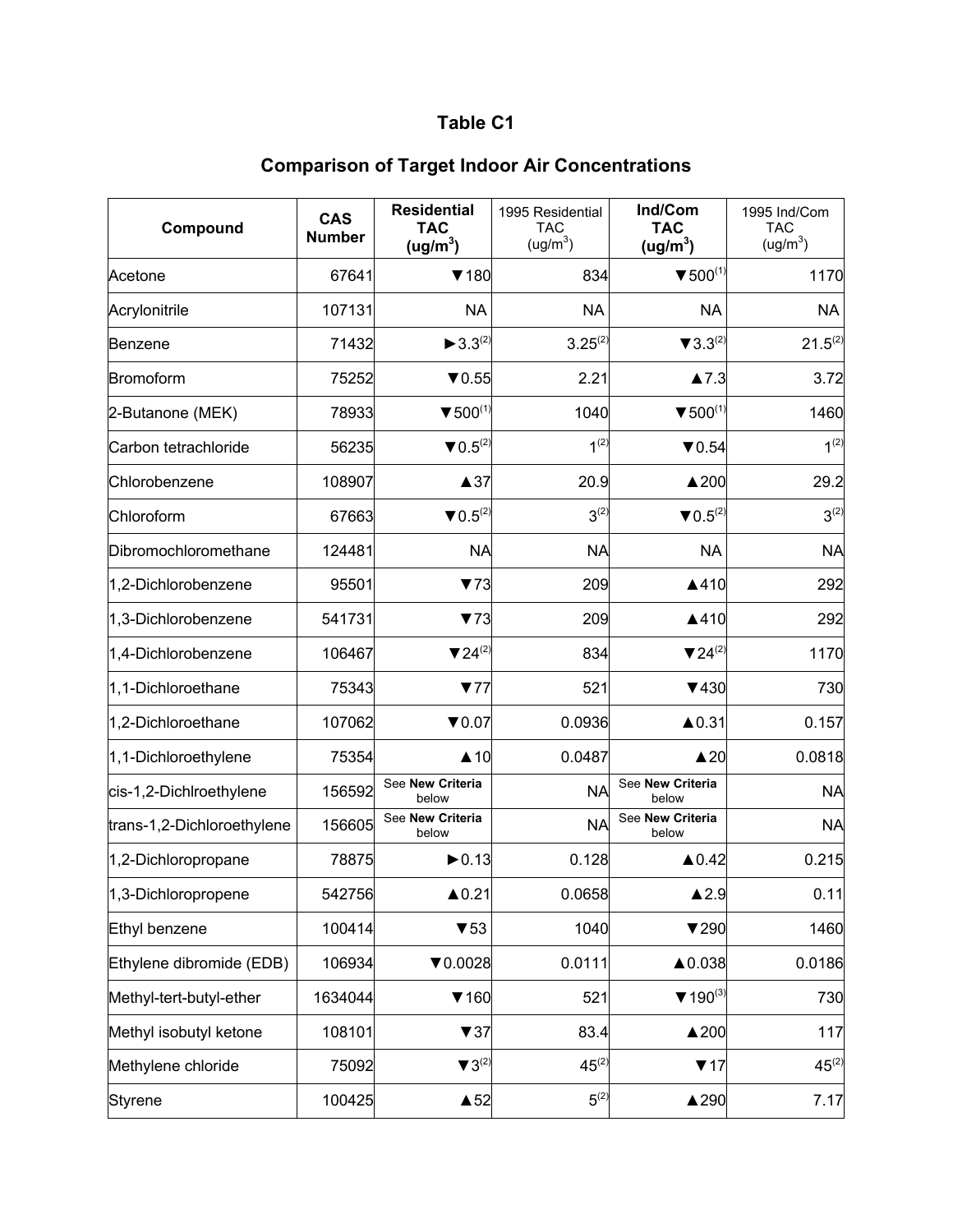## (Continued)

## **Comparison of Target Indoor Air Concentrations**

| Compound                      | <b>CAS</b><br><b>Number</b> | <b>Residential</b><br><b>TAC</b><br>(ug/m <sup>3</sup> ) | 1996 Residential<br><b>TAC</b><br>(ug/m <sup>3</sup> ) | Ind/Com<br><b>TAC</b><br>(ug/m <sup>3</sup> ) | 1996 Ind/Com<br><b>TAC</b><br>(ug/m <sup>3</sup> ) |
|-------------------------------|-----------------------------|----------------------------------------------------------|--------------------------------------------------------|-----------------------------------------------|----------------------------------------------------|
| $1,1,1,2$ -Tetrachloroethane  | 630206                      | $\nabla 0.082$                                           | 0.329                                                  | $\blacktriangle$ 1.1                          | 0.552                                              |
| $1,1,2,2$ -Tetrachloroethane  | 79345                       | $\nabla 0.011$                                           | 0.042                                                  | $\triangle$ 0.14                              | 0.0705                                             |
| Tetrachloroethylene           | 127184                      | $\blacktriangledown 5^{(2)}$                             | $11^{(2)}$                                             | $\blacktriangledown 5^{(2)}$                  | $11^{(2)}$                                         |
| Toluene                       | 108883                      | $\nabla$ 210                                             | 417                                                    | $\blacktriangledown 500^{(1)}$                | 584                                                |
| 1,1,1 Trichloroethane         | 71556                       | $\blacktriangledown 500$                                 | 1040                                                   | $\blacktriangledown 500^{(1)}$                | 1460                                               |
| 1,1,2-Trichloroethane         | 79005                       | 72.2                                                     | $30^{(2)}$                                             | 712                                           | $30^{(2)}$                                         |
| Trichloroethylene             | 79016                       | $\Psi$ 1 <sup>(2)</sup>                                  | $5^{(2)}$                                              | $\Psi$ 1 <sup>(2)</sup>                       | $5^{(2)}$                                          |
| Vinyl chloride                | 75014                       | $\triangle$ 0.14                                         | 0.029                                                  | $\blacktriangle$ 1.9                          | 0.0487                                             |
| <b>Xylenes</b>                | 1330207                     | 7220                                                     | 313                                                    | ▲ $500^{(1)}$                                 | 438                                                |
| <b>New Criteria</b>           |                             |                                                          |                                                        |                                               |                                                    |
| Trichlorofluoromethane        | 75694                       | 370                                                      | <b>NA</b>                                              | $500^{(1)}$                                   | <b>NA</b>                                          |
| Chloroethane                  | 75003                       | $500^{(1)}$                                              | <b>NA</b>                                              | $500^{(1)}$                                   | <b>NA</b>                                          |
| Chloromethane                 | 74873                       | 14                                                       | <b>NA</b>                                              | 80                                            | <b>NA</b>                                          |
| Dichlorodiflouromethane       | 75718                       | 91                                                       | <b>NA</b>                                              | $500^{(1)}$                                   | <b>NA</b>                                          |
| Isopropylbenzene (Cumene)     | 98828                       | $120^{(3)}$                                              | <b>NA</b>                                              | $120^{(3)}$                                   | <b>NA</b>                                          |
| cis-1,2-dichloroethene        | 156592                      | 18                                                       | <b>NA</b>                                              | 100                                           | <b>NA</b>                                          |
| trans-1,2-dichloroethene      | 156605                      | 37                                                       | <b>NA</b>                                              | 200                                           | <b>NA</b>                                          |
| Bromodichloromethane          | 75274                       | 0.034                                                    | <b>NA</b>                                              | 0.46                                          | <b>NA</b>                                          |
| N-butylbenzene                | 104518                      | 73                                                       | <b>NA</b>                                              | 410                                           | <b>NA</b>                                          |
| Sec-butylbenzene              | 135988                      | 73                                                       | <b>NA</b>                                              | 410                                           | <b>NA</b>                                          |
| 1,2,4-trimethylbenzene        | 95636                       | 9.3                                                      | <b>NA</b>                                              | 52                                            | <b>NA</b>                                          |
| 1,3,5-trimethylbenzene        | 108678                      | 9.3                                                      | <b>NA</b>                                              | 52                                            | <b>NA</b>                                          |
| 4-isopropyltoluene (4-cymene) | 99876                       | 67                                                       | <b>NA</b>                                              | 370                                           | <b>NA</b>                                          |

 $(1)$  Based on a ceiling value.  $(2)$  Based on a background concentration.  $(3)$  Based on an odor threshold concentration. ▲TAC increased. ▼ TAC decreased. ► TAC stayed the same.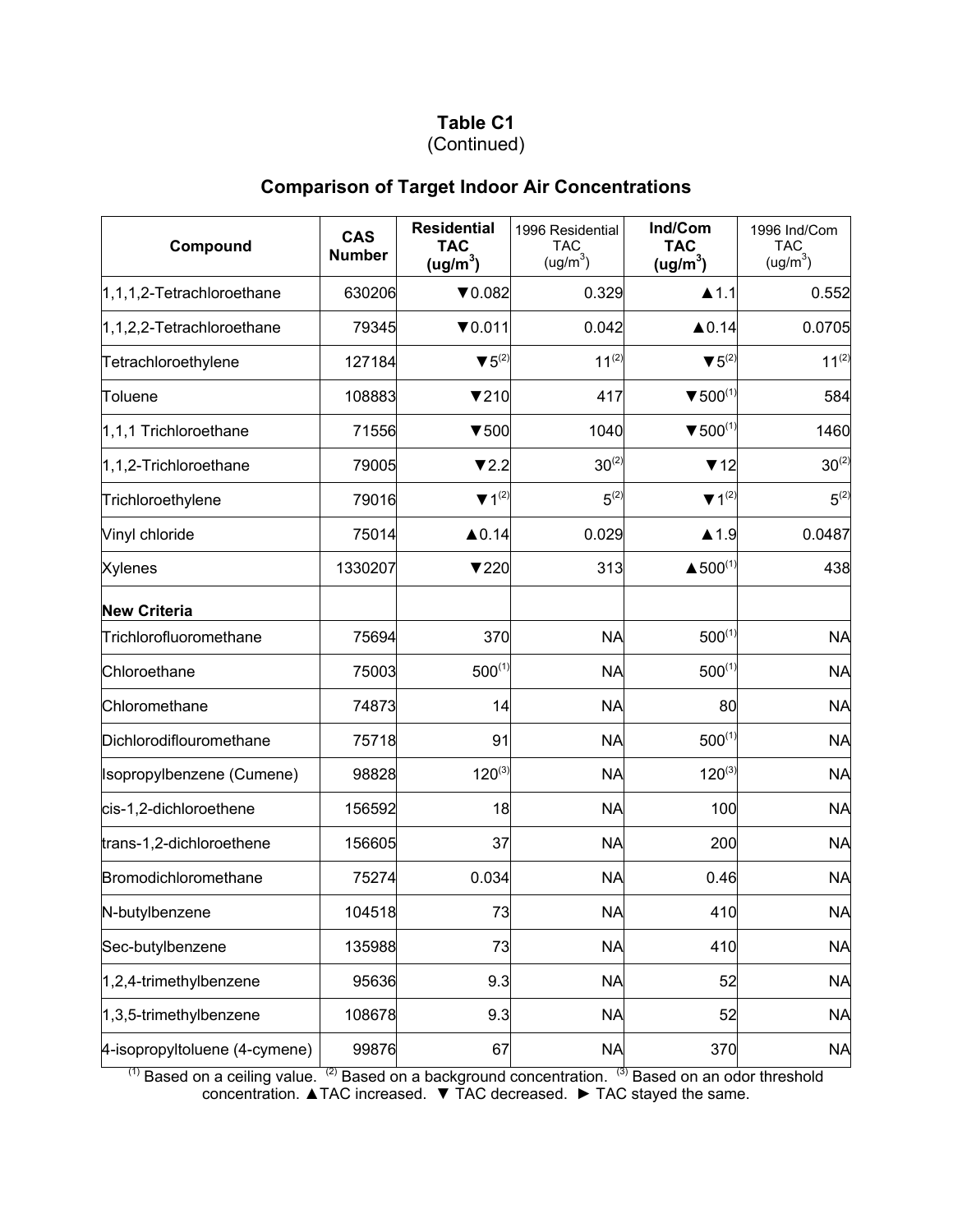| Compound                   | <b>CAS</b><br><b>Number</b> | <b>Residential</b><br><b>GWVC</b><br>(ug/L) | 1996 Residential<br><b>GWVC</b><br>(ug/L) | Ind/Com<br><b>GWVC</b><br>(ug/L) | 1996 Ind/Com<br><b>GWVC</b><br>(ug/L) |
|----------------------------|-----------------------------|---------------------------------------------|-------------------------------------------|----------------------------------|---------------------------------------|
| Acetone                    | 67641                       | $\blacktriangleright$ 50000                 | 50000                                     | $\blacktriangleright$ 50000      | 50000                                 |
| Acrylonitrile              | 107131                      | <b>NA</b>                                   | <b>NA</b>                                 | <b>NA</b>                        | <b>NA</b>                             |
| Benzene                    | 71432                       | $\blacktriangledown$ 130                    | 215                                       | $\blacktriangledown 310$         | 3491                                  |
| Bromoform                  | 75252                       | 75                                          | 920                                       | ▼2300                            | 3800                                  |
| 2-Butanone (MEK)           | 78933                       | $\blacktriangleright$ 50000                 | 50000                                     | $\blacktriangleright$ 50000      | 50000                                 |
| Carbon tetrachloride       | 56235                       | $\blacktriangledown$ 5.3                    | 16                                        | $\P$ 14                          | 40                                    |
| Chlorobenzene              | 108907                      | $\blacktriangleright$ 1800                  | 1800                                      | ▲23000                           | 6150                                  |
| Chloroform                 | 67663                       | $\blacktriangledown$ 26                     | 287                                       | $\blacktriangledown 62$          | 710                                   |
| Dibromochloromethane       | 124481                      | <b>NA</b>                                   | <b>NA</b>                                 | <b>NA</b>                        | <b>NA</b>                             |
| 1,2-Dichlorobenzene        | 95501                       | $\blacktriangledown$ 5100                   | 30500                                     | $\blacktriangleright$ 50000      | 50000                                 |
| 1,3-Dichlorobenzene        | 541731                      | ▼4300                                       | 24200                                     | $\blacktriangleright$ 50000      | 50000                                 |
| 1,4-Dichlorobenzene        | 106467                      | $\P$ 1400                                   | 50000                                     | $\blacktriangledown$ 3400        | 50000                                 |
| 1,1-Dichloroethane         | 75343                       | $\blacktriangledown$ 3000                   | 34600                                     | ▼41000                           | 50000                                 |
| 1,2-Dichloroethane         | 107062                      | $\blacktriangledown 6.5$                    | 21                                        | $\blacktriangledown 68$          | 90                                    |
| 1,1-Dichloroethylene       | 75354                       | ▲ 190                                       |                                           | ▲920                             | 6                                     |
| cis-1,2-Dichlroethylene    | 156592                      | See New Criteria<br>below                   | <b>NA</b>                                 | See New Criteria<br>below        | <b>NA</b>                             |
| trans-1,2-Dichloroethylene | 156605                      | See New Criteria<br>below                   | <b>NA</b>                                 | See New Criteria<br>below        | <b>NA</b>                             |
| 1,2-Dichloropropane        | 78875                       | 7.4                                         | 14                                        | $\blacktriangleright$ 58         | 60                                    |
| 1,3-Dichloropropene        | 542756                      | $\blacktriangle$ 11                         | 6                                         | ▲360                             | 25                                    |
| Ethyl benzene              | 100414                      | 72700                                       | 50000                                     | ▼36000                           | 50000                                 |
| Ethylene dibromide (EDB)   | 106934                      | $\blacktriangledown 0.3$                    | 4                                         | 711                              | 16                                    |
| Methyl-tert-butyl-ether    | 1634044                     | $\nabla$ 21000                              | 50000                                     | $\blacktriangleright$ 50000      | 50000                                 |
| Methyl isobutyl ketone     | 108101                      | ▼13000                                      | 50000                                     | $\blacktriangleright$ 50000      | 50000                                 |
| Methylene chloride         | 75092                       | $\P$ 160                                    | 4512                                      | $\blacktriangledown$ 2200        | 11117                                 |
| Styrene                    | 100425                      | ▲3100                                       | 580                                       | ▲42000                           | 2065                                  |

## **Comparison of Ground Water Volatilization Criteria**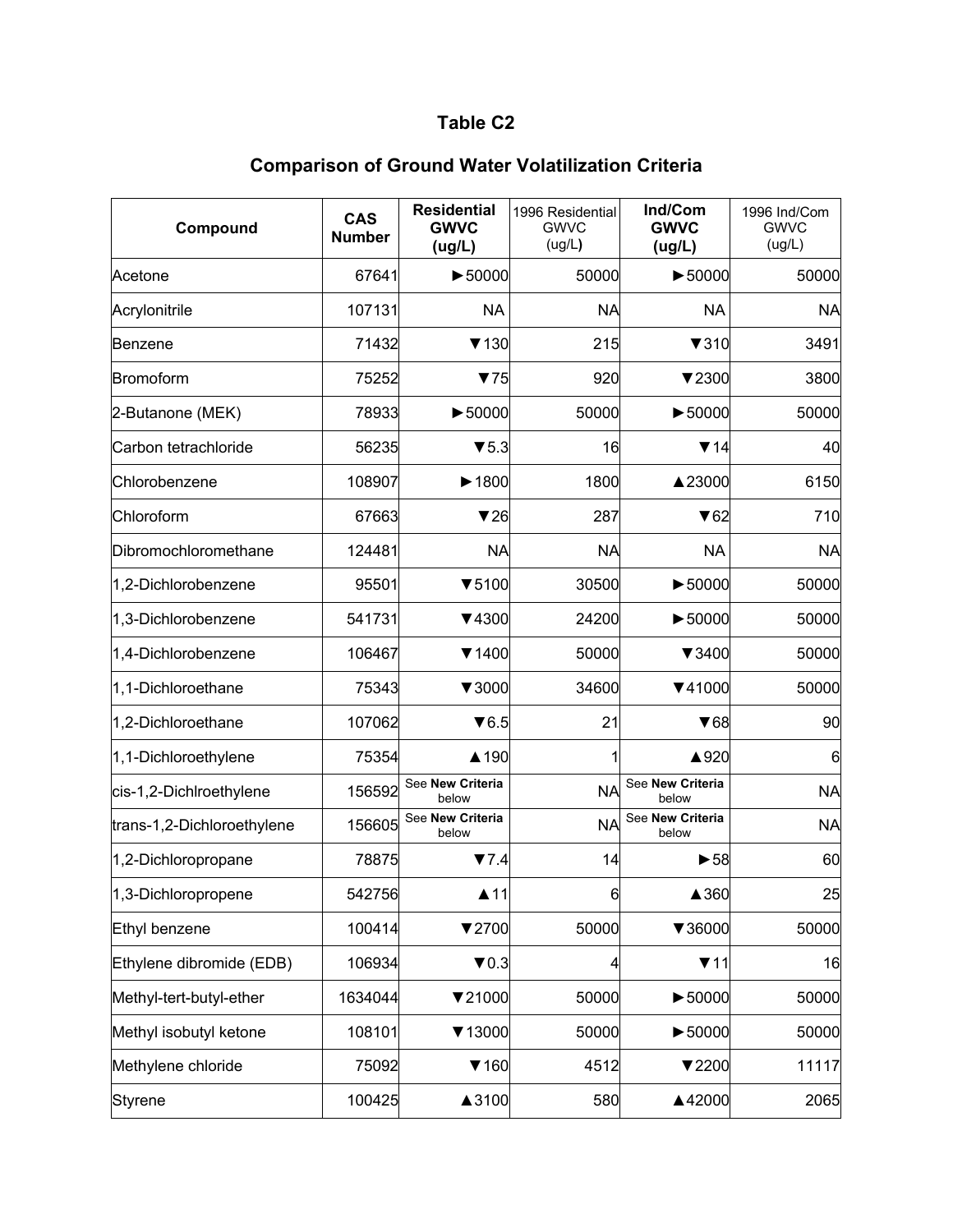## (Continued)

# **Comparison of Ground Water Volatilization Criteria**

| Compound                                                   | <b>CAS</b><br><b>Number</b> | <b>Residential</b><br><b>GWVC</b><br>(ug/L) | 1996 Residential<br><b>GWVC</b><br>(ug/L) | Ind/Com<br><b>GWVC</b><br>(ug/L) | 1996 Ind/Com<br><b>GWVC</b><br>(ug/L) |  |  |
|------------------------------------------------------------|-----------------------------|---------------------------------------------|-------------------------------------------|----------------------------------|---------------------------------------|--|--|
| $ 1,1,1,2$ -Tetrachloroethane                              | 630206                      | $\blacktriangledown$ 2                      | 12                                        | $\triangle 64$                   | 50                                    |  |  |
| 1,1,2,2-Tetrachloroethane                                  | 79345                       | $\P$ 1.8                                    | 23                                        | $\blacktriangledown 54$          | 100                                   |  |  |
| Tetrachloroethylene                                        | 127184                      | $\blacktriangledown$ 340                    | 1500                                      | $\blacktriangledown 810$         | 3820                                  |  |  |
| Toluene                                                    | 108883                      | ▼7100                                       | 23500                                     | $\P(41000)$                      | 50000                                 |  |  |
| 1,1,1-Trichloroethane                                      | 71556                       | $\blacktriangledown 6500$                   | 20400                                     | $\blacktriangledown$ 16000       | 50000                                 |  |  |
| 1,1,2-Trichloroethane                                      | 79005                       | 7220                                        | 8000                                      | $\blacktriangledown$ 2900        | 19600                                 |  |  |
| Trichloroethylene                                          | 79016                       | 727                                         | 219                                       | $\blacktriangledown 67$          | 540                                   |  |  |
| Vinyl chloride                                             | 75014                       | $\blacktriangleright$ 1.6                   | 2                                         | $\triangle$ 52                   |                                       |  |  |
| <b>Xylenes</b>                                             | 1330207                     | ▼8700                                       | 21300                                     | $\P$ 48000                       | 50000                                 |  |  |
| <b>New Criteria</b>                                        |                             |                                             |                                           |                                  |                                       |  |  |
| Trichlorofluoromethane                                     | 75694                       | 1300                                        | <b>NA</b>                                 | 4200                             | <b>NA</b>                             |  |  |
| Chloroethane                                               | 75003                       | 12000                                       | <b>NA</b>                                 | 29000                            | <b>NA</b>                             |  |  |
| Chloromethane                                              | 74873                       | 390                                         | <b>NA</b>                                 | 5500                             | <b>NA</b>                             |  |  |
| Dichlorodiflouromethane                                    | 75718                       | 93                                          | <b>NA</b>                                 | 1200                             | <b>NA</b>                             |  |  |
| Isopropylbenzene (Cumene)                                  | 98828                       | 2800                                        | <b>NA</b>                                 | 6800                             | <b>NA</b>                             |  |  |
| Cis-1,2-dichloroethene                                     | 156592                      | 830                                         | <b>NA</b>                                 | 11000                            | <b>NA</b>                             |  |  |
| trans-1,2-dichloroethene                                   | 156605                      | 1000                                        | <b>NA</b>                                 | 13000                            | <b>NA</b>                             |  |  |
| Bromodichloromethane                                       | 75274                       | 2.3                                         | <b>NA</b>                                 | 73                               | <b>NA</b>                             |  |  |
| N-butylbenzene                                             | 104518                      | 1500                                        | <b>NA</b>                                 | 21000                            | <b>NA</b>                             |  |  |
| Sec-butylbenzene                                           | 135988                      | 1500                                        | <b>NA</b>                                 | 20000                            | <b>NA</b>                             |  |  |
| 1,2,4-trimethylbenzene                                     | 95636                       | 360                                         | <b>NA</b>                                 | 4800                             | <b>NA</b>                             |  |  |
| 1,3,5-trimethylbenzene                                     | 108678                      | 280                                         | <b>NA</b>                                 | 3900                             | <b>NA</b>                             |  |  |
| 4-isopropyltoluene (4-cymene)                              | 99876                       | 1600                                        | <b>NA</b>                                 | 22000                            | <b>NA</b>                             |  |  |
| AGWVC increased. ▼ GWVC decreased. ▶ GWVC stayed the same. |                             |                                             |                                           |                                  |                                       |  |  |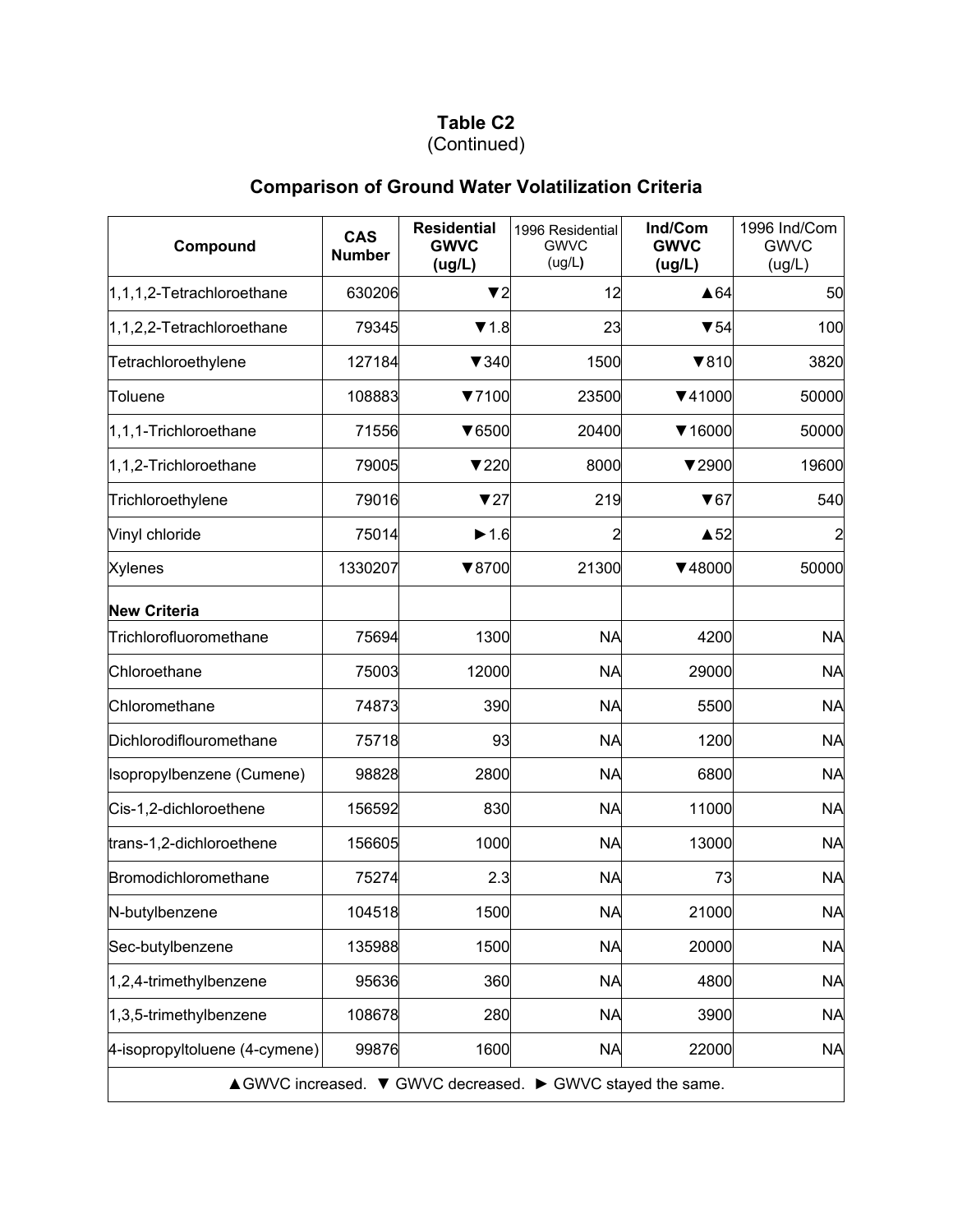| Compound                   | <b>CAS</b><br><b>Number</b> | <b>Residential</b><br><b>SVVC</b><br>(ppm) | 1996 Residential<br><b>SVVC</b><br>(ppm) | Ind/Com<br><b>SVVC</b><br>(ppm) | 1996 Ind/Com<br><b>SVVC</b><br>(ppm) |
|----------------------------|-----------------------------|--------------------------------------------|------------------------------------------|---------------------------------|--------------------------------------|
| Acetone                    | 67641                       | $\blacktriangledown$ 57                    | 2400                                     | 7290                            | 8250                                 |
| Acrylonitrile              | 107131                      | <b>NA</b>                                  | <b>NA</b>                                | <b>NA</b>                       | <b>NA</b>                            |
| Benzene                    | 71432                       | $\nabla 0.78$                              |                                          | $\P$ 1.4                        | 113                                  |
| Bromoform                  | 75252                       | $\nabla 0.04$                              | 1.5                                      | $\nabla 0.98$                   | 6                                    |
| 2-Butanone (MEK)           | 78933                       | $\blacktriangledown$ 130                   | 2400                                     | $\blacktriangledown$ 230        | 8285                                 |
| Carbon tetrachloride       | 56235                       | $\blacktriangledown 0.06$                  |                                          | $\nabla 0.12$                   | 2.7                                  |
| Chlorobenzene              | 108907                      | $\blacktriangledown$ 6.1                   | 31                                       | $\blacktriangledown 60$         | 106                                  |
| Chloroform                 | 67663                       | $\nabla 0.078$                             | 4.5                                      | $\nabla 0.14$                   | 10.4                                 |
| Dibromochloromethane       | 124481                      | <b>NA</b>                                  | <b>NA</b>                                | <b>NA</b>                       | <b>NA</b>                            |
| 1,2-Dichlorobenzene        | 95501                       | $\blacktriangledown 9.2$                   | 240                                      | $\blacktriangledown$ 95         | 818                                  |
| 1,3-Dichlorobenzene        | 541731                      | $\blacktriangledown 9.2$                   | 240                                      | $\blacktriangledown$ 95         | 818                                  |
| 1,4-Dichlorobenzene        | 106467                      | $\blacktriangledown$ 3                     | 950                                      | $\blacktriangledown$ 5.5        | 3270                                 |
| 1,1-Dichloroethane         | 75343                       | $\Psi$ 14                                  | 850                                      | $\blacktriangledown$ 150        | 3037                                 |
| 1,2-Dichloroethane         | 107062                      | $\nabla 0.013$                             |                                          | $\nabla 0.11$                   |                                      |
| 1,1-Dichloroethylene       | 75354                       | $\blacktriangle$ 1.9                       |                                          | $\blacktriangle$ 7              |                                      |
| cis-1,2-Dichlroethylene    | 156592                      | See New Criteria<br>below                  | <b>NA</b>                                | See New Criteria<br>below       | <b>NA</b>                            |
| trans-1,2-Dichloroethylene | 156605                      | See New Criteria<br>below                  | <b>NA</b>                                | See New Criteria<br>below       | <b>NA</b>                            |
| 1,2-Dichloropropane        | 78875                       | $\nabla 0.021$                             |                                          | $\nabla 0.13$                   |                                      |
| 1,3-Dichloropropene        | 542756                      | $\nabla 0.035$                             | $\mathbf{1}$                             | $\nabla 0.89$                   | $\mathbf{1}$                         |
| Ethyl benzene              | 100414                      | $\blacktriangledown 9.3$                   | 1650                                     | $\blacktriangledown$ 93         | 5672                                 |
| Ethylene dibromide (EDB)   | 106934                      | $\nabla 0.0005$                            | 1                                        | $\nabla 0.007$                  |                                      |
| Methyl-tert-butyl-ether    | 1634044                     | $\blacktriangledown$ 34                    | 1000                                     | 73                              | 3415                                 |
| Methyl isobutyl ketone     | 108101                      | $\blacktriangledown 6.8$                   | 140                                      | $\blacktriangledown 68$         | 480                                  |
| Methylene chloride         | 75092                       | $\blacktriangledown 0.65$                  | 89                                       | $\blacktriangledown 6.8$        | 218                                  |
| Styrene                    | 100425                      | $\blacktriangle$ 9.3                       | 8                                        | $\triangle$ 95                  | 28                                   |

## **Comparison of Soil Vapor Volatilization Criteria**